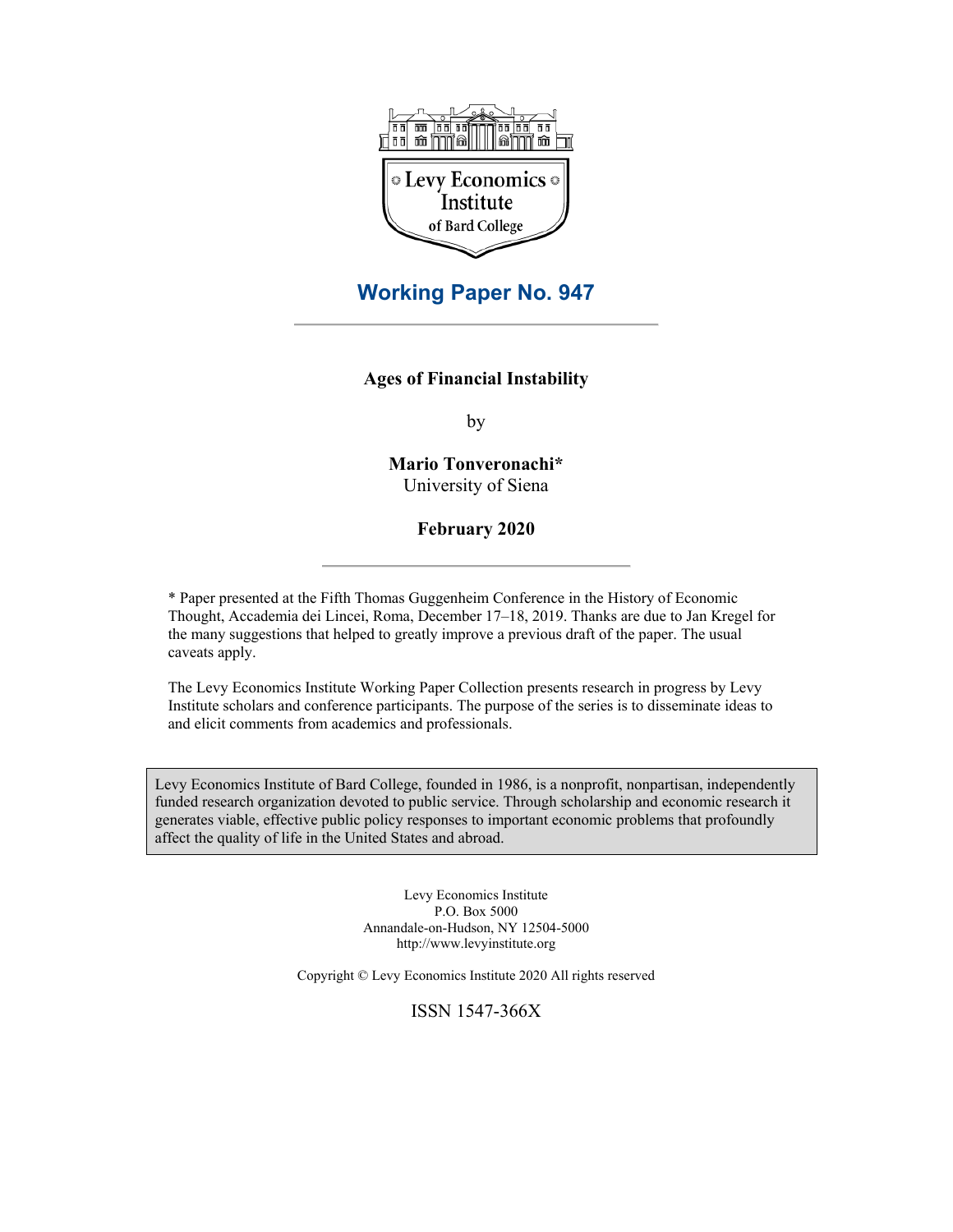## **ABSTRACT**

Starting from the mid-nineteenth century, this paper analyzes two periods of financial instability connected with financial globalization. The first culminates with the 1929 crisis, while the second characterizes the more recent experience starting from the 1970s. The period in between is divided into two subperiods. The first goes up to World War II and sees a retrenchment from globalization and the affirmation of a statist approach to national policy autonomy in pursuing domestic goals, for which we take as examples the New Deal, financial regulation, and the new international cooperative approach finally leading to Bretton Woods. The second subperiod, marked by the new international monetary order and limited globalization, although appearing as a relatively calm interlude, conceals the seeds of a renewed push toward financial fragility. The above periods are synthetically analyzed in terms of the development and mutual fertilization of theories, institutions, and vested public and private interests. The narrative is based on two interpretative keys: the Minskyan theory of financial fragility and changes in the public-private partnership, mainly with reference to the financial sector for which the role of the State as guarantor of last resort necessarily ensues. The lesson that can be derived is that a laissez-faire approach to globalization strengthens asymmetric powers and necessarily leads to overglobalization, as well as to financial and economic instability, rendering it extremely difficult and socially costly for the State to comply with its role of financial guarantor.

**KEYWORDS:** Financial Instability; Financial Fragility Theory; Globalization; International Cooperation; Financial Regulation; Public-Private Partnership

**JEL CLASSIFICATIONS:** B00; E1; E31; E32; E4; F33; G18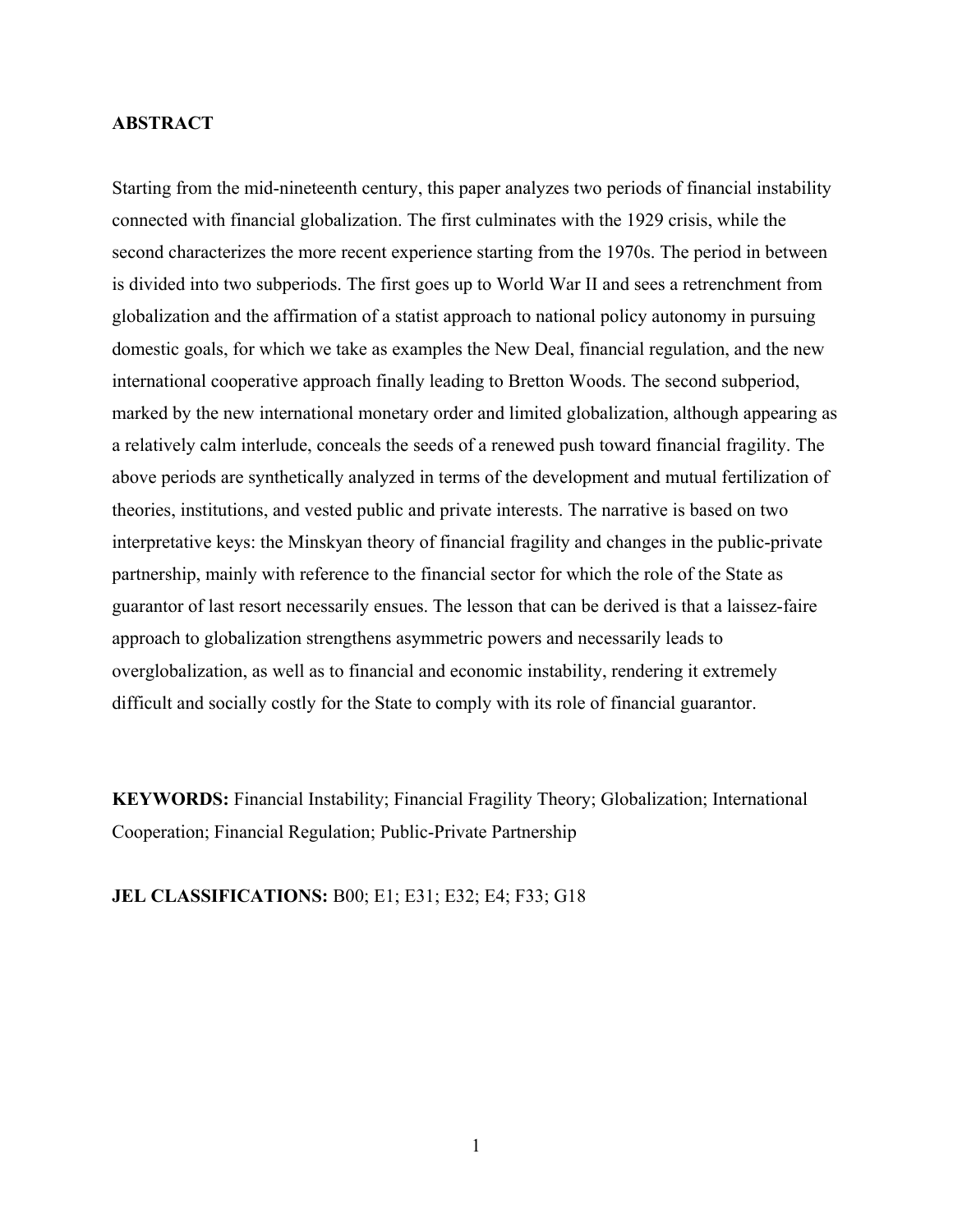### **1. INTRODUCTION**

After the recent financial crisis, it has been rather common among officials and analysts to argue that this time is not different because banking and financial crises always existed, so that what policymakers can do is to render financial fluctuations less frequent and severe. This should then be the perspective with which to read and appreciate the direction taken in postcrisis financial reforms.

The purpose of the present paper is to put the above argument into historical context both the facts, with the relatively short Bretton Woods period apparently representing a calm oasis between two ages of financial turmoil, and ideas, looking at the development of theories directed at explaining financial instability and at devising reforms and policies to cope with it. Given the limited space allowed to an anyhow not short paper, to render full justice to facts and ideas is an impossible task. The hope is that, like in the late medieval frescos, the few "vignettes" will be able to seize the salient features of the whole narrative.

Following Hyman Minsky, the analysis developed in the paper focuses on the inherent fragility and instability of the financial system, both at the domestic and international level, and on the stabilizing role of the State. A concise premise on the necessity of a structural public-private partnership in the financial sphere of a capitalist economy might help to better understand the arguments developed in the following sections. Independently of historical processes, in a capitalist system the bulk of finance must be private because its fundamental function of acceptance, that is the creation of credit, cannot rest on a soviet type of unibank system that would subject all economic decisions to centralized political control. However, because the creation of credit leads to the creation of liquidity by the private sector in competition with the monetary sovereign attributes of the State, and because its results might heavily conflict with public goals, a financial public-private partnership ensues in which credit creation is licensed to the private sector under explicit or implicit conditions. The latter refer to specific public goals and take the form of constraints on private activity, generally directed at making monetary policy effective and at disciplining the sector by way of financial regulation and supervision. These constraints may take different forms and exercise different degrees of public command, thus characterizing the nature and balance of the public-private partnership. This constrained

2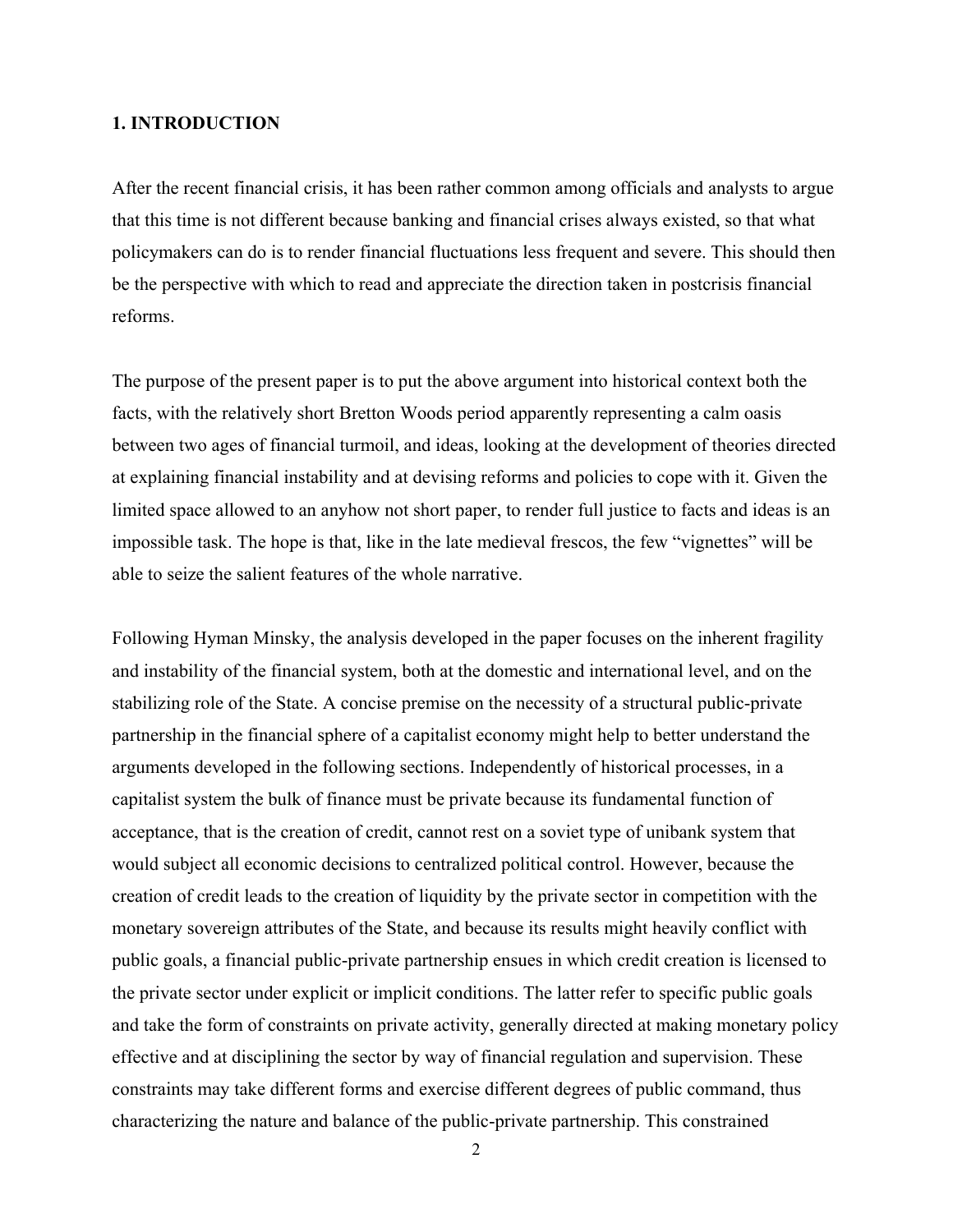structural license implies that the State has the obligation to act as guarantor of last resort against the bankruptcy of the financial system, thus converting eventual negative externalities coming from shortcomings of its constraints or from unavoidable events into public costs. A large part of this paper is devoted to discussing how this domestic partnership is influenced by the national and international degree of financial liberalization.

Section 2 encompasses the period going from the mid-nineteen century to the aftermath of the 1929 crisis. The increasing relevance of monetary and financial factors in expanding the breadth of economic fluctuations, or in producing short-term cycles on their own, spurs the attention of economists that, like Alfred Marshall, Ralph Hawtrey, John Maynard Keynes, and Irving Fisher, focused on the conflict between the inherent instability of credit and the constraints on national policy autonomy posed by the then-dominant international gold standard. More generally, their theories lay down the basis for discussing the nature and reach of public command on private domestic and international finance. The post–World War I disorder and 1929 global crisis marks the culmination of our first age of financial instability. Its nature and consequences further fueled theoretical and policy elaborations on international reforms and on the fiscal, monetary, and regulatory role of the State.

Section 3 is devoted to the post-1929 period up to the end of World War II, where we can discern a path toward a more assertive role of the State, and its nascent welfare orientation. In this perspective, we analyze two accomplishments: the Glass-Steagall reform of the US financial system and the process finally leading to the Bretton Woods Agreement. Their weaknesses, due in part to a limited vision of the functioning of the financial system and to the pressure by financial vested interests, were responsible for their later demise.

Section 4 analyses the short interregnum represented by the Bretton Woods period. Its low exposure to private global finance and domestic constraints on banks' operations may be at least in part responsible for its limited number and depth of financial crises. However, the weaknesses highlighted in the previous section and a resurgent laissez-faire movement favored the gradual reorientation toward fragile configurations so that, in a Minskyan fashion, a period of relative financial tranquility was the harbinger of future instability.

3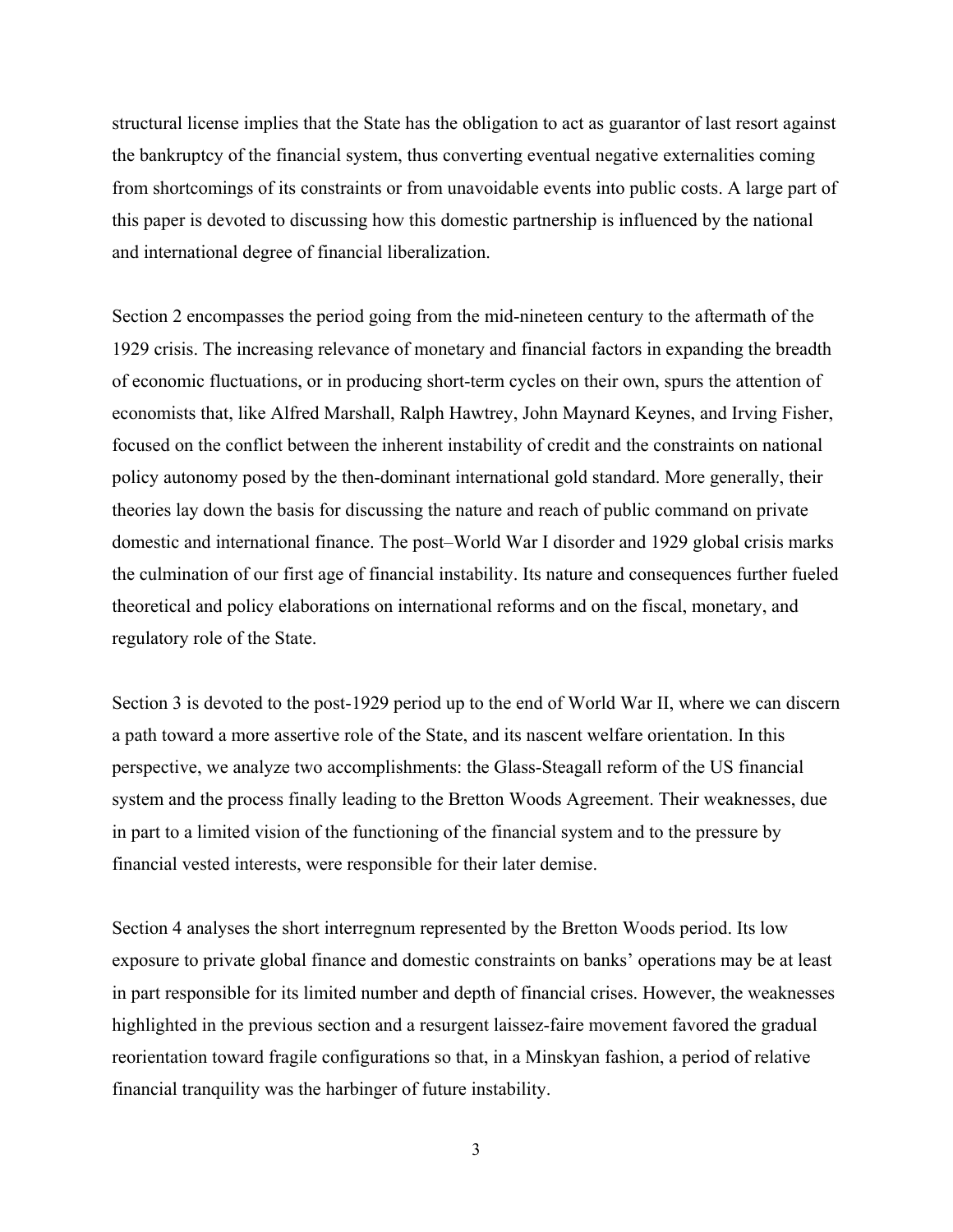Section 5 explores the post–Bretton Woods period. It focuses on three main paths where the increasing domination of vested interests helped by the theoretical laissez-faire approach produces the reversal of State protagonism, a heavy qualitative and quantitative evolution of finance, and related changes in financial regulation and supervision. Their implications for financial fragility soon found expression in the long string of financial crises, which—given their increasing frequency, strength, and welfare losses—have characterized this period, showing the unsustainability of the current laissez-faire type of public-private partnership.

Building on the previous narrative, section 6 offers some concluding remarks on how the balance of power in the public-private partnership can suffer large swings when vested interests are supported by ad hoc theories, independently of the soundness of the arguments and of experience.

# **2. FROM THE NINETEENTH CENTURY TO THE AFTERMATH OF THE 1929 CRISIS**

Since the nineteenth century, many economies experienced relevant short-term fluctuations in aggregate demand, production, credit, and prices, adding a monetary flavor to longer-term growth paths and fluctuations. At least this was what impressed the economic profession as testified by the increasing number of publications devoted to fluctuations (often termed "trade cycles") and to monetary matters. Marshall's work offers a precious perspective of the interplay of this economic evolution with the attempts to incorporate it in economic analysis.

Useful to stress is that Marshall's interest in economic theorizing much owes to his deep involvement in social problems and to his opinion that capitalism could offer to the working class better opportunities than previous systems, mainly because of technical progress. Better opportunities, not perfect results. Marshall is far away from the static optimality coming from the Walrasian general equilibrium theory, hence from full employment results. This is primarily because of uncertainty, which he linked to the dynamics of capitalism and considered enough cause for transforming theoretical free competition into an imperfect one, for giving relevance to monetary and speculative factors, and to make distance from Say's law. Time, both in its logical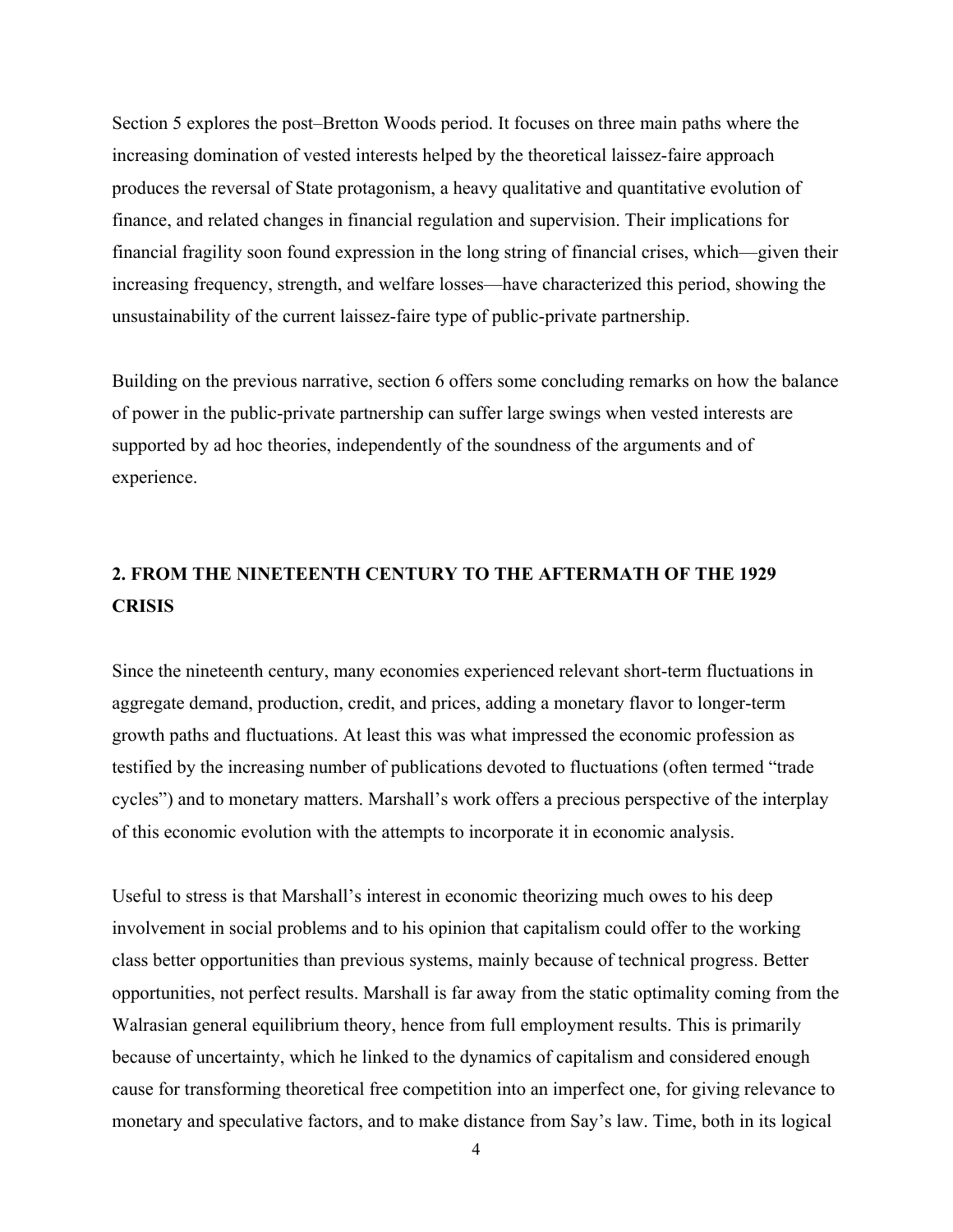and historical dimension, takes therefore a prominent role in Marshall's theorizing and in his applied and policy works. At least implicitly, uncertainty—viewed as the lack of full knowledge of the changes coming from the inner functioning of capitalism—explains why as a reformer he opposed radical policy interventions and saw in discretionary public policies the danger of introducing distortions in the natural and vital forces of capitalism. This is the general inheritance that he left to be variously exploited in the following years by his Cambridge "pupils."

Coming to financial instability, two long excerpts from the *Economics of Industry* (1879) clarify Marshall's position on the evolution of finance and on the role of endogenous credit creation and destruction in amplifying or creating economic fluctuations.

> [T]he modern system of credit enables a man who has neither money nor anything that immediately represents money, to obtain from a banker or other money dealer the means of purchasing goods. He can do this not only on his own credit (as when a bank allows him a "Book credit"), but on the credit of others who have undertaken to pay him money at a future date (as when he "discounts a Bill").

> The business of the civilised world has increased very rapidly during the present century; and an enormous amount of coin would have been required to carry it on with the present prices. If credit had not found substitutes for coin, there would have been so great demand for the precious metals, that their purchasing power would have become many times as great as it actually is; prices would have been very low. The growth of credit supplies a permanent substitute for the precious metals, and therefore affects their Normal values. But credit fluctuates, and each fluctuation alter their Market values.

> For instance, an expansion of credit coincided with the influx of precious metals consequent to the discovery of the Californian and Australian mines, and increased the upward tendency of prices. But in 1857 there was a *crisis*; that is, many trading firms were unable to pay their debts, credit was violently contracted, and prices fell, although the store of precious metals in the country was growing as rapidly as ever. After a time credit began to expand again, and prices rose till 1866 when there was another crisis, and prices fell (Marshall and Paley 1879, 151–52).

Whatever a period of rising credit starts,

 $<sup>1</sup>$  To appreciate the full contour of Marshall's ideas and contributions it should be recognized that, as it often occurs,</sup> his theoretical works do not always make justice of the richness of his understanding of contemporary economic problems as can be derived by his more applied and policy-oriented works. The reminiscences and the selection of his works contained in *Memorials of Alfred Marshall*, edited by Pigou (1925), help to delineate such contour.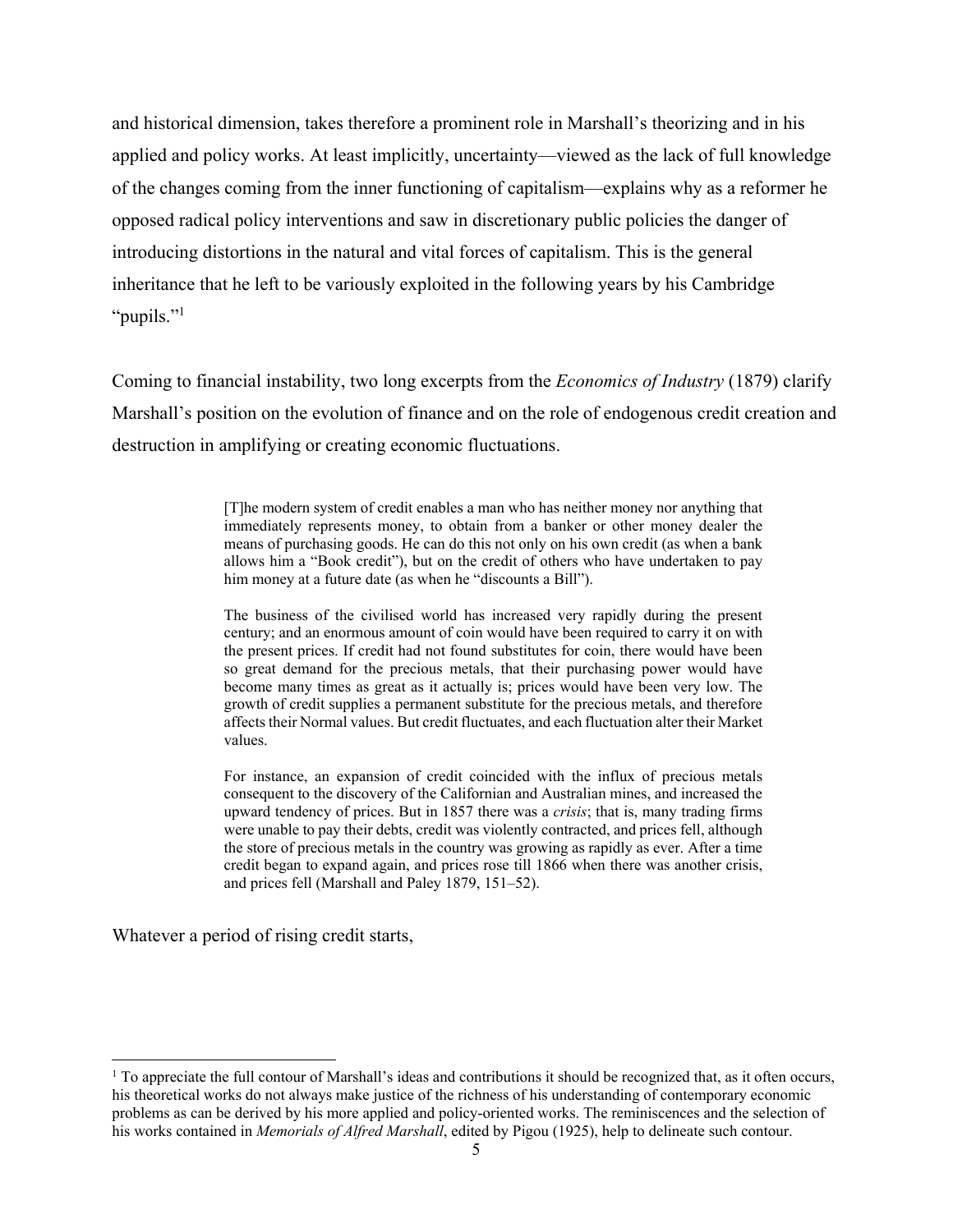[t]his movement goes on for some time, till at last an enormous amount of trading is being carried on by credit and with borrowed money. Old firms are borrowing in order to extend their business; new firms are borrowing in order to start their business, and speculators are borrowing in order to buy and hold goods: trade is in a dangerous condition. Those whose business it is to lend money are among the first to read the sign of the times; and they begin to think about contracting their loans. But they cannot do this without much disturbing trade. If they had been more chary of lending at an earlier stage, they would simply have prevented some new business from being undertaken; but when it is once undertaken, it cannot be abandoned without a loss of much of the capital that has been invested in it. […] The lenders of capital already wish to contract their loans; and the demand for more loans raises the rate of interest very high. Distrust increases, those who have lent become eager to secure themselves; and refuse to renew their loans on easy or even on any terms. Some speculators have to sell goods in order to pay their debt; and by doing so they check the rise of prices. This check makes all other speculators anxious, and many rush in to sell. For a speculator who has borrowed money at interest to buy goods may be ruined if he holds them a long time even while their price remains stationary; he is almost sure to be ruined if he holds them while their price fall. When a large speculator fails, his failure generally causes that of others who have lent their credit to him; and their failure again that of others. [...] As credit by growing makes itself grow, so when distrust has taken the place of confidence, failure and panic breed panic and failure. The commercial storm leaves its path strewn with ruin. […] Thus the state of trade, to use the famous words of Lord Overstone, "revolves apparently in an established cycle. First we find it in a state of quiescence, -next, improvement, -growing confidence, -prosperity, -excitement, -over trading, convulsion, -pressure, -stagnation, -distress, -ending again in quiescence." (Marshall and Paley 1879, 152–53)

The endogeneity of credit renders the procyclicality of prices largely independent from changes in the quantity of the precious metals that serve as money. Lenders, producers, and speculators act according to their expectations of future prices, and the excess in the increase or decrease of credit and output with respect to what would be justified by the physiology of changes affecting the economic system depends on the lack of synchronism between prices and costs—with the latter, especially labor costs, lagging behind in both directions of price changes. This is the basis for Marshall's later proposal of a tabular standard: that is, of full indexation. The crisis develops in terms of what Fisher later called debt deflation, where the attempt to make position by selling positions, as Minsky puts it, produces the failure of both debtors and lenders. Marshall's emphasis on speculation on goods may perhaps refer to merchants' inventories<sup>2</sup> and to the financing of the commodity trade that characterized the City of London. In any case, as we shall see in section 5, there is a substantial difference between leveraged speculation on goods, whose prices substantially move in synchrony with the overall rate of inflation and where debt validation depends on the same prices that validate expected returns from production, and

<sup>&</sup>lt;sup>2</sup> See Marshall and Paley (1879: Book III, ch. II), where expectations on future prices govern, especially for primary commodities, the supply to the market by wholesale merchants, whose action is therefore intrinsically speculative and procyclical.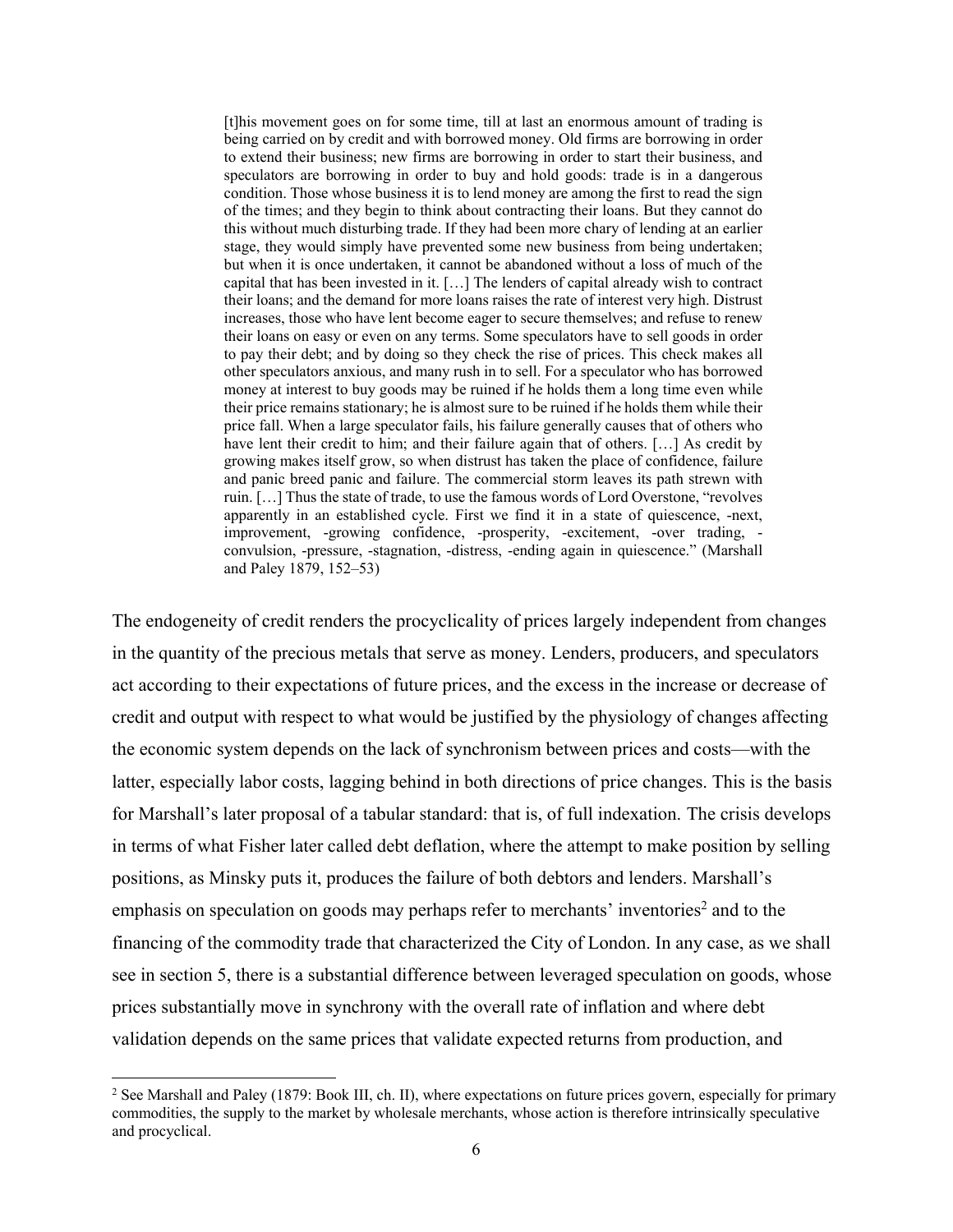leveraged speculation on financial assets, where debt's validation depends on the realization of expected prices of financial assets.

Marshall reaffirms the above analysis in book IV, chapter III, of *Money, Credit and Commerce* (1923), taking several excerpts from the earlier book. He also adds in chapter IV an analysis of the stock market where marginal bulls and bears are influenced by both business confidence and credit conditions. A change of the central bank's rate of discount may thus strengthen the bullish or bearish position of the market, capable of creating cumulative price movements in both directions, which would take with them the long-term interest rate net of risk. Although the demand for fixed investment is sensitive to the long-term interest rate (see, e.g., Marshall and Paley [1879: ch. X]), short-term fluctuations do not clearly include the effects of changes in the monetary market on investment decisions. This, presumably, either because the sum of the risk premium's anticyclical movements and of the real risk-free interest rate's procyclical movements do not have a clear sign, or because Marshall considers fixed investments more sensitive to the longer-term conditions of both credit and business profitability.

Further developments in the financial aspects of the fluctuations characterize a large part of the economic literature in the following years, in particular the works of the so-called Cambridge School.

Although often associated with the Cambridge School, Hawtrey began studying economics as an autodidact when working at the Treasury after leaving Cambridge. Perhaps for this reason, his first book, *Good and Bad Trade* (Hawtrey 1913), contains no reference to contemporary British economists, with the only academic reference being to Fisher. Hawtrey's later book, *Currency and Credit* (Hawtrey 1919) just refer to Keynes's *Indian Currency and Finance*, naming Marshall in the third (1928) edition, and with the only reference to the principle of the purchasing power parity of money. As a matter of fact, *Good and Bad Trade* expands Marshall's succinct analysis into a full-fledged theory of the trade cycle with predominant monetary and financial features.3

<sup>&</sup>lt;sup>3</sup> Hawtrey's lack of references to Marshall's works was perhaps also due to the fact that the basic propositions of the theory of economic fluctuations were considered at his time common knowledge by the economic profession. For a discussion of this issue and further references, see Kregel (1977). Less clear is why, when speaking of the ways to contain fluctuations, Hawtrey does not discuss Marshall's tabular standard.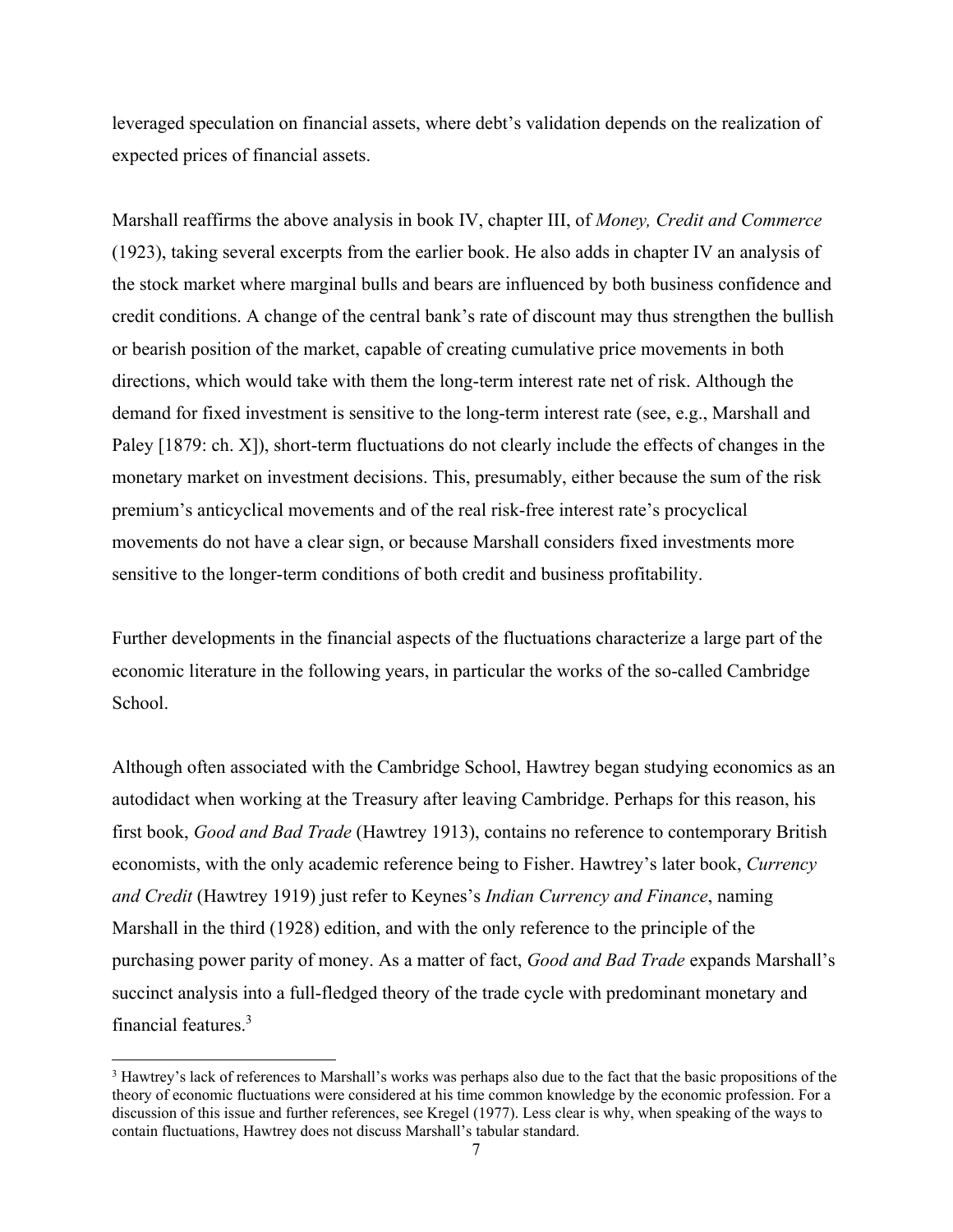In explaining the cumulative movements of credit, aggregate demand, and production, Hawtrey does not count on the Marshallian lack of synchronism between prices and costs, although allowing for it, but considers the quantitative impact of an initial disturbance on aggregate demand and production, with current and expected price changes not necessarily being a cause of the initial movements. Furthermore, he substitutes Marshall's procyclical demand for goods by speculators with the demand coming from the wholesale merchant's nonspeculative management of inventories. The analysis of the endogenous creation and destruction of credit occupies a large part of both books in order to show "the inherent tendency towards fluctuations in the banking institutions" and the "inherent instability of credit" (Hawtrey 1913, 199; Hawtrey 1919, 86), making the latter the main cause of financial excesses, crises, and fluctuations. This is why Hawtrey has been generally considered the initiator and most preeminent advocate of the monetary theory of the trade cycle.

Whatever the cause of the initial perturbance, Hawtrey looks at its effects on aggregate demand, production, and employment, adopting a complex adjustment process whose actors are consumers, retailers, wholesale merchants, producers, banks, real and financial investors, the central bank, and the foreign sector. On the monetary side, yet worthy of reading, is Hawtrey's long essay, *The Art of Central Banking*, included in the book with the same title (Hawtrey 1932).<sup>4</sup> The first part of the essay is devoted to the historical development of the Bank of England's function as a lender of last resort (LOLR). LOLR is presented as an essential characteristic of a central bank, enhanced by its privilege to issue legal tender, and is linked to discounting operations when the banking system is short of currency. Being the system based on "customary conditions" of access to the Bank, the latter could not refuse accepting customary collaterals, thus facilitating the expansion of credit. When, due to these operations and/or to other circumstances, the Bank's legal gold requirements is put at risk (or the entire volume of gold reserves is negatively affected), the central bank makes recourse to the rate of discount and to open market operations, although quantitatively the latter so far had played a limited role. However, the necessity to undo the excessive credit growth gives way to deflation.

<sup>&</sup>lt;sup>4</sup> The term "art" reflects how complexity affects monetary policy "not merely with the relation of cause to effect, but with the relation of means to end" (Hawtrey 1932, vi). In Hawtrey's analysis, complexity is reflected in the large set of connections and alternative reaction functions that, however, invariably result in cumulative upward or downward aggregate movements.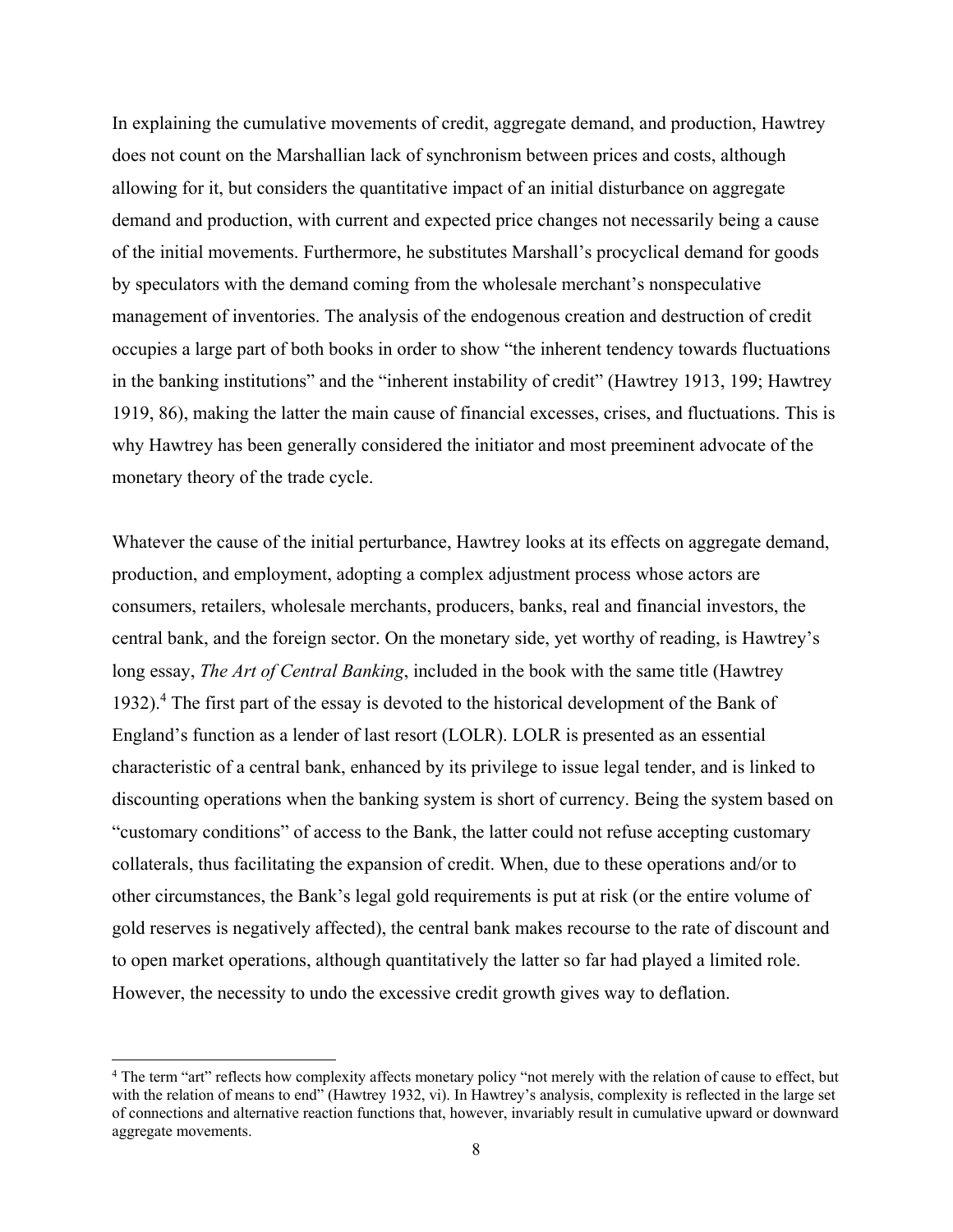Some of the richness and novelty of Hawtrey's analysis, as well as its deficiencies, were well caught by Nicholas Kaldor when asserting that "but for the distinction between short and long term investment and short and long term lending, his theory could be said to have anticipated the Keynesian theory by twenty years or more. Mr. Hawtrey persisted, however, through the successive presentations of his views, in believing that there is a sharp difference between the way the money market operates and the way the long term capital market operates, viewing the latter in the classical or neo-classical manner as a mere channel in the investment of savings" (Kaldor 1960, 7).<sup>5</sup>

For what mainly concerns us here, two aspects of Hawtrey's analysis are particularly relevant. First, is the necessity of considering open economies and the balance of payments' structure and dynamics in the context of specific international monetary frameworks. Their influence on domestic financial instability is relevant through the constraints posed to the creation or destruction of credit mainly due the policy reaction by the central bank. The degree of elasticity with which the central bank managed the gold standard in relation to the currency reserves it held and those held by the banks influenced credit excesses and the subsequent need to impose discipline, generating crisis and deflation.<sup>6</sup> Second, changes in short-term interest rates are relevant, independently of their influence on long-term ones, because they affect (as we have already seen in Marshall) the decisions and solvency of positions highly exposed to short-term debt, which in his analysis refers to wholesale merchants and financial dealers.<sup>7</sup>

<sup>5</sup> Kaldor's comments come from his 1938 *Economica* review of Hawtrey's 1937 *Capital and Employment,* which contains a critique of Keynes's *General Theory*. Hawtrey's position, first postulated in *Good and Bad Trade*, formed the basis of what would later become known as the "treasury view," according to which public expenditure financed by new debt would subtract an equal amount of resources from private fixed investment for any given amount of "investible resources." The latter concept is often used in the literature of the time but hardly is its precise meaning well specified. Keynes's point was that changes in the money market affect the amount of investible resources and the price in the securities market. On the other hand, Hawtrey had criticized the *Treatise on Money* in his correspondence with Keynes, a compact version of it being later published in his *The Art of Central Banking,* for not clearly considering the fluctuation of savings associated with the fluctuation of income, a critique that possibly influenced Keynes's transition to the *General Theory*. 6

<sup>&</sup>lt;sup>6</sup> For limiting those excesses, Hawtrey recommended the coordination among central banks, a proposal that he presented at the 1922 Genoa Conference in the context of the postwar resumption of the gold standard, whose approval was later made ineffective by central bank hostility.

 $7$  The attention to financial structures and to their sensitivity to interest rate changes will later characterize Minsky's financial fragility theory.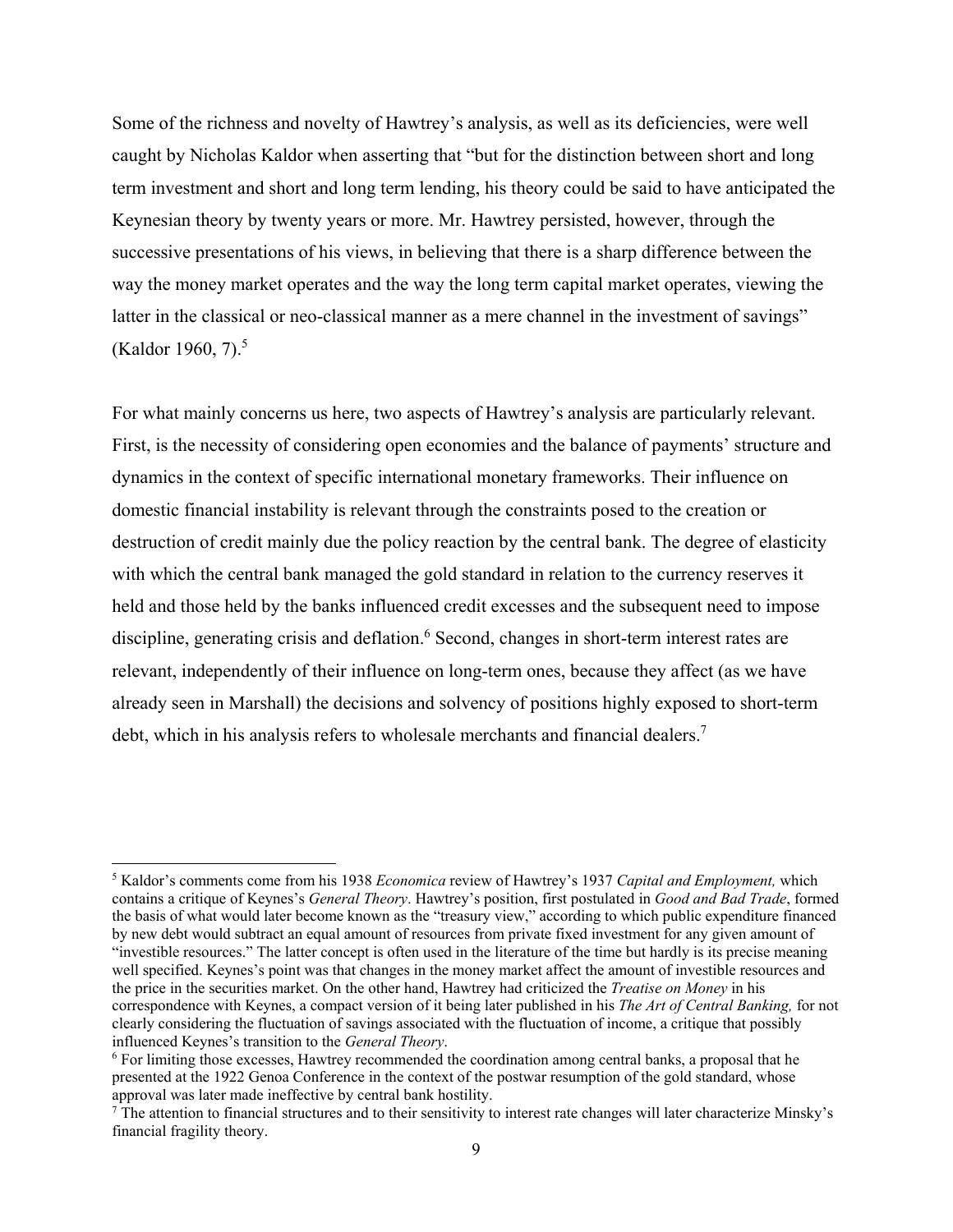Keynes's *Treatise on Money* (1930) represents the attempt to critically open the received Marshallian wisdom, as further elaborated by himself and Hawtrey, to the contributions coming from Continental Europe introduced by D. H. Robertson in Cambridge's discussions.<sup>8</sup> Essentially, this is done by focusing on the role of investments in fixed capital in generating fluctuations of prices and production. Adding to a Schumpeterian-like analysis on the waves of innovation how financial factors affect the pace of investments, Keynes escapes from a pure monetary theory of the trade cycle while keeping the influence of financial factors: "whilst the stimulus to a credit inflation comes from outside the banking system, it remains a monetary phenomenon in the sense that it only occurs if the monetary machine is allowed to respond to the stimulus" (Keynes 1930: vol. II, 85–86; vol. I: ch. 13.I). In the *Treatise*, a mismatch between ex ante decisions on investment and saving produces disequilibrium, changes in the price of consumer and investment goods, and extra profit or losses, leading to an upward or downward revision of production in the following period.<sup>9</sup> As for Marshall, Hawtrey, and Wicksell, there are no self-equilibrating forces and the initial change produces cumulative movements and finally fluctuations. While Hawtrey goes deeper into the dynamic analysis of the cumulative processes, Keynes, by shifting his focus to long-term fixed investments, is more interested in analyzing the relationship between short- and long-term credit and interest rates, and more generally in the theoretical and institutional aspects of the interplay between the financial system and monetary policy.

Like Marshall and Hawtrey, Keynes starts from the "inherent instability" due to the endogeneity of credit. In a closed system, if no cash is used and banks do not hold cash reserves (settling their interbank debt by transferring assets) there is no limit to the creation of bank money, "provided that they move forward in step […]. A monetary system of this kind would possess an inherent instability; for any event which tended to influence the behaviour of the majority of the banks in the same direction whether backward or forward, would meet with no resistance and would be capable of setting up a violent movement of the whole system. […] [Although] checks on this instability have been devised […] [n]evertheless this tendency […] is always present to a certain extent and has to be reckoned with," being of the utmost importance in a closed system

<sup>&</sup>lt;sup>8</sup> See Robertson's *A Study of Industrial Fluctuations* (1915) and *Banking Policy and the Price Level* (1926). <sup>9</sup> For an analysis of the definitions and of the fundamental equations that constitute the theoretical frame

For an analysis of the definitions and of the fundamental equations that constitute the theoretical framework of *The Treatise on Money*, see Tonveronachi (1983).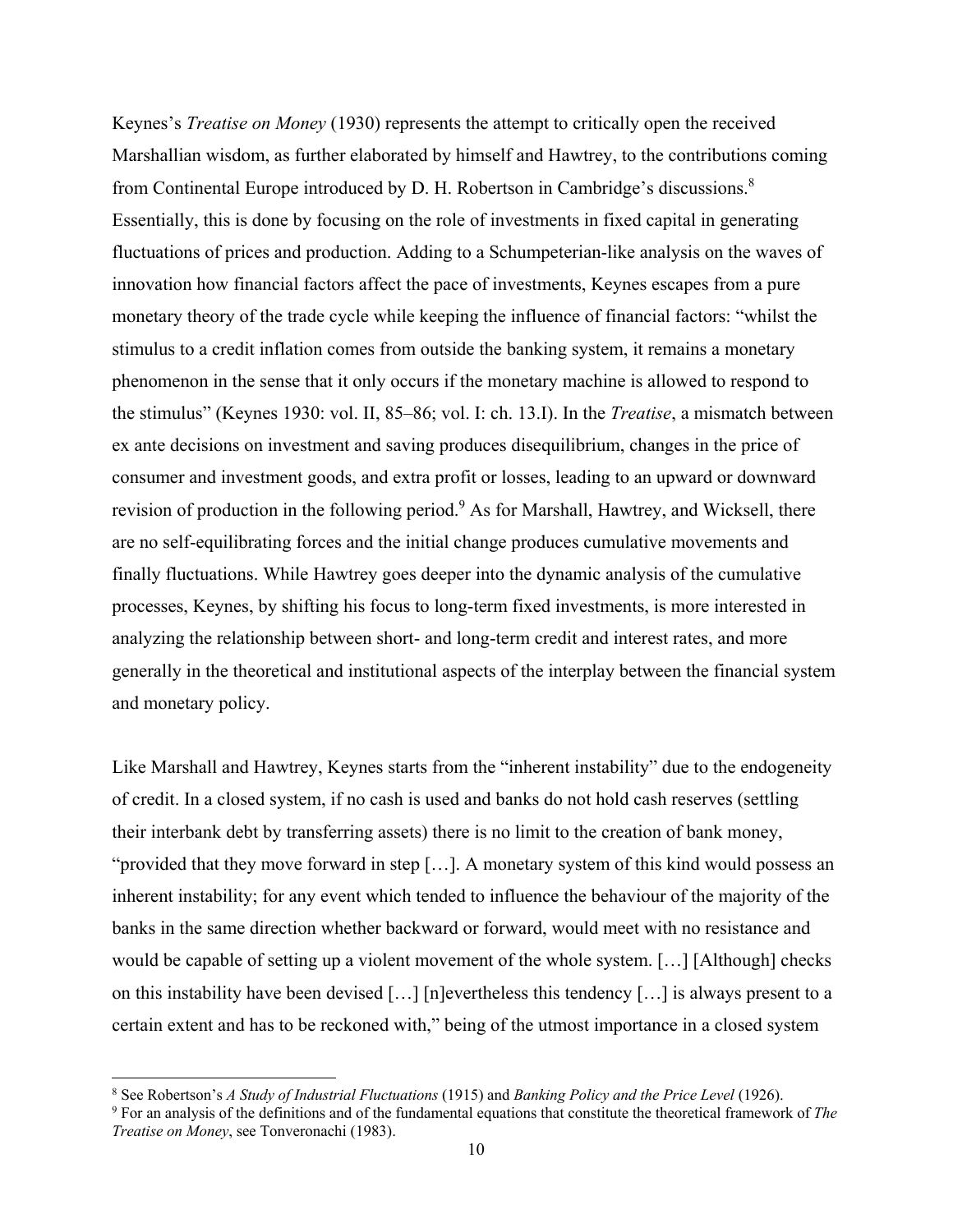(Keynes 1930: vol. I, 23–24). However, perfect endogeneity of bank money is limited both by the drain of cash—because the volume of cash payments bears some proportion to deposits and by the reserves held with the central bank to deal with daily net interbank claims as calculated by the clearing house: "Thus it is the aggregate of the reserve resources which determines the 'pace' which is common to the banking system as a whole" (Keynes 1930, 24– 25).

> Assuming that the central bank is also the note-issuing authority, the aggregate reserve resources of the member banks will be under the control of the central bank, provided the latter can control the aggregate of its note issue and its deposits. In this case the central bank is the conductor of the orchestra and sets the tempo. […] [I]t may be that the member banks themselves have some power, perhaps within limits, of increasing at will their deposits with the central bank or the amount of the notes which they draw out of its note-issuing departments. In this case […] it will be difficult to restrain the inherent instability of the system. (Keynes 1930, 26)

The next logical step is to show that the endogeneity of credit concerns the financing both of current production and investment in fixed capital (the issue in the Hawtrey-Keynes discussion recalled by Kaldor):

> In actual fact the banking system has a dual function—the direction of the supply of resources for working capital through the loans which it makes to producers […] and, on the other hand, the direction of the supply of resources which determines the value of securities through the investments which it purchases directly and the loans it makes to the stock exchange and to other persons who are prepared to carry securities with borrowed money […] At any rate, when we are considering the *regulative* powers and functions of the banking system, we must study its influence over the rate of investment in fixed capital at least as much as its influence over the rate of investment in working capital; indeed it is probably true that it cannot, in most cases, exert an effective influence over the latter except through its influence over the former. (Keynes 1930: vol II, 310–12; italics in the original)

In the *Treatise*, equilibrium requires that total investment (in fixed, working, and liquid capital) equals the amount of savings, and disequilibrium is caused by the variability of the former with respect to the relative stability of the latter. Being fixed investment–sensitive to the interest rate, the market rate that equates savings and investment is called, following Wicksell, the natural rate. After having disposed of the causal relevance of working capital, Keynes had to show the causal and policy irrelevance of Hawtrey's focus on inventories (liquid capital) and the relevance of the influence of short-term interest rates on long-term interest rates, hence on fixed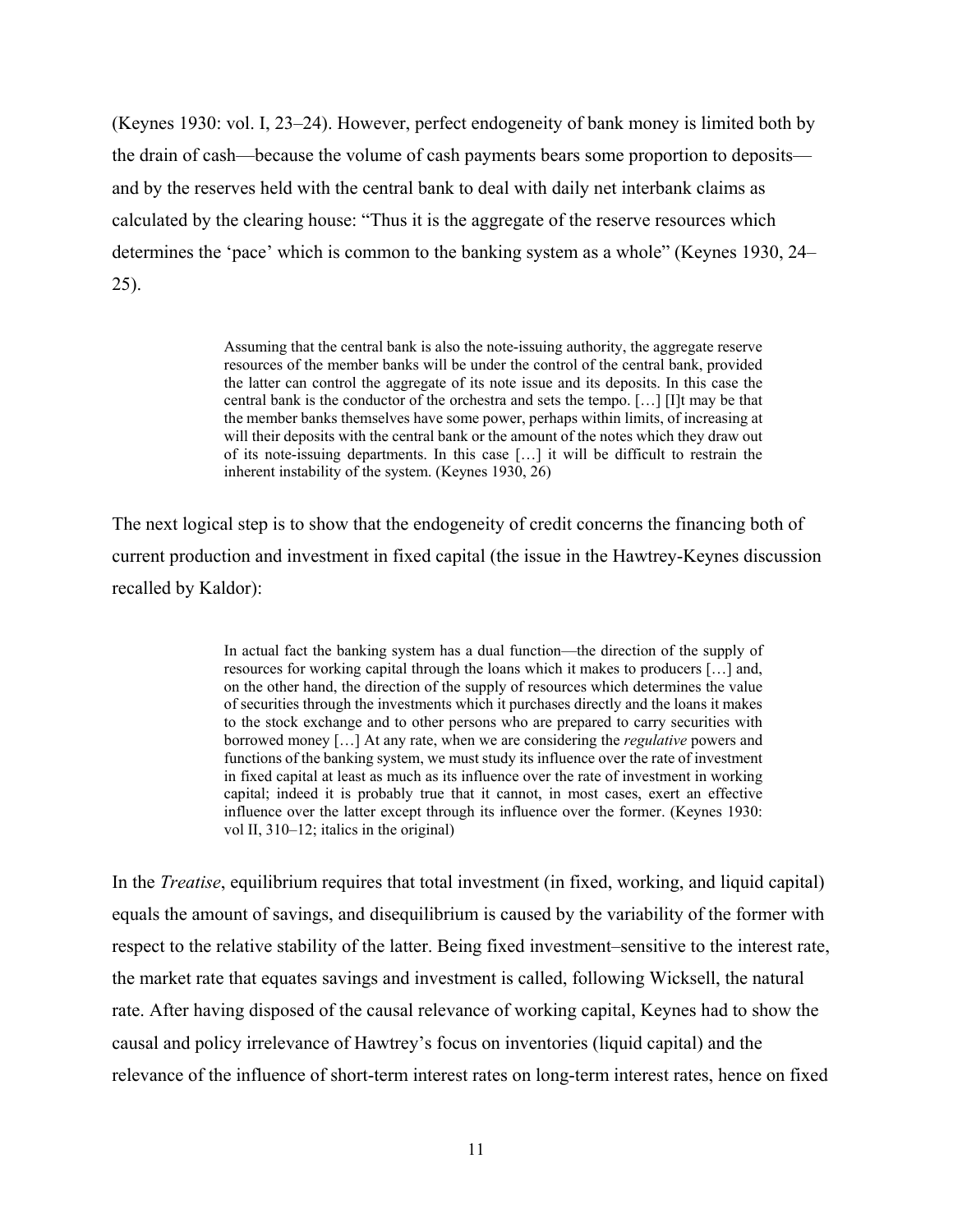investment. These two issues may be illustrated following the analysis presented in Kregel (1993, 2010b).

The first issue relates to Hawtrey's assertion that the inventories held by wholesale merchants are highly sensitive to changes in the interest rate, so that changes in policy rates could be used as a countercyclical measure. Considering spot and forward markets for durables in the presence of carrying costs of inventories (warehouse, depreciation, and interest charges), Keynes's analysis shows that when no surplus inventories exist, spot prices must be higher than forward prices (backwardation) to make room for the cost of hedging against the future fluctuation of prices. When surplus inventories exist (e.g., due to a fall in aggregate demand), the condition for holding that surplus is that spot prices must become lower than forward prices (contango) to make room for carrying costs and for backwardation. The difference increases with the length of the period that is expected for returning to "normal" prices, which is especially relevant when short-term supply rigidities exist. However, "[i]n no case can surplus stocks exist alongside of normal production. Recovery—broadly speaking—cannot begin until stocks have been absorbed [...] The efforts to get rid of surplus stocks aggravate the slump, and the success of these efforts retards recovery" (Keynes 1930: vol. II, 130).<sup>10</sup> In other words, the initial fall in aggregate demand produces a fall in prices; though the fall in prices may continue until it satisfies the above condition, it does not make surplus inventories to disappear, so that recovery in prices and production cannot start if aggregate demand is not increased either by higher fixed investment induced by lower interest rates or by public investment. According to Keynes, feasible decreases of the bank rate would produce small changes in carrying costs due to the presence of the other components; therefore, they would not work as purported by Hawtrey in increasing the demand for inventories, hence of production. On the contrary, due to the expectation of future prices that they may generate, their "influence will often tend to operate just the wrong way—inducing [dealers] to increase stocks when trade is reviving and to reduce them when it is falling away" (Keynes 1930: vol. II, 130).

<sup>&</sup>lt;sup>10</sup> These results also descend from Keynes's theory of short-period prices, according to which the proportional decrease in price relative to their normal level multiplied by the proportionate fall in production below its normal level is equal to the proportion of carrying costs to normal prices multiplied the proportion of surplus inventories to a year's consumption; see Keynes (1930: vol. II, ch. 19, sections IV and V). For an explanation of how this equation is arrived at and its policy implications, see Kregel (1993). Kregel (2010b) also shows that the development of the analysis of spot and forward prices characterizes Keynes's contribution to the theory of finance from his early works up to the *General Theory* (chapter 17).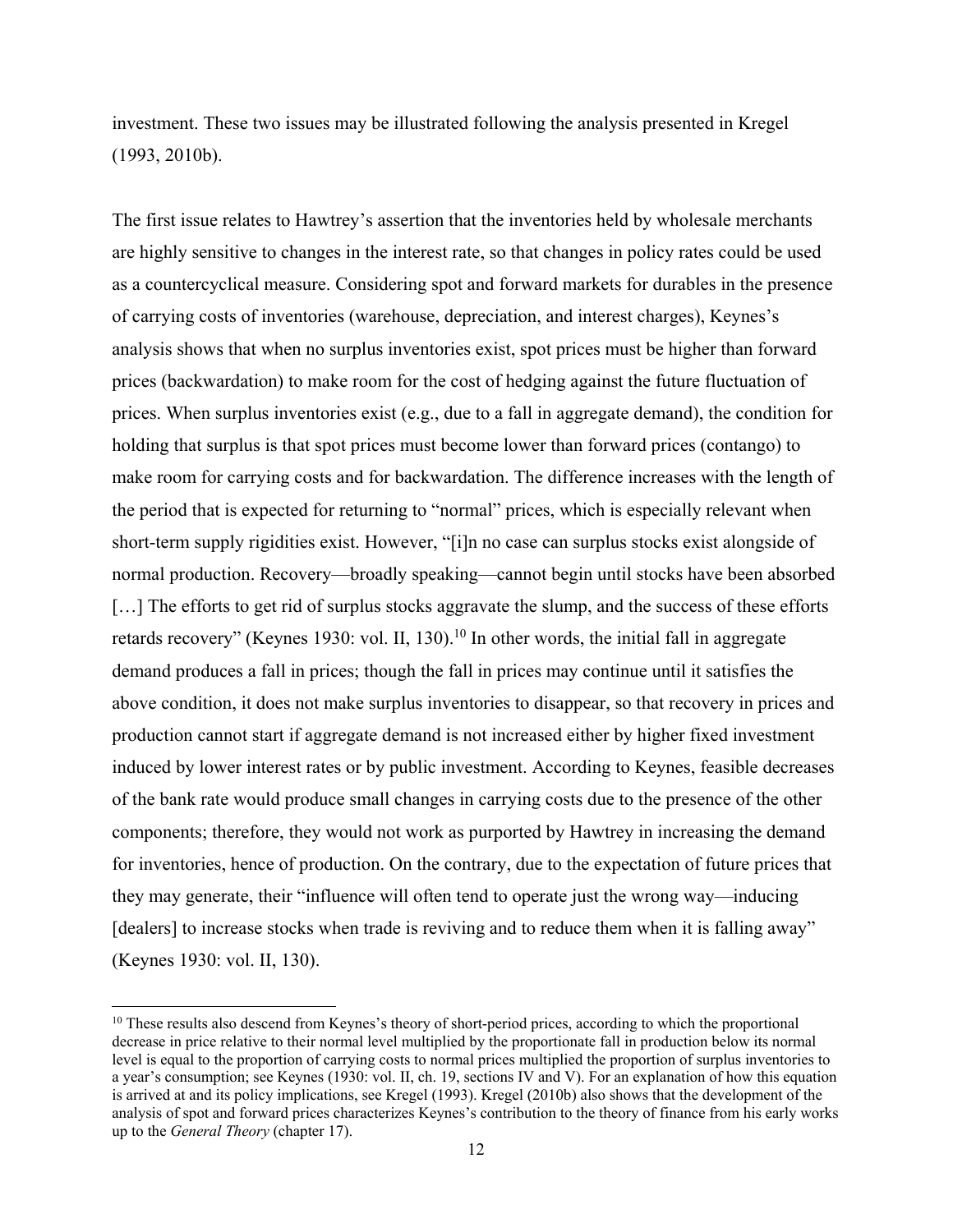The second difference from Hawtrey, which we have introduced with Kaldor's comment on Hawtrey and is extensively analyzed in the *Treatise* (Keynes 1930: vol. II, 319–31), concerns three channels through which changes in short-term interest rates influence long-term ones: 1) affecting the relative strength of short and long positions, also by firms when deciding to utilize part of their liquid reserves kept as securities, either by selling them or posting them as collateral for short-term funding; 2) through changes in the portfolio composition of financial firms by changing the relative merit of the differences in liquidity and returns, taking also into account the need to cover funding and operational costs; 3) affecting speculation in the securities market, based on short-term expectations of asset price changes, which is fostered or restrained by changes in short-term funding costs. Since for securities the carrying costs are limited to interest charges—differently from the case of inventories changes—in the short term, the interest rate exerts a strong influence through the above channels.<sup>11</sup> Because at that time monetary policy was chiefly based on controlling market short-term interest rates, these channels were essential for asserting its influence on investment decisions. Since deflation was considered the main challenge for monetary policy, when the method for controlling fixed investments via the discount rate is partly ineffective, for instance because it is applied with a delay or in the presence of an acute slump, Keynes proposes to use open-market operations "to the point of saturation" (i.e., up to obtaining the desired long-term rate), resembling the recent experience with quantitative easing (Keynes 1930, 331–35).

As a result, in a closed system with convertible currency, credit fluctuations cannot be large if they are not accompanied by passive behavior by the central bank. Differently, the then-ruling gold standard was imposing constraints on the national autonomy of an open system.<sup>12</sup> As we have already seen with Hawtrey, the need to maintain external parity within the gold standard points to the central bank's limited power in tailoring monetary policy to internal needs. Whereas for a moderately open economy like the United States the degree of freedom of monetary policy was higher, for the UK, where international trade and international lending made up a considerable "proportion of its economic life," Keynes proposes that "the

<sup>11</sup> In his comments to the *Treatise*, Hawtrey (1932), following Marshall, opposes on empirical grounds the influence of changes in long-term interest rates on investment decisions. Therefore, even if the disconnection between shortand long-term credit were not complete, possible changes in long-term interest rates would not influence decisions on fixed investment.

<sup>&</sup>lt;sup>12</sup> Chapter 35, volume II of *The Treatise on Money* is devoted to the problem of national autonomy.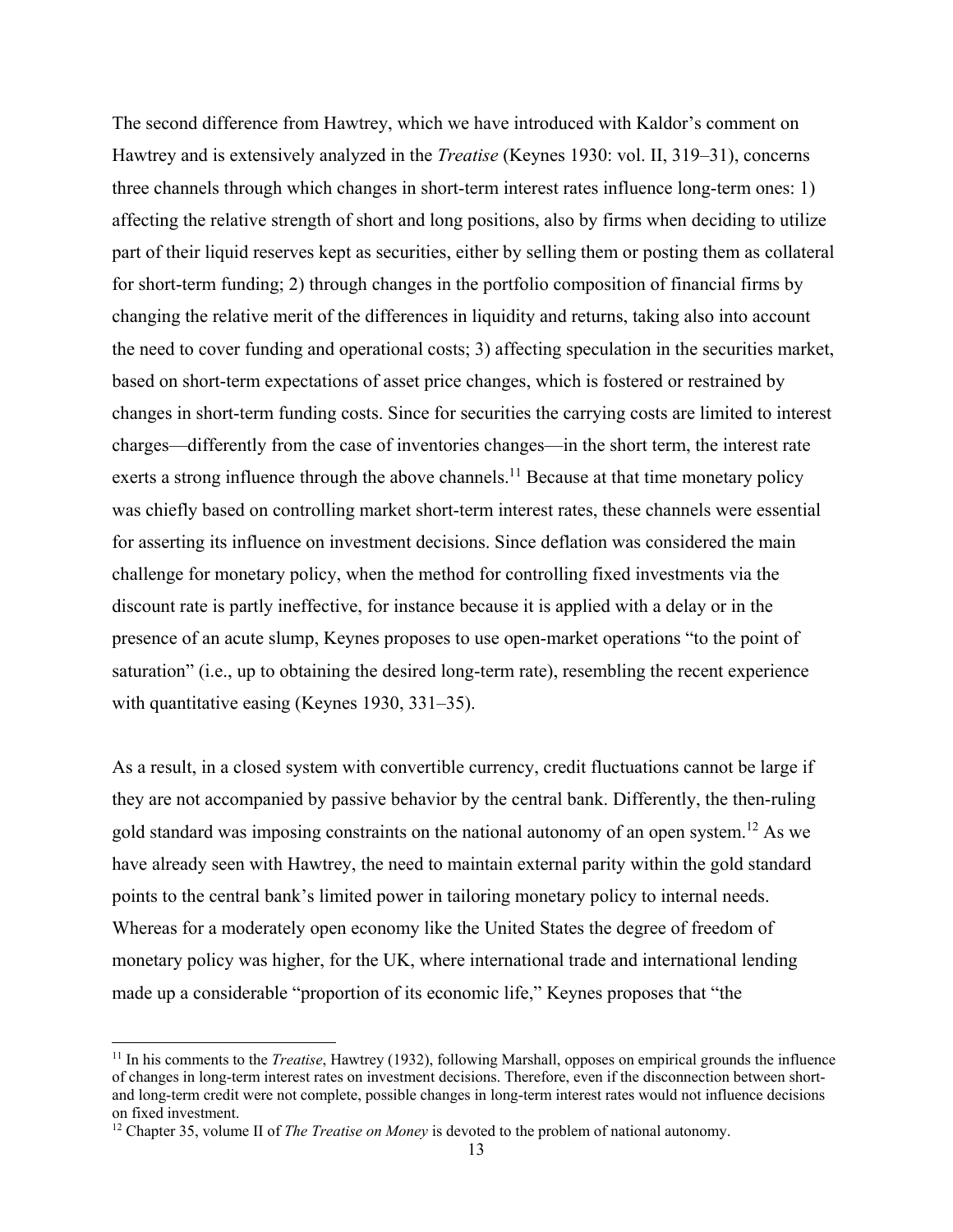Government subsidises approved type of domestic investment or itself directs domestic schemes of capital development" (Keynes 1930, 335–37).

The theoretical framework of the *Treatise* is the basis for Keynes's analysis of the slump that followed the 1929 crisis. After WWI, the need for reconstruction and the diffusion of technical progress were responsible, at least up until 1925, for the high profitability of investment and production—the "natural rate of interest," in the *Treatise's* terminology—which thus did not suffer from the high levels of market interest rates coming from several sources, such as the prudential restriction of monetary policies adopted after the return to the gold standard, the related demand for international reserves by central banks and member banks, the demand for credit by distressed borrowers (mainly governments), and the demand from speculative borrowers participating in the feverish bull movement in securities markets. As a result, market interest rates were maintained at high levels by borrowers and not related to productive investments. When, in the middle of the 1920s, the sundry causes that had kept the natural rate high began to disappear, the high market interest rates began to exert their negative influence on fixed investment, production, and employment, finally leading to lower prices and losses, and a downward spiral. An internationally concerted action to push down policy and market interest rates, particularly using open-market operations "to the point of saturation," would have been necessary because the increase in the number of distressed borrowers and higher risks militated against the descent of market rates in a measure necessary to reach a new equilibrium with the natural rate (Keynes 1930, 338–47).

The last chapter of the *Treatise* builds on the postwar experience up to the 1929 crisis and discusses the problem of international management. Keynes outlines a proposal with two main goals: the necessity of a supranational agreement on international cooperation, and making the gold standard more flexible in order to increase the autonomy of national policies. The specific reform proposals offered by Keynes, Hawtrey (see footnote  $8$ ),  $^{13}$  and Fisher (whose contribution is discussed below) were rendered obsolete by the final abandonment of the gold standard in the 1930s, being therefore more interesting as critiques than for their specific content. Despite their

<sup>&</sup>lt;sup>13</sup> In *The Art of Central Banking*, Hawtrey also offers a detailed and rich analysis of the causes and consequences of the 1929 crisis, which, although viewed from the English perspective, is centered on international post–WWI developments and leads to a reaffirmation of his position on international cooperation.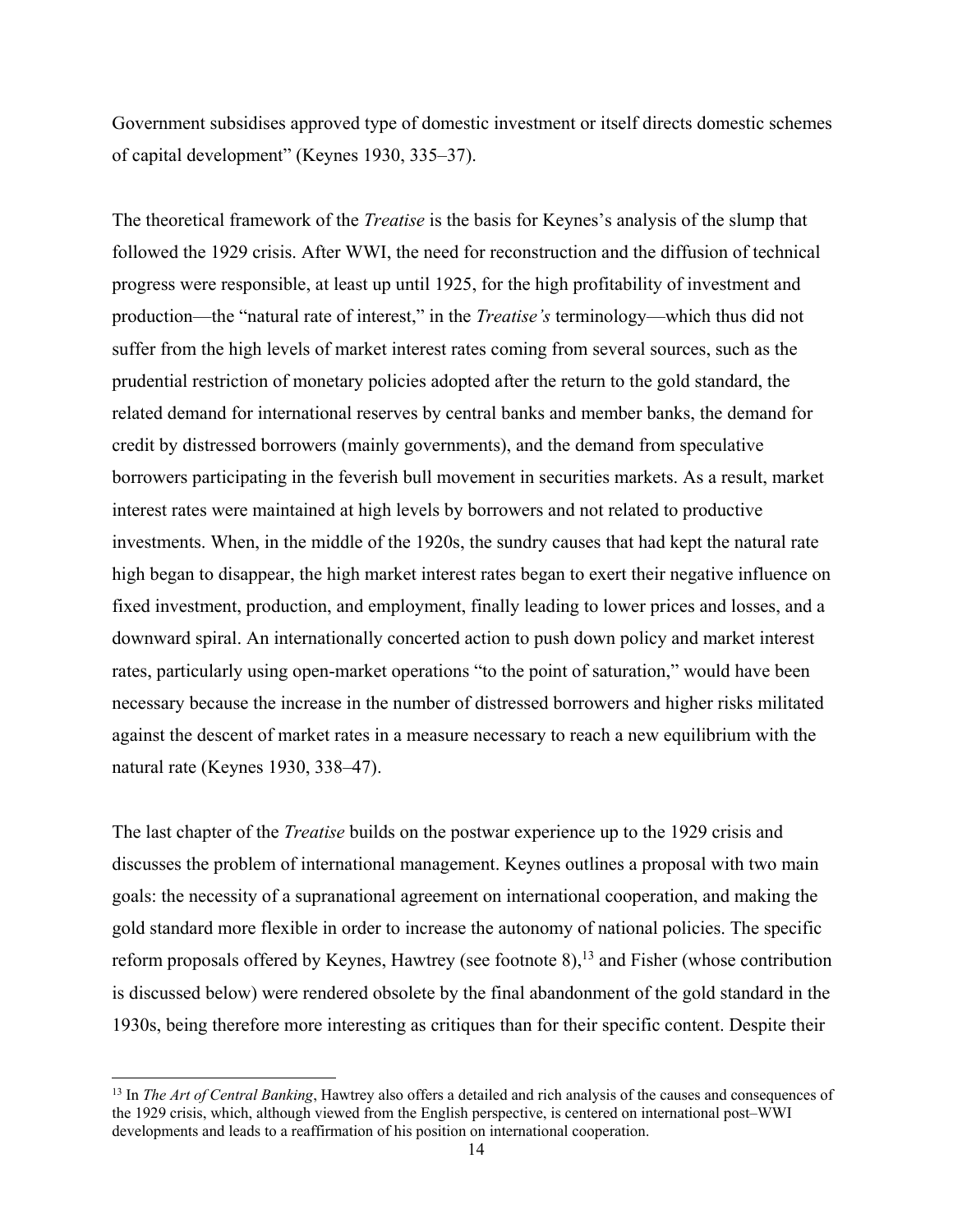differences, the three authors agree on the above two goals because the national policy autonomy necessary to rein in the inherent instability of credit depends on the international institutional framework.

The 1929 crisis and its aftermath led Fisher to systematize the phenomenon of fluctuations in his 1932 book, *Booms and Depressions*, which was later synthetized in his 1933 *Econometrica* article, "The debt-deflation theory of great depressions." As in the authors previously discussed, the boom was the result of the cumulative endogenous creation of credit; however, the distinctive character of Fisher's work lies in going deeper into the dynamics of debt.

Fisher poses the question: Is there is a way to define the right amount of debt (and credit)? To this end he proposes the concept of a margin of safety: "Everyone who is not a gambler, provides himself with a margin of safety. He puts a buffer between his debts and the collector" (Fisher 1932, 9). This buffer is represented by the difference between assets and liabilities (i.e., capital), and its sufficiency depends not only on its level but also on the quality of assets and liabilities, specifically on their maturity: "Slow assets and quick liabilities (such as call loans) require a larger buffer than quick assets and slow liabilities" (Fisher 1932). Capital then serves as a buffer against unforeseen losses and liquidity strains: "Can a more definite criterion be devised for the community than the individual? In any event, such guides will have to be considered as the ratio between the nation's income and certain fixed expenses, like taxes, rent, and interest; the ratio between the income and the accumulated volume of outstanding debts; the ratio between debts and the gold on which the banks (in a gold standard country) base their loans. As low income endangers the debtors, low gold endangers the creditor banks, which then begin to press the debtors" (Fisher 1932, 10).

Apart from individual misjudgments, macroeconomic and international factors may negatively affect what were considered appropriate margins of safety, putting the entire system in an overindebted position. The chief cause of the realization that debt is overextended is the disappointment in current and expected earnings, which affects the confidence in the ability to service the debt. Hence, when overindebtedness:

15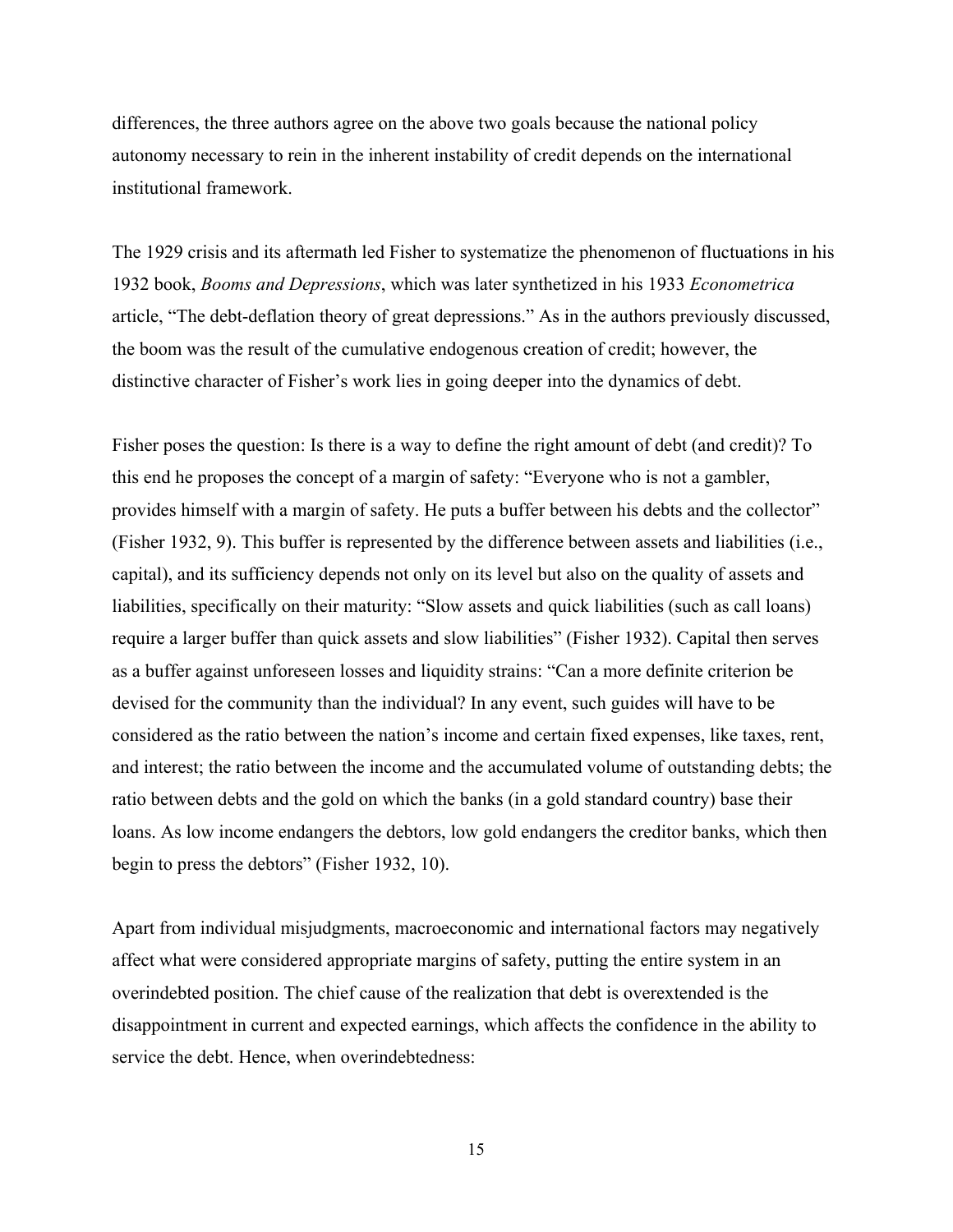is discovered and attempts are made to correct it, distress selling is likely to arise. That is, in order to protect the creditors, some of the possessions of the debtor may have to be sold—his stocks, his bonds, his farmlands, or whatever his available assets may be. The debtor may choose [...] to facilitate liquidation by selling some of his property [...] or his bank or his broker may cash in on the debtor's collateral; or the mortgagee may foreclose the mortgage; or the debtor may go in bankruptcy, and the trustee in bankruptcy may then auction off his assets. […] When a whole community is involved in distress selling, the effect is to lower the general price level. (Fisher 1932, 13–14)

Price deflation is the engine that transforms the initial loss of activity into a cumulative downward movement. Again, debt and its cost take the central stage. While nominal debt is decreasing (by distress selling and bankruptcy), lower prices increase the burden of debt—both its real value and the real rate of interest—while lower production decreases the amount of real profits available to cope with it. When price deflation is faster than the reduction in nominal debt, its residual real value continues to increase and firms' net worth declines; when the latter becomes negative, further bankruptcies ensue, so that the depression goes on until overindebtedness disappears and confidence gains traction.<sup>14</sup> An initially slow recovery soon converts into a boom, not secondarily because, with price inflation substituting deflation, the real burden of debt decreases, giving a further push to higher expected profits.

Using the previous scheme to analyze the causes and consequences of the 1929 crisis, Fisher explains how in the previous years the United States were characterized by the pyramiding of the debt structure (helped by accommodative Federal Reserve policy), a feature that, as we shall see later, was experienced in more sophisticated forms starting in the 1980s. In the period 1921– 29, nonfinancial firms preferred issuing stocks rather than bonds, thus apparently avoiding the debt trap. However, individual investors bought stocks with debt (mainly through margins with brokers), which, being debt on call, created a more unstable way of financing the entire system than bonds. Furthermore, the abundance of stocks produced a rapid increase in the number of investment trusts that invested both their clients' money (mainly borrowed) and their own shortterm borrowed funds in stocks. Thus, the stock market boom led the magnification of the debt pyramid and its collapse readily led to a crisis of overindebtedness.

Fisher's remedies against the insurgence of ample debt cycles are related both to booms and depressions. To avoid excesses in the creation of credit, the quantity of money (including of

 $14$  For a critical discussion of these issues, see Kregel (1999).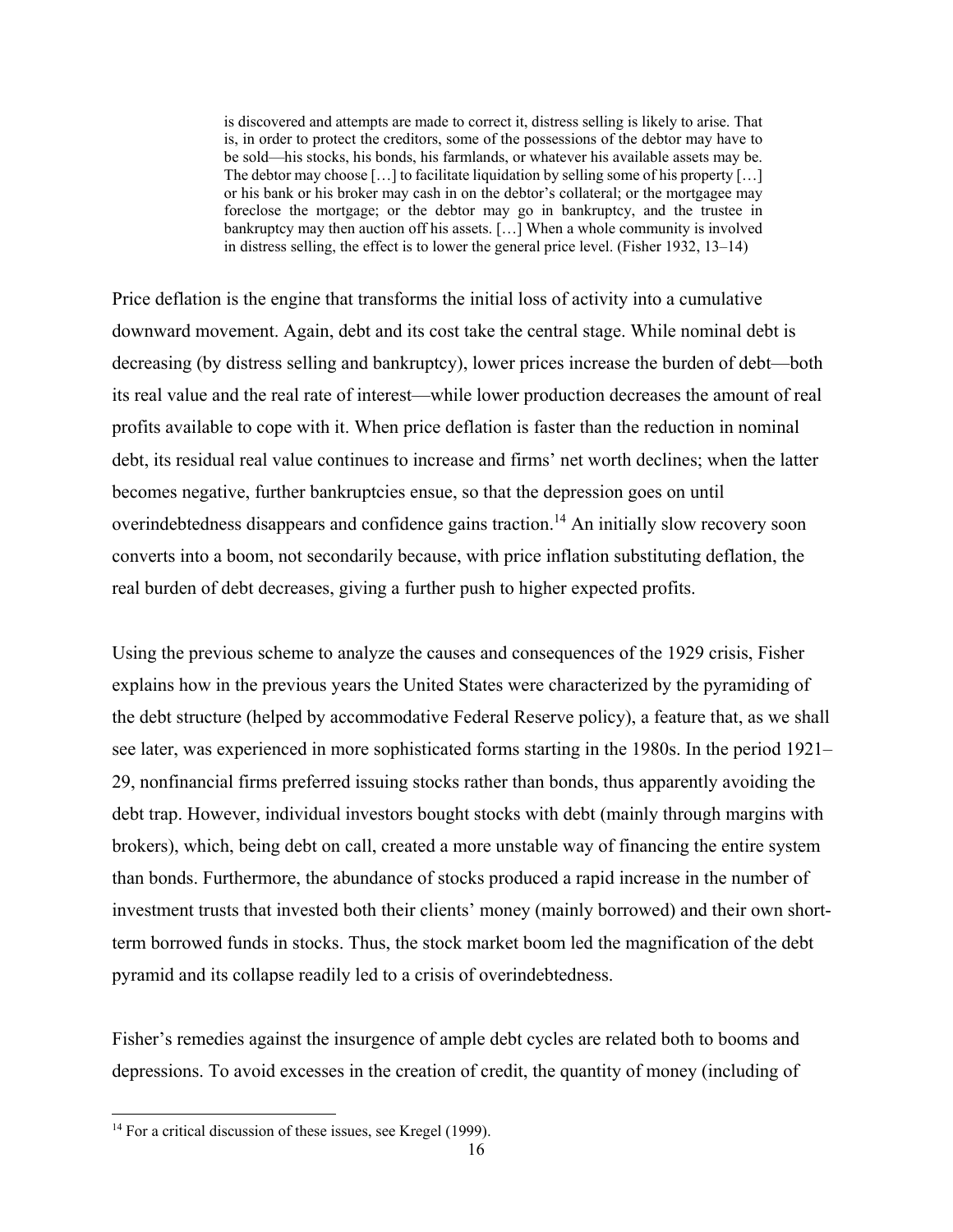bank money) should increase at the same pace of the volume of transactions, what later became Friedman's golden rule. For restraining booms and depressions, the central bank should be permitted unbounded use of the discount rate and open market operations, the latter acting much faster than rates. Another proposal, similar to Marshall's tabular standard, consists of giving flexibility to debt service by adopting full indexation of debt (mortgages included) and interest rates. Public works are considered only "palliatives," a temporary measure of assistance for unemployed people in amounts too restricted be macro-significant.<sup>15</sup> Noteworthy are some suggestions that points to the need to introduce measures of financial regulation and supervision:

> Any expedient should be adopted, therefore, which would retard the pyramiding of the debt burden—or (if the pyramid succeeds in getting itself erected) would retard its distress liquidation. In anticipation of booms, some of the superfluous and nonproductive lures to over-indebtedness might be withdrawn—for instance, speculative temptations like the capital gain tax. And the so-called bank affiliates, which are suspected of undue speculation, might be held in check by laws exposing their accounts to the same publicity that is applied to the banks with which they are affiliated. Also, American banks might show less hospitality to stock market collateral and press still further the policy which they have in recent years copied from abroad and are already using—the policy of lending on balance sheets—being careful, of course, to check balance sheets with income statements. Also, in the interest of small corporations and other modest borrowers, more facilities might be made for the function of lending intermediate amounts for intermediate periods. At present the nearest approach we have to a loan for an intermediate period is usually a sort of gentleman's agreement on the part of a commercial bank to *renew* a *short* term loan. This is a perversion of commercial banking; and the result is that, when an emergency arises, the commercial bank must either break its promise or be handicapped by a "frozen" loan. (Fisher 1932, 116–17; italics in the original)

Indeed, as argued in this paper's introduction, financial regulation constitutes one of the legs of our narrative, which is necessary for keeping financial instability under control in a closed as well as in an open system. In the latter case, the problem of consistency exists for the triad represented by the international framework, national policy autonomy, and financial regulation.

Enlarging the aftermath of the 1929 crisis to encompass Keynes's *General Theory* (1936), clear analytical improvements were gained with respect to the *Treatise on Money* and to the contributions of the authors discussed above. While some improvements represent important refinements and generalizations of previous positions (like the crucial and all-embracing role

<sup>&</sup>lt;sup>15</sup> This was the experience of the first phase of the New Deal, when F. D. Roosevelt's initiatives were constrained by the political opposition to a large public deficit and he had to recur to the flexibilization of monetary policy as a way to increase prices, especially agricultural ones. An interesting narrative along these lines is presented by Rauchway (2015).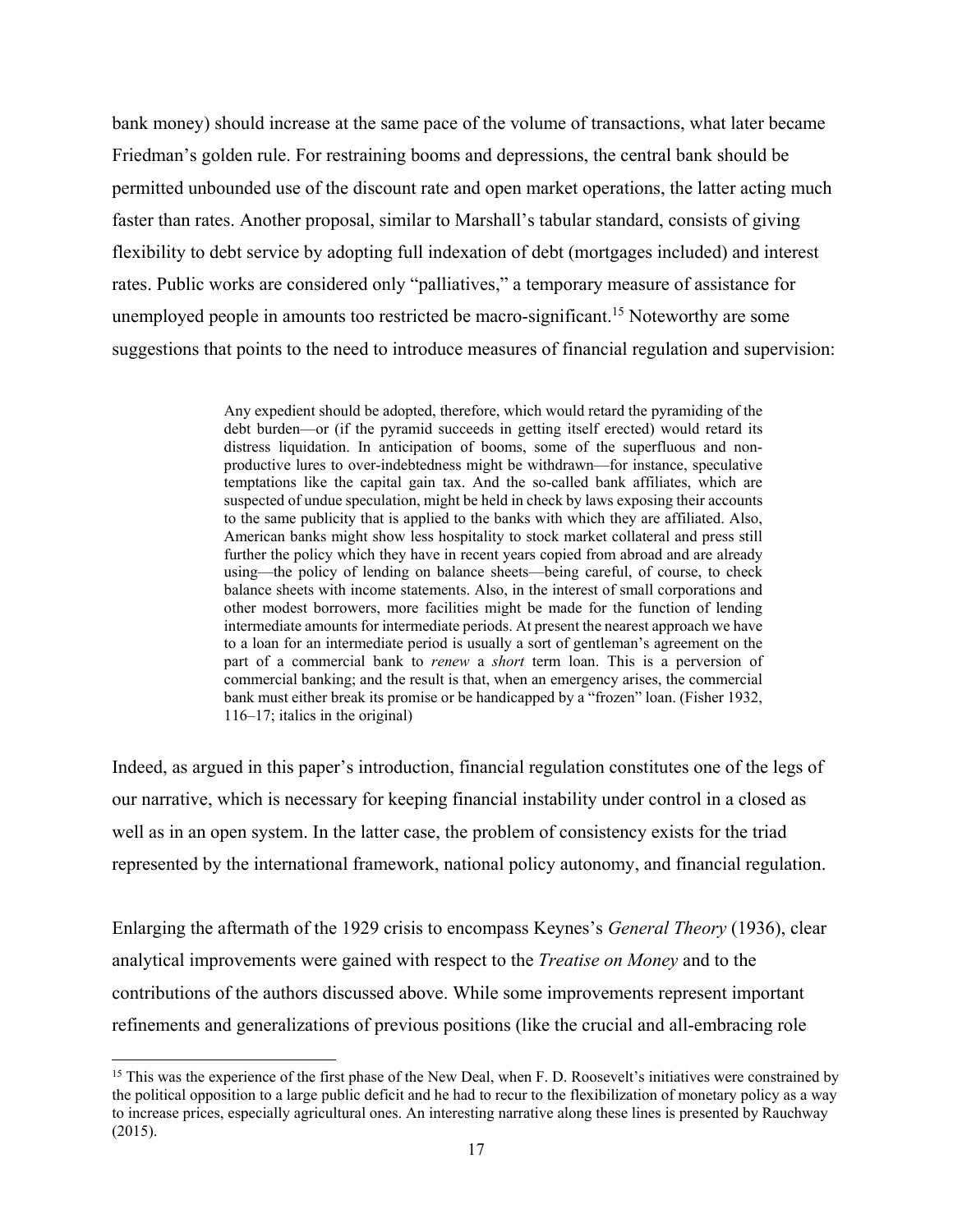given to uncertainty), others represent pathbreaking novelties, like the liquidity preference theory, which constitutes the pillar for a new theory of the rate of interest and of asset pricing (Keynes 1936: ch. 17).<sup>16</sup> However, as far as the role of financial factors in economic fluctuations is concerned, the *General Theory* adds nothing to the previous analyses. On the contrary, chapter 22, "Notes on the Trade Cycle," appears to be rather orthodox to a Post-Keynesian reader because cyclical movements and crises are dominated by changes in the marginal efficiency of capital, with no attention given to financial structures, credit, and debt or to their dynamics.

## **3. TOWARD AN ASSERTIVE ROLE FOR NATIONAL STATES**

According to Keynes, Hawtrey, and Fisher, the outbreak of the 1929 crisis was the culmination of post–WWI domestic and international events characterized by the explosion of public and private indebtedness in a context where the international prewar cooperative monetary architecture based on the gold standard had not been efficiently restored. Not secondarily, this was due to the complexity of adjusting the old architecture to the (difficult to read and digest) changes in the structure of economic and financial power validated by the war, especially among the victorious countries.

Independent of the specific problems that the major countries had to face, and of the different (uncoordinated) responses given to them, private finance took central stage. Using Fisher's terminology, a financial crisis is likely to explode when the margins of safety become so thin that they create an unsustainable state of overindebtedness. When this happened in the United States in 1929, the crisis forcefully propagated to an already fragile international context.

The case of the United States is relevant for at least three reasons: because of the absence of relevant domestic problems inherited from the war that, as in Europe, might have produced a different path to the crisis; because of its acquired international dominance; and primarily because of its strong political reaction to the crisis that shifted the balance of power of the

<sup>&</sup>lt;sup>16</sup> Although the bear position of the *Treatise* expresses a preference for liquidity, it was only later that Keynes realized that an alternative theory to the loanable funds proposition, which is untenable in a dynamic economy, had to express the rate of interest as the price at which an investor abandons liquidity.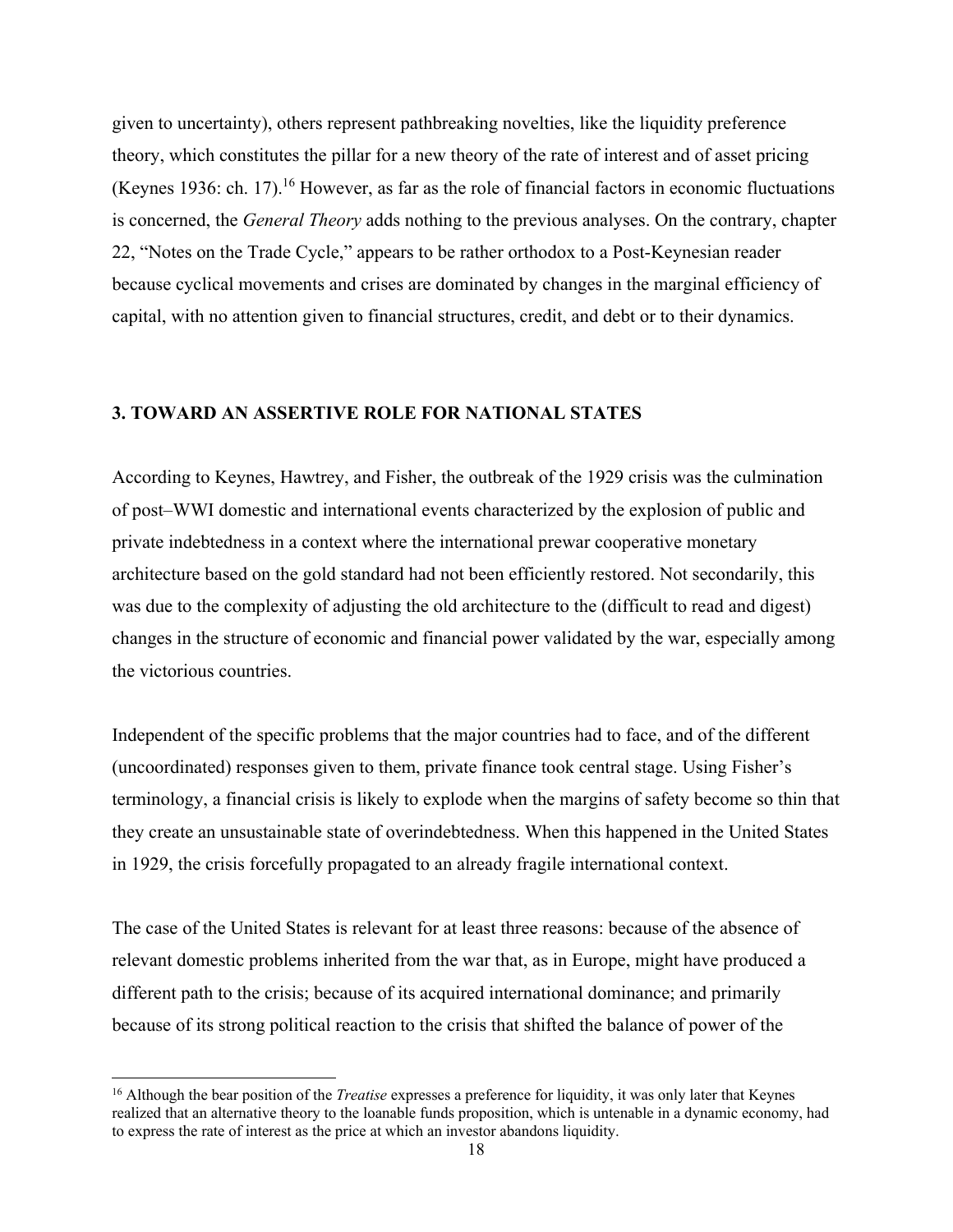public-private partnership in favor of the State through the New Deal and the innovative regulation of the financial sector.

Remembering that at that time US banks could operate as de facto multifunction banks through their securities affiliates, Fisher's opinion that the primary cause of the systemic financial crisis was their direct or indirect overexposure to speculation must be considered in the context of the mounting condemnations of multifunction banking that finally led to the Banking Act of 1933, the so-called Glass-Steagall Act.<sup>17</sup>

The Glass-Steagall Act separated banking from finance, with banks not only restricted to the short-term segment of financial assets and liabilities, thus centered on short-term loans and the management of the payments system, but also being separated from nonbanks for ownership and management.<sup>18</sup> Banks were also forbidden to pay interest on demand deposits and bound to a regulated maximum rate on time deposits. Deposits were insured within a ceiling by the newly created Federal Deposit Insurance Corporation (FDIC).19 Barred from commercial bank activity and from access to central bank's liquidity, investment banks were de facto confined to underwriting and to dealing with medium- and long-term finance.

<sup>&</sup>lt;sup>17</sup> Kregel (1996, 2010a) offers a fascinating reconstruction of the process that led to the Glass-Steagall Act. According to Kregel, the current interest in Glass-Steagall is justified by the fact that "the experience of the recent financial crisis, as well as those of previous history, suggests that it is multifunction banking that is the source of the crises" (Kregel 2010a, 49). What follows owes much to Kregel's analysis.<br><sup>18</sup> Exceptions to not engaging in security dealings were bonds issued by the public sector and the granting of loans

collateralized by securities to nonbank affiliates, however not exceeding 10 percent of the bank's capital for individual exposures, or 20 percent in total. Furthermore, the market value of such collateralization should cover 120 percent of the loan. We might wonder if the necessity of supervising compliance with the new rules induced the inclusion of the following provision at the beginning of the Act: "Each Federal reserve bank shall keep itself informed of the general character and amount of the loans and investments of its member banks with a view to ascertain whether undue use is being made of bank credit for the speculative carrying of or trading in securities, real estate, or commodities, *or for any other purpose inconsistent with the maintenance of sound credit conditions*; and, in determining whether to grant or refuse advances, rediscounts or other credit accommodations, the Federal reserve bank shall give consideration to such information" (US Congress, Banking Act 1933, 2; italics added). Having to judge the consistency of banks' operations with sound credit conditions and linking it to access to central bank's liquidity, a Federal reserve bank might have gone beyond requiring a simple quantitative compliance with formal rules, potentially prefiguring a never-adopted *sui generis* discretionary microprudential approach to bank supervision, where the threat of not accessing central bank liquidity would serve as a strong incentive against excessive risk taking.

<sup>&</sup>lt;sup>19</sup> Suggestions to modulate the insurance premium on bank riskiness were neither included in the 1933 Act nor in the 1935 Banking Act, which mainly focused on making the Fed more responsive to the government's policy stance (Bradford 1935). Both acts also did not contain provisions on the FDIC's ex ante actions directed at the recovery of troubled banks.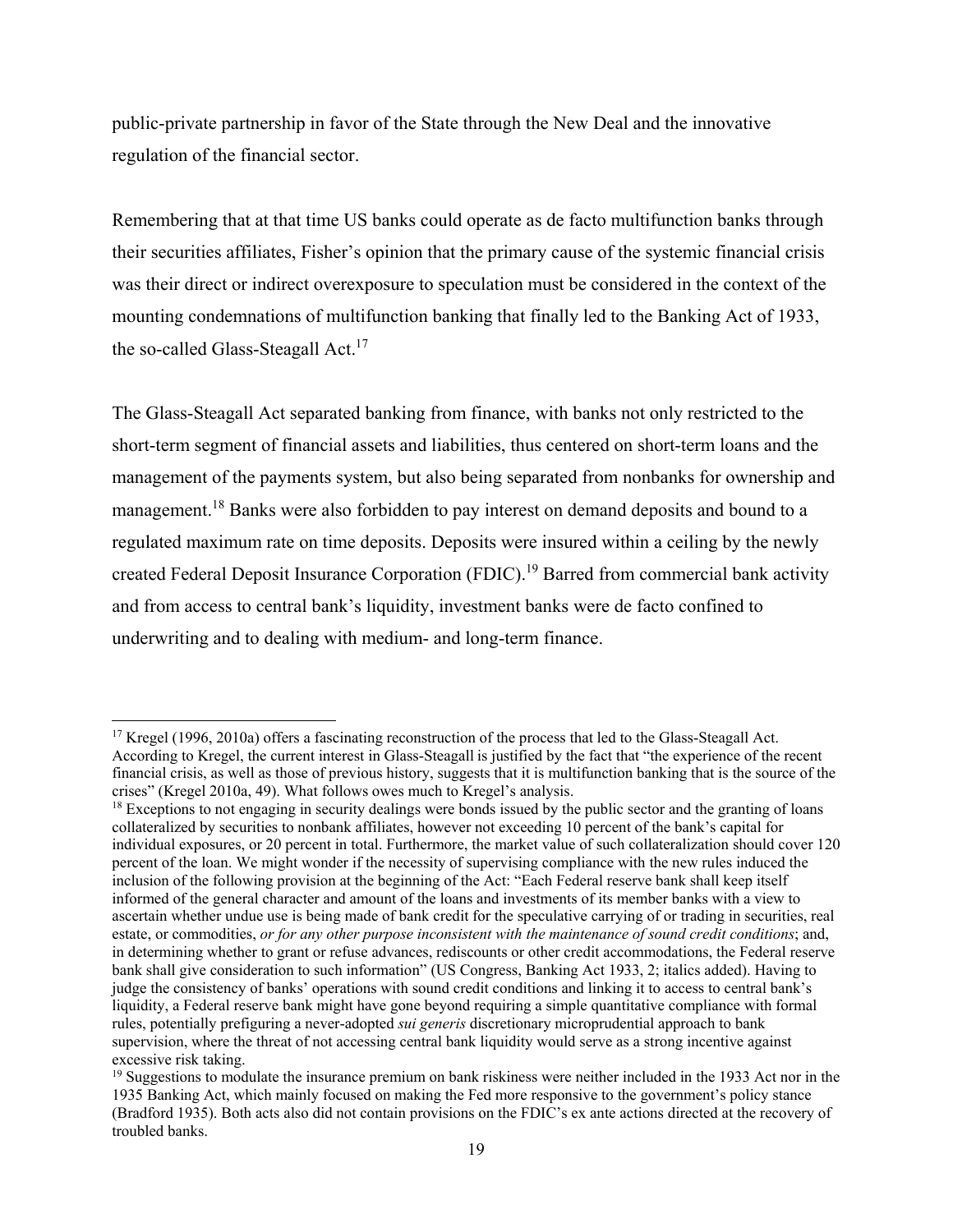As Kregel highlights, although the Act profoundly affected the structure of the financial system, it was devised just as a set of stopgap measures to deal with the ongoing crisis. More time and further reflections were deemed necessary for a "completely comprehensive measure for the reconstruction of our banking system, such as been urged by some responsible men" (Senate Committee on Banking and Currency Report [1933], as cited in Kregel [2010a, 51]). The Act was in fact tailored on what were perceived as being the main causes and effects of the crisis: in particular, taking for granted that credit creation is pushed by its demand, the intent was to confine speculation to the securities market, and therefore not fostered by bank credit. Barred from speculation on private securities, banks were cleansed of one determinant of financial fragility. Even so, an Act that was seemingly based on the real bills doctrine (according to which short-term bank credit is considered safe because it only responds to decisions on current production) could not avoid that the dynamics of production and credit might continue to follow, although in weakened form, destabilizing paths due to the inherent instability of credit analyzed by the authors discussed in the previous section. But that was not the pressing concern in 1933, even if the international gold standard and its disciplining mechanism had already practically disappeared, because the postcrisis problem was how to promote an upward spiral of prices and production.

A relevant point raised by Kregel concerns the viability of the new financial structure, at least in the long period. Glass-Steagall granted banks the monopoly of creating liquidity by means of deposit creation and to nonbanks the monopoly of liquidity creation in the securities market. This means that the Act "did not give banks a monopoly on the creation of liquidity" (Kregel 2010a, 58). The condition of viability for the specialized structure created by the Act then rests on one form of liquidity creation not posing a vital competitive threat to the other. As Kregel argues, having an Act based the separation between banking and finance on forbidding dealing in specific types of assets and liabilities, a competitive threat on banks could come, and came, from the benevolent approach by the authorities and from legislation on nonbank financial innovations: "[T]he disintegration of the protection of member banks' deposit business was much due to the conscious decisions of regulators and legislators to weaken and suspend the protection of the Act, and to provide explicit support for the competitive innovations of nonmember banks, as it was to the triumph of market forces over monopoly. Indeed, it would be possible to argue that Glass-Steagall provided the unregulated investment banks with a

20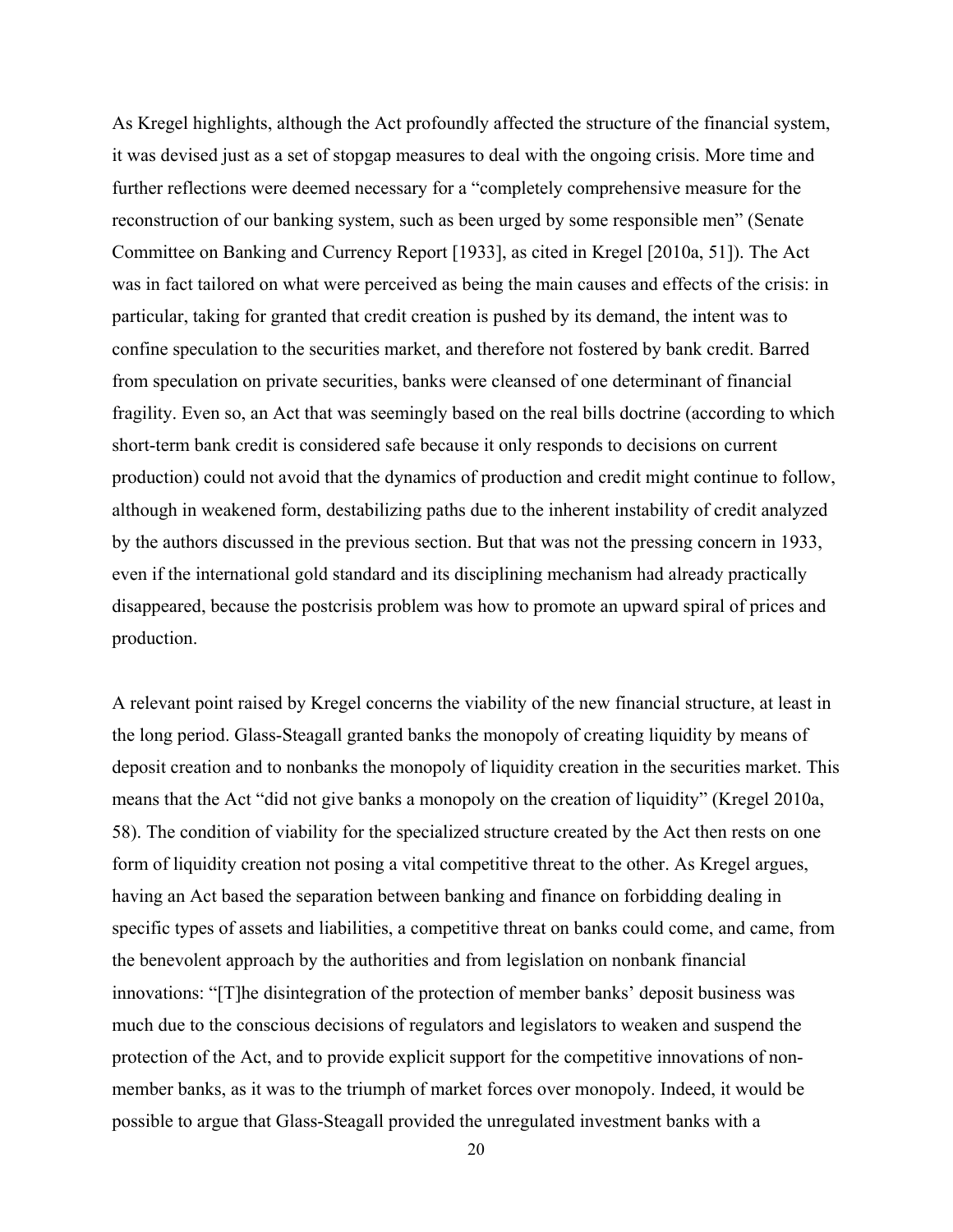monopoly over securities market activities that were functionally equivalent to the deposit business and liquidity creation of regulated banks" (Kregel 2010a, 60). With their viability threatened, banks pressed for a more competitive regulatory playing field by liberalizing their business model, which they gradually obtained, culminating in the final repeal of Glass-Steagall by the 1999 Financial Modernization Act.

A further limit to Glass-Steagall is given by the absence of any reference to US banks' international activities, directly or through affiliates, which had been granted by the Federal Reserve Act. As we will see later, it was then up to the supervisory authorities whether or not to extend the precepts of Glass-Steagall to banks' foreign operations, thus adding a further brick to the development of the second age of financial globalization.

To maintain a minimum viability to its structural design, the Act or subsequent legislation should have clearly defined the separation not in terms of instruments but in terms of the type of liquidity creation, for example defining "the business of banking as the creation of liquidity through the acceptance function of client liabilities. […] All other forms of liquidity creation including market making, derivatives, structured lending, and credit-enhanced special purpose entities—would fall within the realm of investment banking. Here, expertise would be in arbitraging market imperfections; that is, risk, interest rates, exchange rates, and so forth. Under such a division, money market mutual funds, which effectively replicated the acceptance activities of banks, would have been a permissible commercial bank activity rather than creating competitive pressure" (Kregel 2010a, 71–72).

The half-baked Glass-Steagall solution worked in the short- and medium-term, but left room for longer-term financial structural instability; when the latter began to appear, it was left to gain momentum and finally it was dealt the "completely comprehensive measure" that abolished the Act.

The message sent in the 1930s by the US regulation of multifunction banking was not received by countries where the multifunction banking model was practically absent, as in the UK, or where capital markets were not developed, as in Germany. It was partially followed by Italy with its 1936 banking reform, which separated commercial banks from the *Istituti di Credito Speciale*

21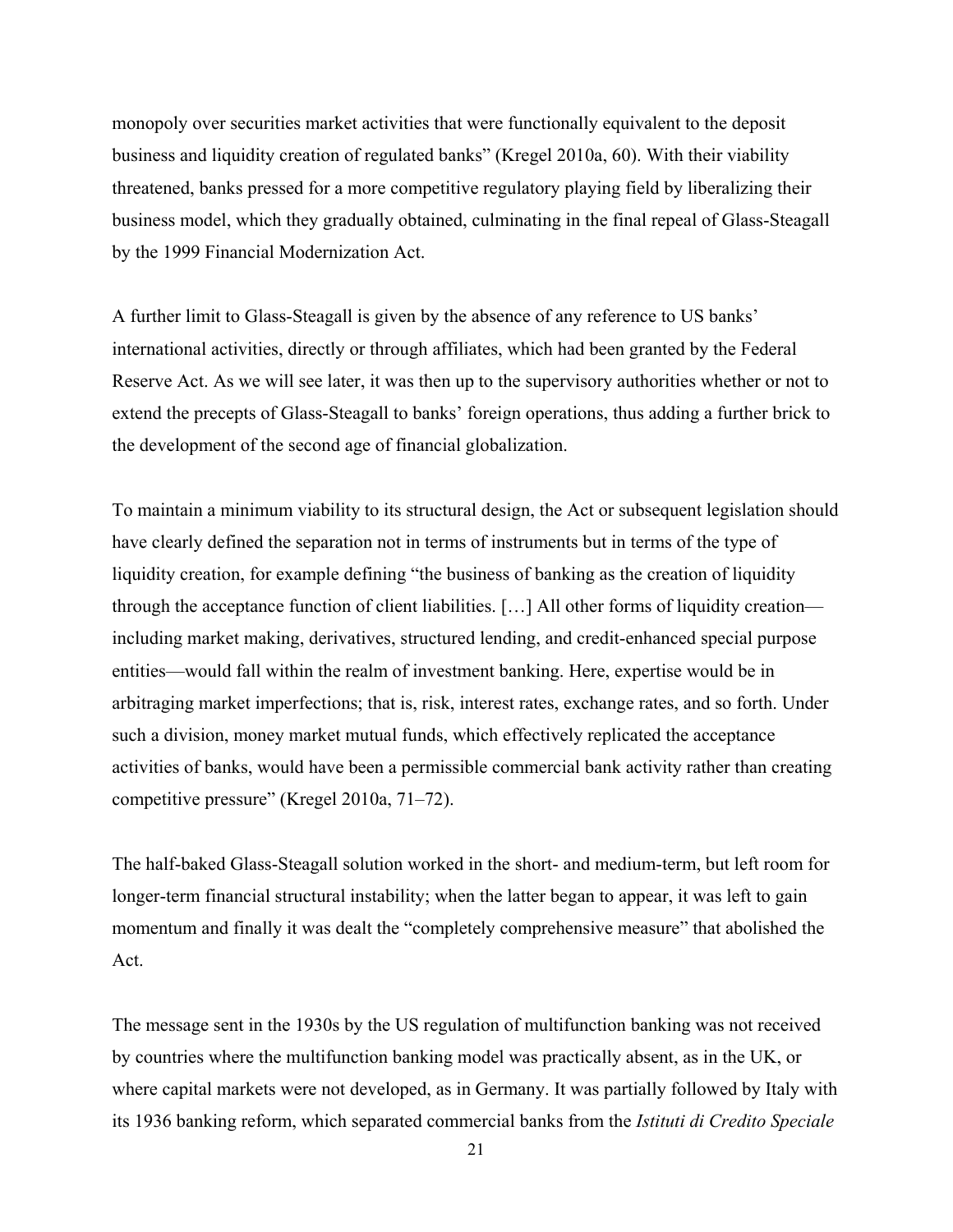(special credit institutions specializing in long-term loans funded by medium- and long-term debt). However, in Italy financial stability was de facto guaranteed by the nationalization of practically the entire banking system.

The different national financial regulatory responses to the crisis were just one of the many facets of the dissolution of the first age of trade and financial globalization in the 1930s. The end of the international gold standard and the rise of nationalism and isolationism produced not only beggar-thy-neighbor policies, which mainly affected exchange rates and trade tariffs, it also produced the beginning of a profound rethinking on the necessity of gaining national autonomy to make room for domestic policies directed at assuring social peace in a context where the model of liberal democracy was increasingly challenged by communist and fascist alternatives.<sup>20</sup> For its theoretical and policy aspects, we have already mentioned the chapter that Keynes dedicated to national autonomy in his 1930 *Treatise on Money*. Keynes returned to the subject with more resolve in his 1933 Dublin Lectures on "National Self-sufficiency," in which he states that "I sympathize, therefore, with those who would minimize, rather than those who would maximize, economic entanglements among nations. Ideas, knowledge, science, hospitality, travel—these are the things which should of their nature be international. But let goods be homespun whenever it is reasonable and conveniently possible, and, above all, let finance be primarily national."21 Indeed, these are the bases of Keynes's contributions to the discussions that finally led to the 1944 Bretton Woods Agreement.

In the midst of WWII, the American and British governments began discussing, with the aid of their economic advisors, a new postwar international order whose goal was to overcome the limits of the gold standard while avoiding the disruptions experienced in the 1930s through international political and economic cooperation. Looking from the perspective of the mid-1940s, the design included the United Nations (1945), the international monetary order and

 $20$  See for example, Keynes (1936: ch. 24).

<sup>&</sup>lt;sup>21</sup> See Keynes (1933, 167–68) for the full original version included in Emmett (2013). Although critical parts of Keynes's April 1933 Dublin Lectures were politically motivated by his effort to present a compromise in the thenraging conflict between the UK and the recently independent Ireland regarding the latter's policy toward selfsufficiency, exactly the same expression is to be found in the article with the same title published in June of the same year in *The Yale Review* (1933, 758). Keynes did not explicitly return to the globalization-protectionism issue in the *General Theory*, but the already-mentioned policy and social implications of his theory presented in chapter 24 require a significant degree of national autonomy.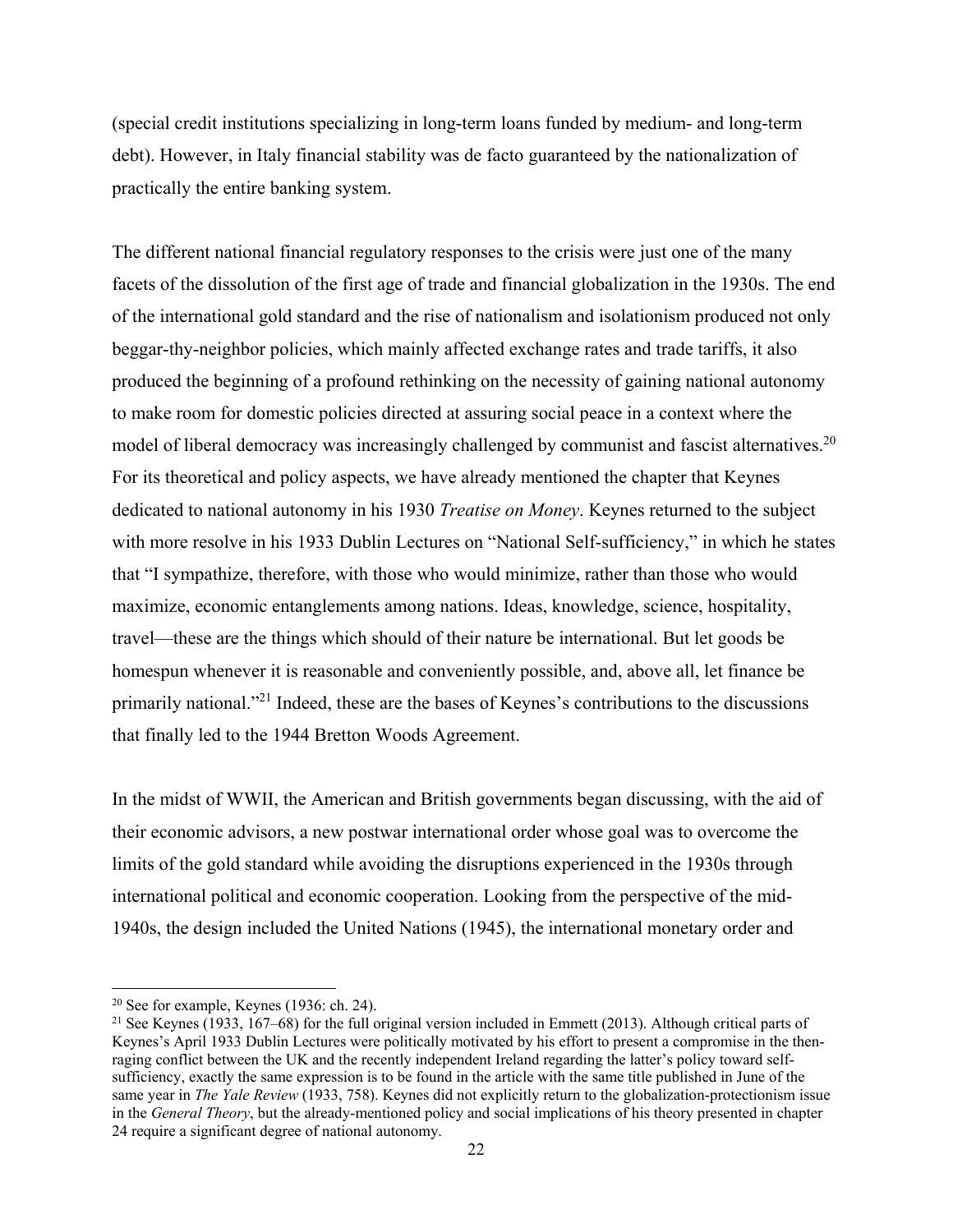institutions as delivered by the Bretton Woods Agreement (1944), and the International Trade Organization. The latter was agreed on at the 1948 Havana Conference, but its charter was not ratified afterwards, so that it was the more limited General Agreement on Tariffs and Trade (GATT)—reached the year before in Geneva, that was later institutionalized and then converted into the World Trade Organization—that dealt with trade cooperation.<sup>22</sup>

Bretton Woods is normally considered as the final synthesis of the Keynes and White plans. However, to understand how far the final outcome was away from Keynes's original proposal, and to a lesser extent from White's, a detailed discussion of both is required.

Volume XXV of the *Collected Writings of John Maynard Keynes* contains four drafts of Keynes's proposal on the international clearing union (ICU), initially termed "international currency union." The fourth and final draft was inserted into the Treasury's *Memorandum on External Monetary and Economic Problems*. 23

The nature of the ICU and the essential principles from which it is derived do not change in the various drafts. However, pressed by criticisms, Keynes abandoned the rigidity of a rule-based adjustment mechanism in the later drafts in favor of a discretionary one.

To render the objectives and mechanisms of the proposal clearer, I will follow the rule-based version. As it is well-known, Keynes's purpose was to allow a certain degree of external imbalances without draining liquidity from the system and inserting symmetric adjustments when large imbalances accumulate. The main features of the ICU may be summed up in the following points:

<sup>&</sup>lt;sup>22</sup> The Havana Charter contained a chapter dealing with intergovernmental agreements on commodity control, aimed at containing the frequent and wild fluctuations of international commodity prices driven by speculation. The provisions contained in that chapter were hardly followed in the agreements negotiated in the postwar period. Since the stabilization of commodity prices was seen as strictly linked to the international monetary arrangement and to the effectiveness of domestic macroeconomic policies, for the Havana Charter, this issue owed much to previous US and UK initiatives. For the role of Keynes, Harrod, and Robertson as experts for the UK on commodity stabilization schemes, see Moggridge (1980b: part I).

<sup>&</sup>lt;sup>23</sup> The drafts are dated September 8, 1941, November 18, 1941, December 15, 1941, and January 25, 1942. See, Moggridge (1980a: ch. 1). The final draft, issued by the British Government in April 1943 as a white paper, is reproduced in Horsefield (1969, 19–36).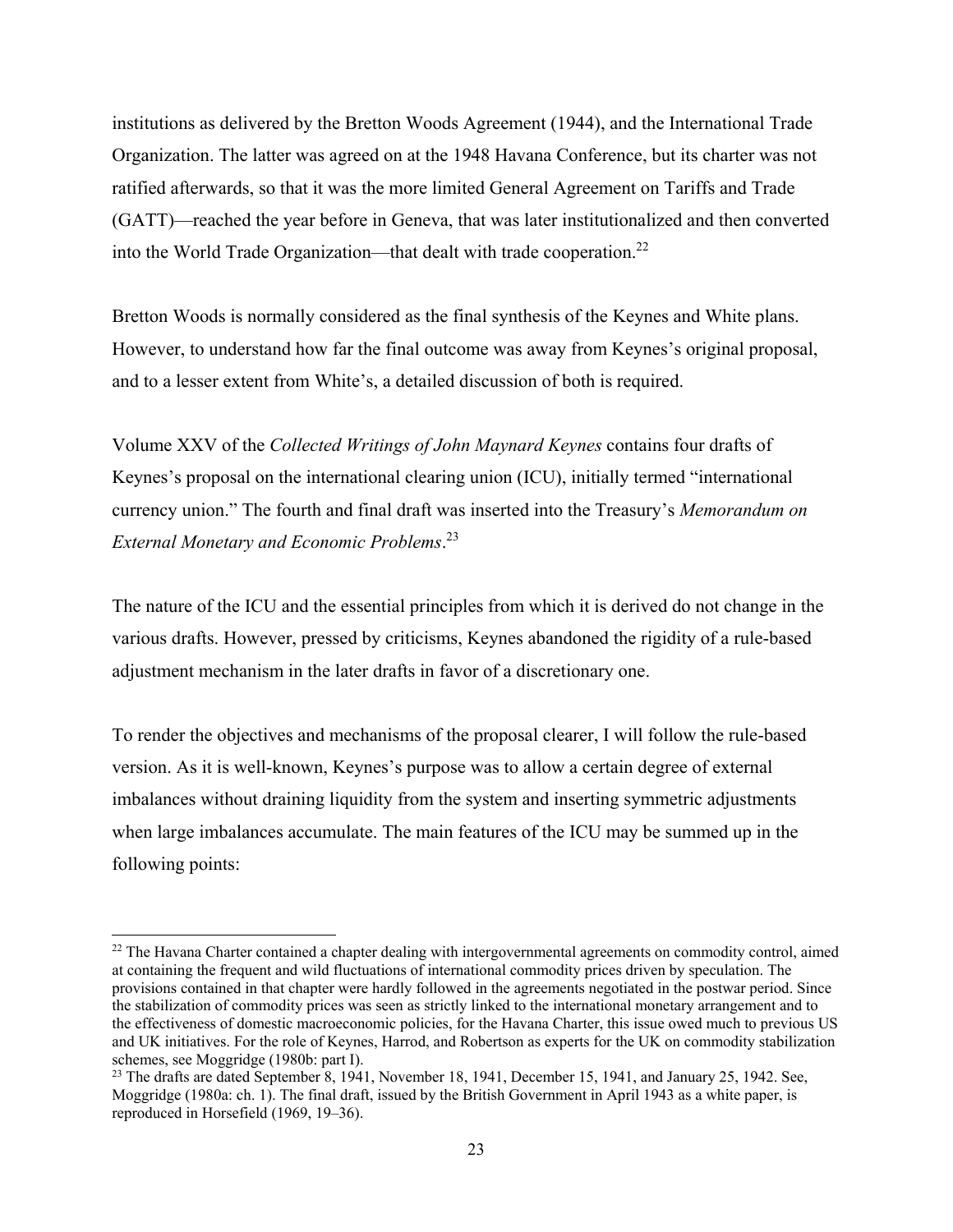a) An international clearing bank (ICB) is created and all international transactions are cleared through the central banks of member countries operating on their accounts with the ICB.

b) Within any member country, the provision of foreign exchange is concentrated in the hands of the central bank, on whose authorization all capital flows depend.

c) Private and public international transactions may occur only if approved by the authorities on both sides of the transaction.

d) National currencies have a fixed, but adjustable, value with respect to the ICB's unit of account, called bancor, whose value is fixed in relation to its gold content. Bancor could be acquired in return for gold, but gold could not be acquired in return for bancor.

e) For each country, an index quota (IQ) is computed as one-half of the past average sum of exports and imports.

f) For each country, the ICB computes the total net credit or debit position. If the positive or negative imbalance is higher than one-quarter of the IQ, the creditor (debtor) country is *allowed* to revalue (devalue) with respect to bancor up to 5 percent per annum. If the imbalance is higher than half of the IQ, the country is *obliged* to revalue or devalue up to 5 percent per annum. If the credit position is higher than the IQ, the excess is transferred to the ICB's reserve fund.

g) On debit and credit positions exceeding one-quarter of the IQ, interests are paid, at a rate that increases with the level of the imbalance. Credit positions lower than one-quarter of the IQ do not receive interests. All interests are transferred to the reserve fund.

h) Creditor or debtor countries may withdraw from the Union, in which case their positive or negative balances are transferred to the reserve fund.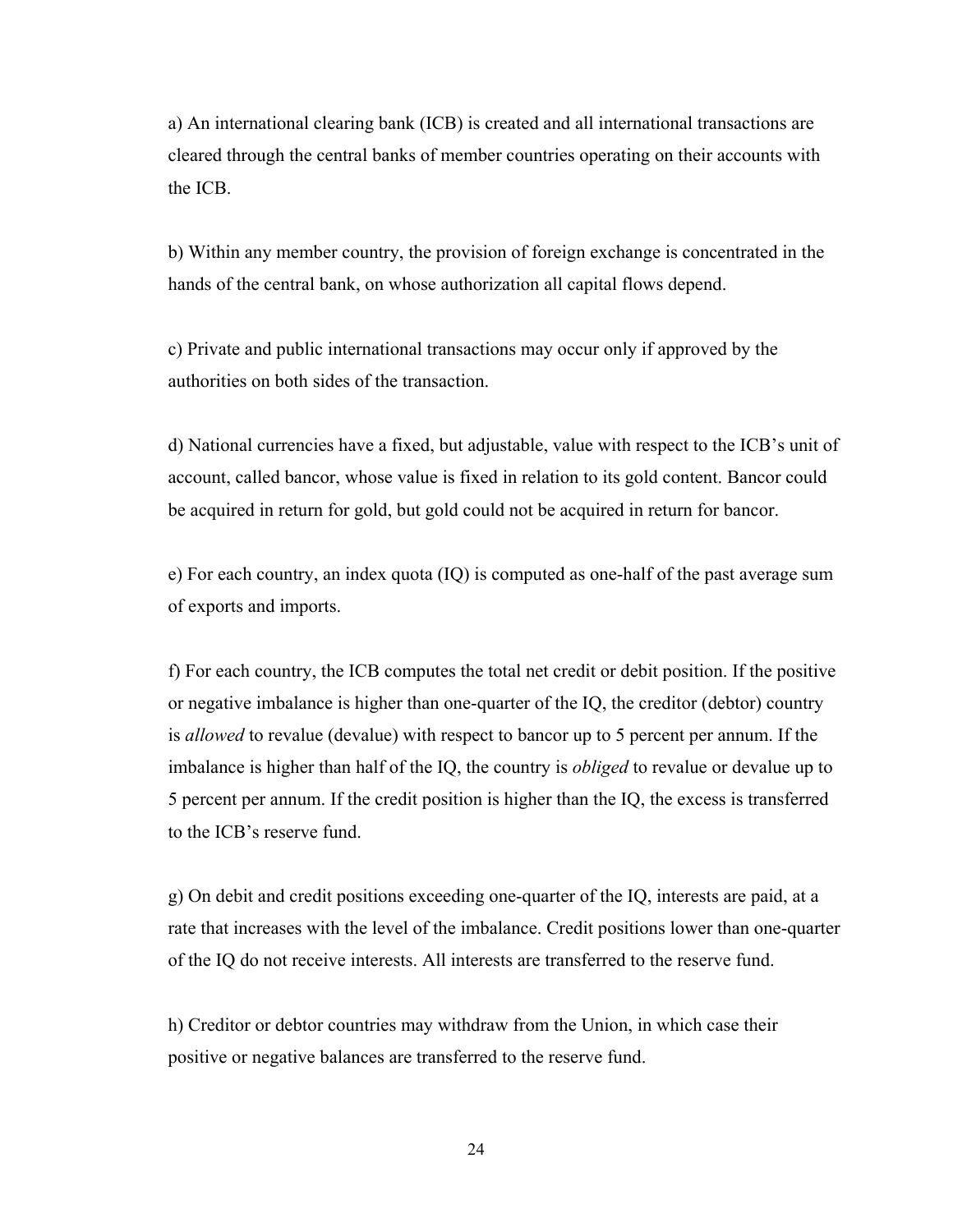Summing up, while the current account of the balance of payments would be liberalized, preventive controls of capital movements (although not their prohibition) should avoid speculative flows and, more generally, excessive external imbalances with respect to trade balances. Physiologically, imbalances should mainly reflect trade imbalances, which, if relevant and persistent, would call for exchange rate adjustments.<sup>24</sup> Allowing noncollateralized overdrafts, the multilateral clearing and settlement system permits limited imbalances to persists. When negative or positive imbalances tend to accumulate above safe limits, first symmetrical dissuaders come in as interest payments, while final adjustments eventually require exchange rates variations. The aim is to avoid defensive actions from debtor countries that normally imply deflationary policies, which, in the end, harm creditor countries, too. Keynes's position is clearly expressed in an amendment that he formulated to meet the opposition of Labour Minister Ernest Bevin that was afterwards approved by the War Cabinet. It states that a debtor county's request to the ICB's governing board to improve its position should not "include a deflationary policy, enforced by dear money and similar measures, having the effect of causing unemployment; for this would amount to restoring, subject to insufficient safeguards, the evils of the old automatic gold standard" (Keynes in Moggridge 1980a, 143). Finally, in the course of time, the reserve fund would accumulate resources, which, acting as ICB capital, could absorb losses if a debtor country were to exit the Union and declared in default, or could be used to help member countries hit by extraordinary events.

The plan proposed by Henry Dexter White substantially differed in nature from Keynes's clearing union, notwithstanding relevant common goals and features (White 1943). The plan envisioned the creation of a Stabilization Fund (Fund hereafter) whose resources are the quotas paid in gold, national currencies, and securities of member governments; these resources "would be available under adequate safeguards to maintain currency stability, while giving member countries time to correct maladjustment in their balance of payments without resorting to extreme measures destructive of international prosperity" (White 1943, 86). Member countries' exchange rates would be fixed, allowing oscillations within a permitted band, in relation to the Fund's notional monetary unit (called "unitas"), whose value would be determined by its gold

<sup>&</sup>lt;sup>24</sup> Although the main adjustment mechanism of the plan refers to the exchange rate, mention is also made of trade agreements among countries containing clauses allowing temporary restrictions when their respective clearing accounts satisfied the agreed upon criterion.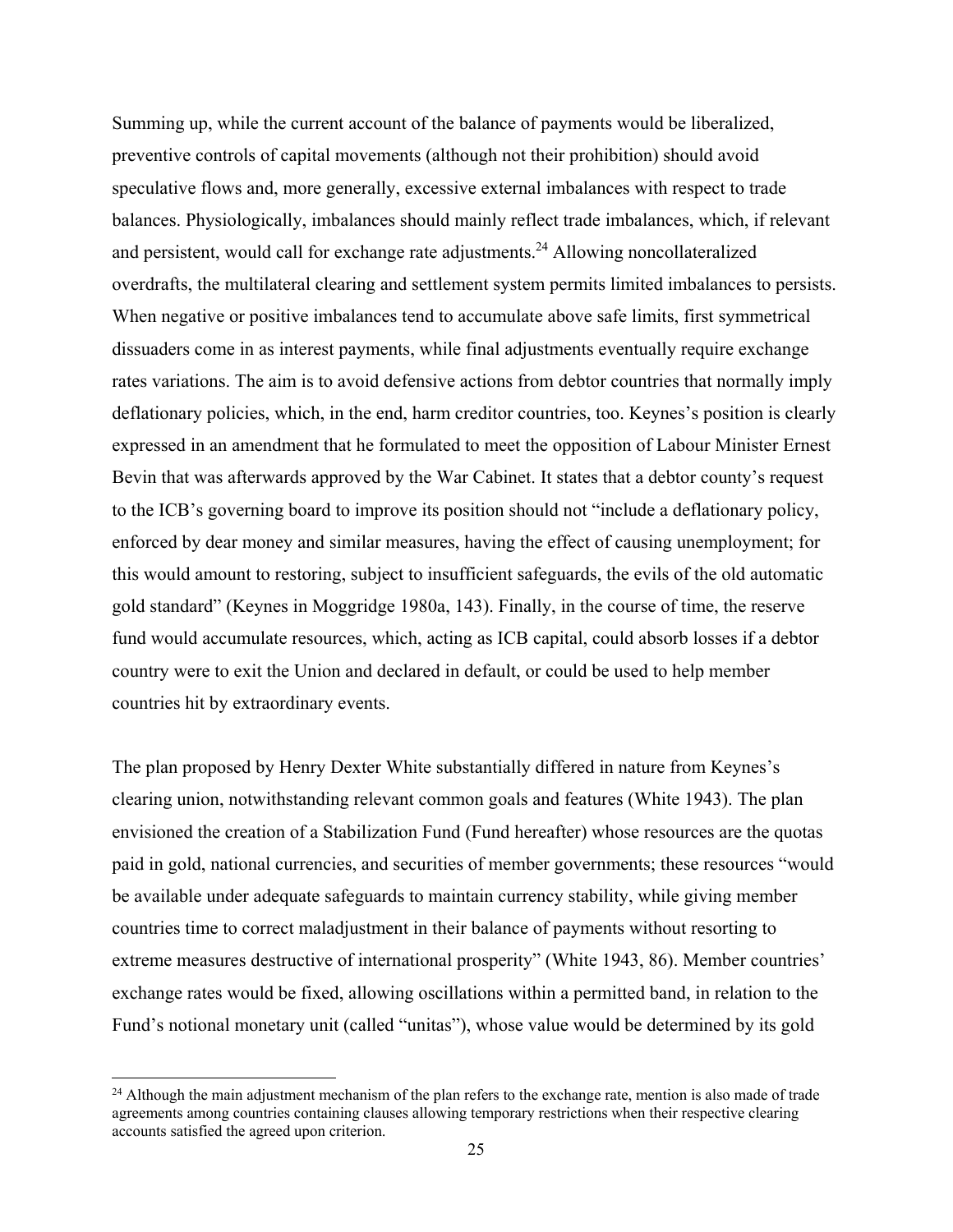content. Transactions concerning the current account of the balance of payments would be liberalized. The exchange rate could be adjusted to correct a fundamental disequilibrium that would predominantly concern the current account. This required that member countries could adopt restrictive measures upon capital transfers with cooperation at both ends.<sup>25</sup> Absent a clearing system possessing a monopoly on currency transfers among member countries (as envisaged in Keynes's plan), private clearing and settlement markets would exist, albeit member countries operating in them should not undermine the stability of the exchange rates established by the Fund in doing so.

After long discussions between Keynes and White during the period between September– October 1943, and subsequent extensive redrafting, a "Joint Statement by Experts" on the establishment of the now-renamed International Monetary Fund (IMF) was published in April 1944, constituting the preliminary discussion document at the Bretton Woods Conference. The final outcome was the IMF's "Articles of Agreement," approved at the end of the conference on July 22, 1944 (Horsefield 1969, 185–214). The White approach prevailed, augmented by the reference to the dollar convertibility into gold at a fixed price, which was the basis for converting the system into a dollar exchange standard. The explanatory notes by the British experts prefacing the "Joint Statement" and the "US Commentary" on the same document (Horsefield 1969) not only tried to mask the UK's defeat—where the UK document asserts that the Fund and the currency union are "two arrangements [that] represent alternative technical setups, capable of performing precisely the same functions" (Horsefield 1969, 129)—but it also conceals deep disagreements inside both camps.

It was rather clear to all interested parties that the goal of ensuring national autonomy, asserted by Keynes and White, politically meant accepting not only the public command over international finance but also Keynes's interventionist policies in the United Kingdom and

 $25$  On capital controls, the changes from Keynes's and White's 1942 drafts to their 1943 ones were affected by the large US banks' opposition to limiting their international scope, which will be discussed later. According to the White plan, the *obligation* of capital controls to be exercised at both ends of the 1942 draft was converted in the 1943 draft into *voluntary cooperation*, while Keynes's 1943 draft, aware that the United States would not adopt capital controls, left the decision on their adoption to individual member countries while asserting that "[s]ome less drastic way might be found by which countries, not themselves controlling outward capital movements, can deter inward movements not approved by the countries from which they originate" (in Horsefield [1969, 31–32]). Although both White and Secretary of the Treasury Henry Morgenthau had previously clearly expressed their opposition to speculative capital movements, as we shall see, the final agreement was rather weak in this respect.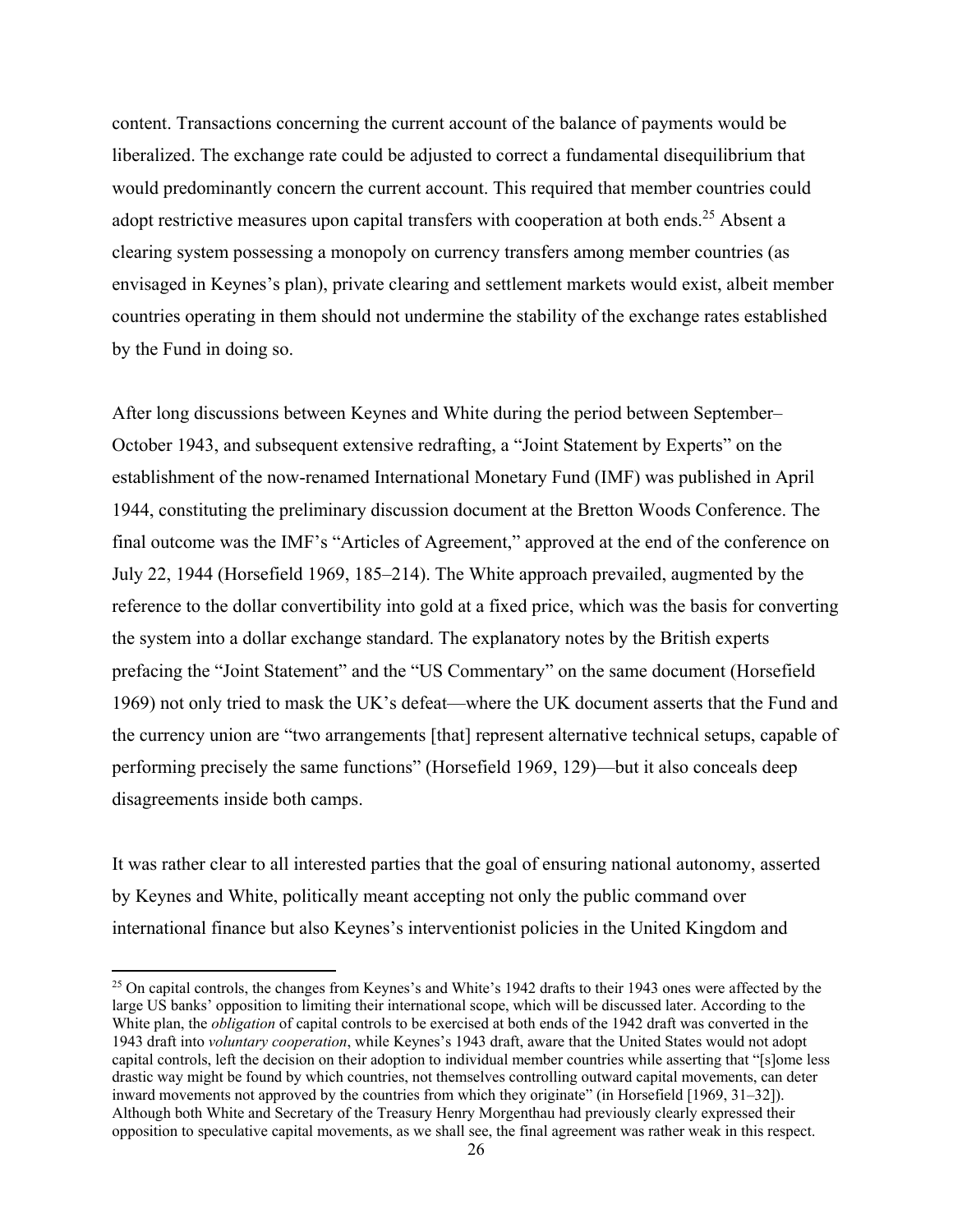Roosevelt's New Deal in the United States. However, the British Treasury and the Bank of England had not sensibly moved away from their pre-Keynesian fiscal and monetary approach. In particular, the Bank's preference went to a scheme based on two dominant currencies (the US dollar and the pound sterling), for which the existence of neither the clearing union nor the Fund was necessary, and orthodox—gold-standard type—policies would dominate. Given the weak UK financial situation due to the war effort and the desire to protect both London as an international financial center and the role of the pound sterling, de facto the Bank only shared Keynes's position on the necessity to control capital movements, at least as a temporary postwar expedient. In the US camp, the position of the Treasury (White and Morgenthau) and of the supporters of the New Deal was strongly opposed by the large US banks, who fiercely fought against both the Fund's creation and the insertion of capital controls into the agreement. If the United Kingdom won the battle by inserting the right to use capital controls, US banks won the war by obtaining eliminating the obligation for coordinated action.<sup>26</sup> To explain the relevance of this point, let us summarily go back to the alternative solutions.

According to Keynes, finance should have remained substantially national, empowering central banks with full control of capital flows. The aim was twofold: first, to limit the capital flows to sustainable foreign direct investments (FDIs), thus avoiding the speculative movements that had forced country after country to exit from the gold standard in the 1930s, disrupting exchange rates and international trade; second, to reduce balance of payments imbalances to current account deficit or surplus net of FDIs, thus making the exchange rate effective as an adjustment mechanism for structural imbalances. In addition, any international flow, whether coming from trade or FDIs, necessarily had to be cleared through the ICB, thus eventually putting in motion its adjustment mechanisms. Private international finance would have been thus spoiled of both speculative activity and the intermediation of country imbalances.

On the contrary, the "Articles of Agreements" as approved at Bretton Woods left a potentially significant role for international private finance. Countries could resort to private finance up to

 $26$  A narrative in this direction is offered by Helleiner (1994: ch. 2). The prevalence of US banks' position may have been also determined by the firm intention of the US government to affirm the supremacy of Wall Street and to dissolve the sterling bloc, thus also favoring US exports; see de Cecco (1979). As Rauchway (2015) shows, the opposition of large US banks to Roosevelt's policies marked all the years of his presidency and continued after his death in the attempt to impede congressional approval of the Bretton Woods Agreement.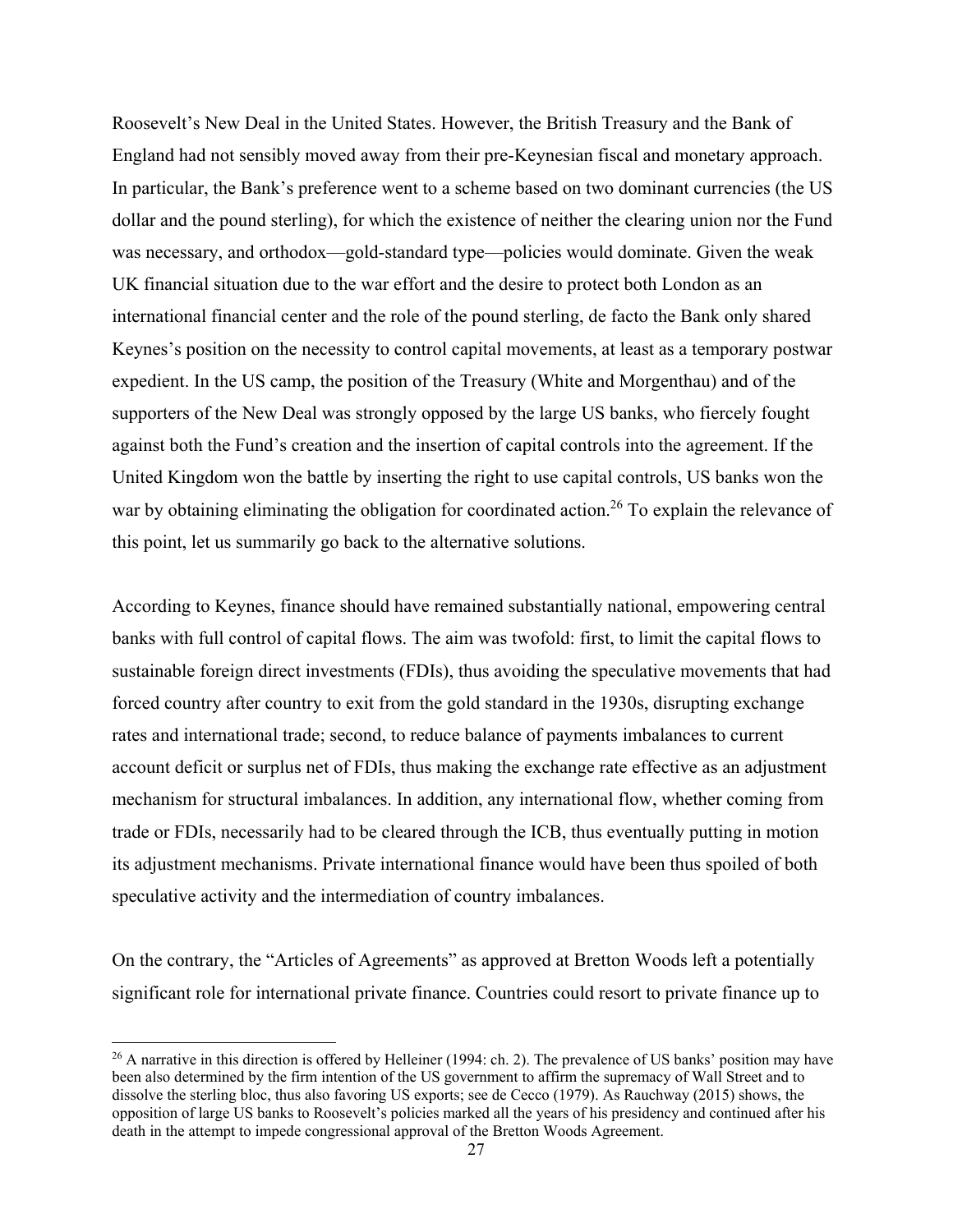the limit of not putting their exchange rate in peril—a rather ambiguous concept also devoid of operability given the absence of countervailing measures. Although a country could enter swaps with the Fund to acquire foreign currencies, this was subject to a cost that would increase with the excess of its currency held by the Fund with respect to its quota and, more relevantly, subject to "adequate safeguards" (later institutionalized as the Fund's conditionality), among which was the prohibition on using resources conceded by the Fund to finance sustained capital outflows. Here is where the control of capital flows comes as a constraint. The fact that article VI of the Fund's statute includes the possibility for countries to adopt capital controls as defensive measures means that the system is based on the free circulation of financial capitals and not on controlling capital movements as the foundation of the ex-ante balance of payments management. More generally, only the public, centralized control of capital flows could circumscribe the current account imbalances for which the adjustment mechanisms were thought. In addition, because the effectiveness of capital controls depends on global cooperation and requires the concerted action of countries at both ends of capital movements, the US banks' success in converting this cooperation into only a voluntary one paved the way for private finance to regain its international dominance.<sup>27</sup> Moreover, with the cost of adjustment mechanisms only weighing on deficit countries, incentives to deal exclusively with the Fund were weakened.<sup>28</sup> In other words, the Fund was the lender of last resort, but not necessarily the lender of first resort, and the flexibilities and incentives left to member countries could potentially recreate the conditions for increased international instability and consequently more frequent last resort interventions by the Fund. As subsequent developments have also shown, the opinion that Bretton Woods was opposed to free financial capital flows has more solid foundations if we refer to the spirit rather than to the letter of the accord. As it was drafted, the

<sup>&</sup>lt;sup>27</sup> White asserted at a press conference held at Bretton Woods that the United States did not wish to adopt capital controls (Helleiner 1994, 49). The European balance of payments difficulties that culminated in the 1947 crisis well illustrates the point. Together with trade deficits, the main cause of those difficulties was the illicit flow of European capitals that fled from European economic and political instability, ending up in the US banking system. US banks successfully pressed their government not to cede to the European governments' repeated requests for assistance, not even by means of soft measures, such as sharing information with the countries of origin. Although the Marshall plan de facto compensated for the outflows, the same phenomenon reappeared in the subsequent years (Helleiner 1994: ch. 3). Keynes's plan, with the strict controls by central banks and the obligation of cooperation outlined in its first drafts, would have limited capital outflows at least to distorted invoicing of imports and exports. 28 The only safeguard came from the preoccupation that after the end of the war the dollar could become a scarce

currency (article VII). However, this did not refer to the dollar becoming scarce for one or few countries; anyway, failing to convince the scarce-currency country to take remedial actions, the only last resort defensive action was to permit the other member countries to use import limits, thus going against the general assertion that adjustments should not produce deflationary effects.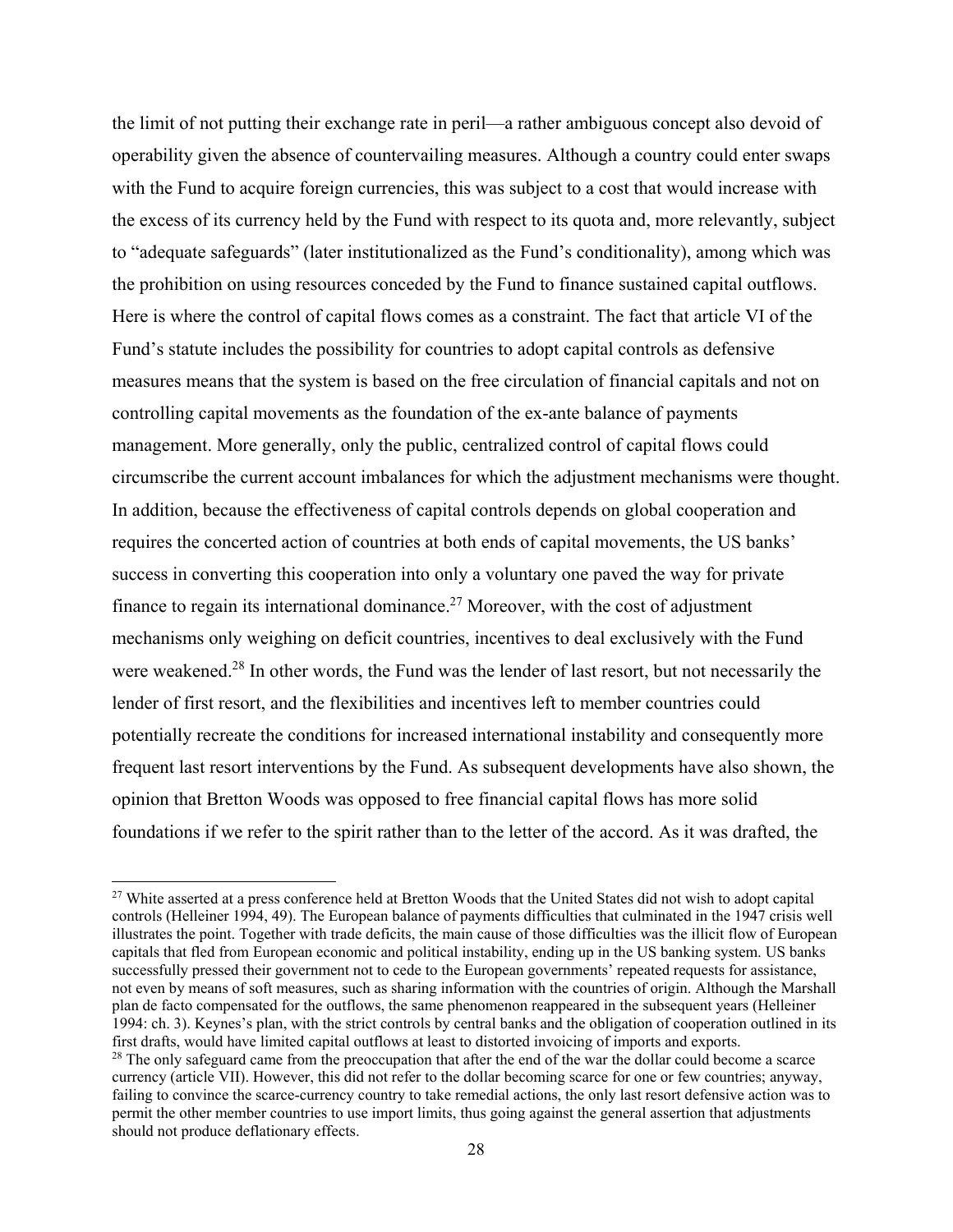statute of the IMF allowed the liberalization-oriented approach to soon appear and then to prevail without necessitating a change of the letter.

Lastly, the two approaches possessed different types of nonviability. As a gold-dollar standard, the Bretton Woods system was exposed to the Triffin liquidity dilemma versus the convertibility dilemma, according to which, in absence of a commensurate increase in gold production, the increasing demand for international liquidity and reserves would have required US balance of payment deficits, thus decreasing the US's ability to fulfil its convertibility obligation. Doubts about its sustainability should also have come from the historical difficulties of managing the sterling-based gold standard without active cooperation from other major financial centers when international private finance was left free to operate, and from the necessity to favor the viability of the system with respect to domestic interests in the American type of democracy. On the other hand, the original Keynes plan was politically nonviable from the start because it implied that all countries would have been treated with complete economic and political symmetry.

#### **4. THE SHORT INTERREGNUM**

The end of the first of our two ages of financial instability in the 1930s produced reactions leading to the assertion, both on theoretical and policy grounds, of a new active role for national States and of their international cooperation. An international order was sought to produce a sort of "soft" globalization, in which the combination of cautious trade openness with limits imposed to international finance would have permitted sustainable forms of national autonomy. In some instances, the goal of financial stability was pursued at the national level with innovative structural and prudential measures of financial regulation. The question is whether the Bretton Woods interregnum, lasting until the early 1970s, can be thus properly characterized.

As we have seen, financial and economic interests, helped by national interests and by the difficulty of abandoning "old" beliefs, had weakened Keynes's and White's internationally coordinated "statist" approach. For what most concerns us here—although the debilitated political reach of finance prevented the large US banks from dictating their entire agenda, which would have guaranteed private finance was the sole source of postwar international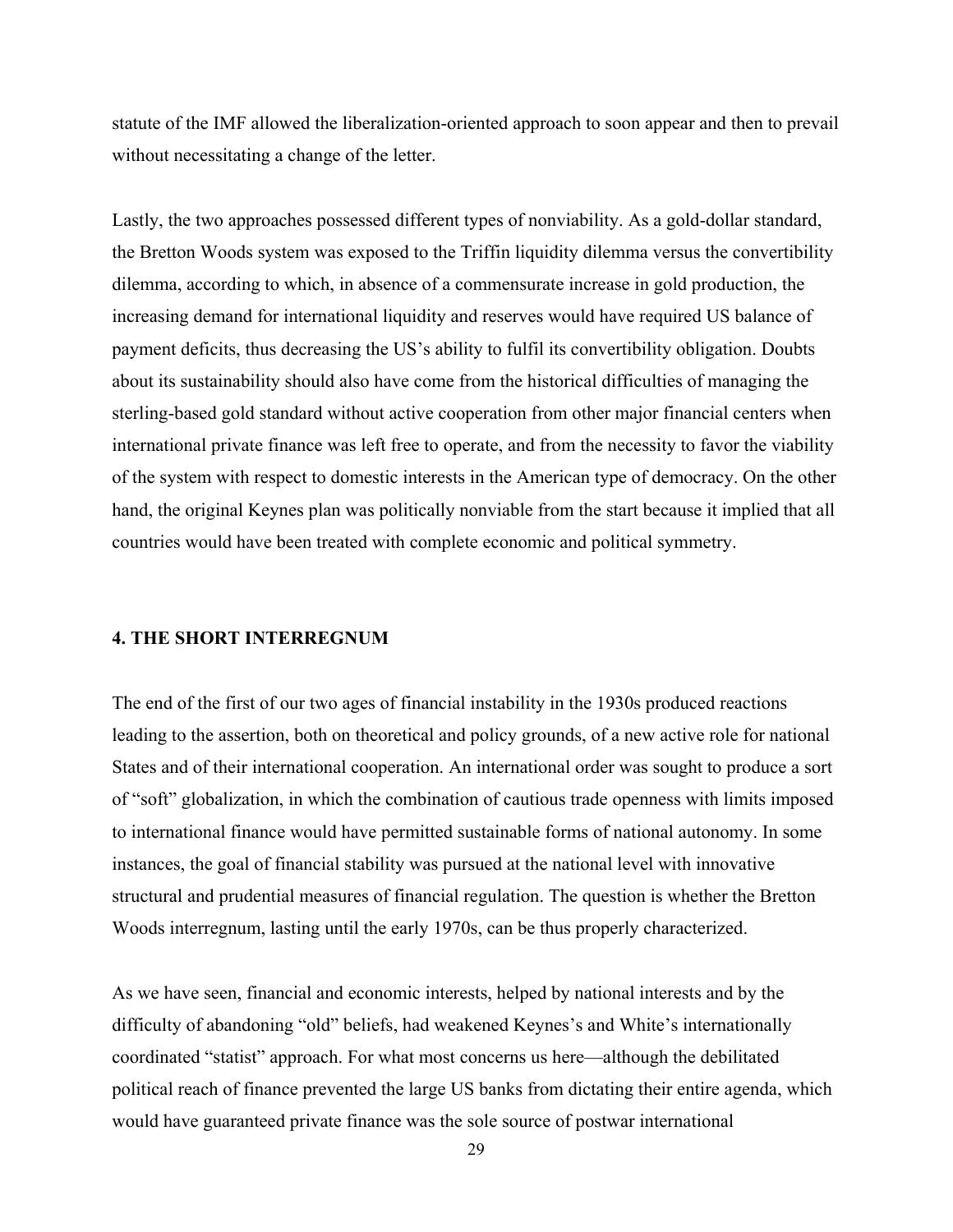intermediation—they were nonetheless capable of preserving their potential comeback. The solutions adopted in the early 1940s were, for a time, effective but had limits and weaknesses that were late to manifest their effects due to a series of factors.

First, due to defaults on international public and private debts in the early 1930s, the abandonment of the gold standard, the fall of international trade, and widespread capital controls, international private finance had nearly collapsed, while the management of WWII put most international finance in public hands. Nonetheless, private financial interests were far away from being definitely out of the game.

Second, it took several years for most belligerent countries to manage their economic reconstruction to the point of being able to comply with the Bretton Woods rules, as it was for the opening of their current account, adopted in 1958 by most Western European countries. However, absent a Keynes-type system of coordinated current account adjustments, international imbalances soon accumulated, pushing some countries (especially European ones) into retaining capital controls,<sup>29</sup> but giving ammunition to banks for regaining their international role and raising doubts about the sustainability of fixed exchange rate regimes. Although the formal liberalization of the capital account—which, according to our interpretation, was implicit in the Bretton Woods Agreement—took further decades (for most developed countries, beyond the Bretton Woods period), the benevolent attitude of some national authorities toward the interests of their financial firms rendered capital controls ineffective and allowed a string of financial innovations that began to produce short-term capital flows, further eroding the effectiveness of capital controls where they were adopted.

The main example of this was the birth and expansion of the London eurodollar market since the mid-1950s. Although several factors explain the demand for and supply of dollar-denominated deposits in UK resident banks, the will of the British authorities to maintain London as an international financial center allowed the first relevant financial innovation post–WWII in the form of the eurodollar market.<sup>30</sup> In 1962, the Bank of England authorized the issue of securities

<sup>&</sup>lt;sup>29</sup> Either on capital inflows or outflows, due in part to their balance of payment position.<br><sup>30</sup> The UK government's initial doubts about allowing short-term speculative capital movements were overcome by the Bank of England's assertion that the city's international role required free capital movements for nonresidents. An analysis of the first developments of the eurodollar market is presented by Schenk (1998) and Burn (1999).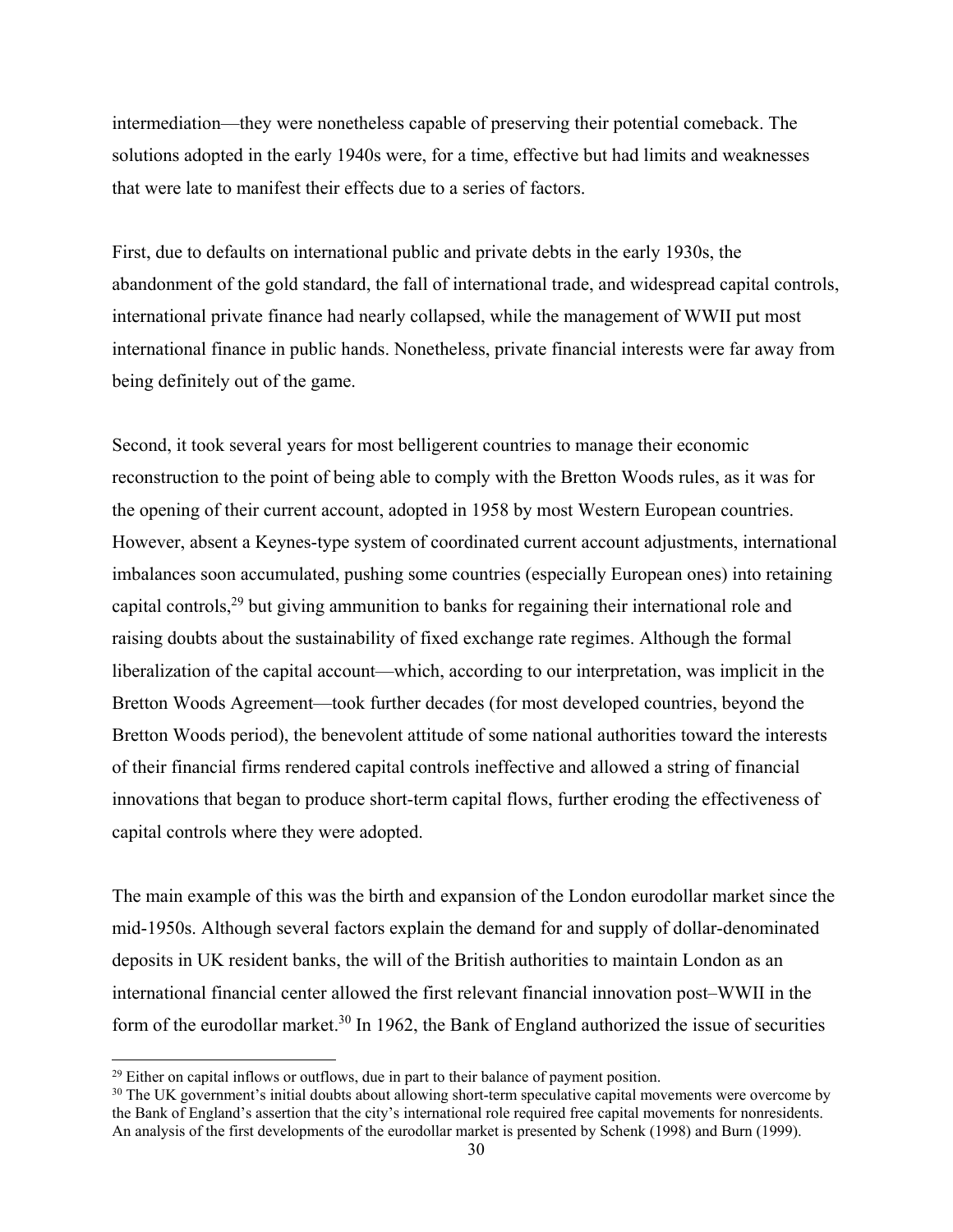denominated in foreign currencies; the growth of the eurobond market thus transformed the eurodollar market into a full-fledged international capital market (Helleiner 1994, 84–89). The US authorities, too, kept a benevolent attitude toward these developments in this period. With the Federal Reserve Act allowing international operations by US banks (Kregel 1996, 93), at the end of 1962, the latter (left free of some limits and costs imposed domestically) already had the largest share of eurodollar deposits (Schenk 1998), enlarging their scale of operations after the Fed's 1966 credit squeeze and the US adoption of capital controls that posed limits to US resident banks' ability to grant loans to foreigners in other foreign assets (Gibson 1989: ch. 1; Kregel 1996,  $106$ .<sup>31</sup>

Significantly, the post-reconstruction years of the Bretton Woods period were characterized by frequent balance of payments difficulties, with the retention or adoption of capital controls driven by current account imbalances and/or by speculative financial flows. Absent strict international cooperation on capital movements and symmetric adjustment mechanisms, longterm capital movements and short-term speculative flows flourished irrespective of what external balances would have required, reducing the degrees of freedom in national policies—just what the accord was initially meant to avoid. When national deflationary policies were adopted, recourse to the international eurodollar market offered an escape for financial and nonfinancial firms. Even if the gradual return to a framework marked by potential financial fragility was partly concealed by the high growth rates favored by resurgent international trade, these developments were hardly what Keynes and White originally had in mind.

Even if the development of the eurodollar market affected the liquidity and solvency of some financial firms (Schenk 1998, 236), the Bretton Woods period was not characterized by relevant financial crises, strictly defined. The reviving international finance had not yet reached the size or incorporated features necessary to be a leading factor of international or domestic financial instability.

 $\overline{a}$ 

<sup>&</sup>lt;sup>31</sup> This attitude was later reversed in 1981 when, in order to keep the US domestic financial market competitive, the Fed permitted the establishment of international banking facilities (IBFs) in the United States, so that non-US residents could conduct banking transactions in the United States free of any reserve requirements, interest rate limitations, and without the cost of being insured by the FDIC (Terrel and Mills 1985).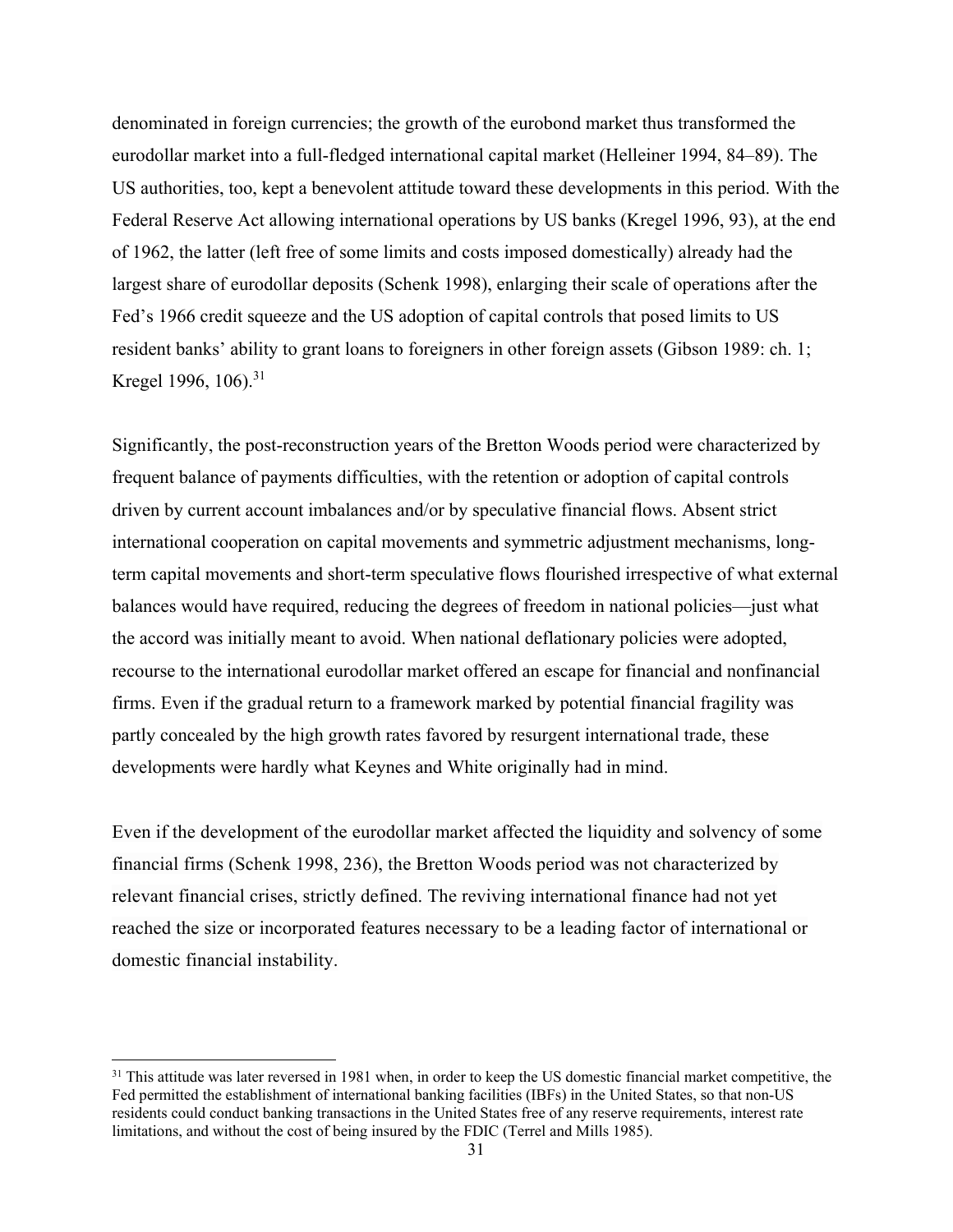This also because the management of postwar reconstruction in many countries prolonged a structural approach toward the financial system for attaining general policy goals. Especially in Continental Europe, strict operational controls or public ownership of financial firms was seen as a necessary ingredient for mending the wounds left by the war and for cautiously inserting the countries in the new international context. Beside controls on international capital flows, ceilings on interest rates for loans and deposits, restrictions on the dynamics and composition of bank assets, liquidity, and reserve requirements had the intended, or unintended, effect of smoothing the "inherent instability" of credit. In the United States, the weakening of Glass-Steagall due to the authorities' acquiescence to financial innovation had not yet started and up until the demise of Bretton Woods, the Fed was able to keep financial cycles under control, also by means of structural measures (Kregel 1996, ch. 4).

The relative financial stability of the Bretton Woods period was thus linked to the inheritance of the 1930s and to the difficulties in managing the postwar period, which were limiting the degree of financial globalization. But its endogenous dynamics, helped by the increasing political influence of financial interests left open by the Bretton Woods Agreement, were in the direction of a steady increase of international finance.<sup>32</sup> In reality, Bretton Woods did not mark a decisive and permanent change of the dominant theoretical and policy paradigm. The statist approach of Roosevelt, White, and Keynes—which also required submission of finance to domestic welfare objectives—had always been opposed not just by the formidable interests of private bankers and by central banks, but also by a plethora of economists and officials who did not abandon their "old belief" in orthodox policies and the laissez-faire paradigm. On the theoretical side, what later was to become a counterrevolution had already started in the 1940s, led both by neo-Pigouvians dressed as Keynesians (like Modigliani)—in which lip service was paid to uncertainty, the validity of Keynes's theory was limited to short-term phenomena, and the justification of his policies only derived from rigidities in the labor and goods markets

<sup>&</sup>lt;sup>32</sup> Helleiner (1994) argues that the progressive return to global finance was the result of actions and inactions by the governments of the main developed countries, particularly the UK and US, which, although being able to do so, did not stop financial innovations leading in that direction. As for Kregel's analysis of the gradual debilitation of Glass-Steagall, much of Helleiner's narrative on governments' responsibility can be agreed upon. However, similarly to the Glass-Steagall legislation, we have argued that the Bretton Woods Agreement was not consistent with the original ideas of its promoters. Capital controls were allowed as defensive measures, while the physiology of the system was the liberalization of all capital flows. As we have seen, this represented White's capitulation in the face of the pressure from US banks.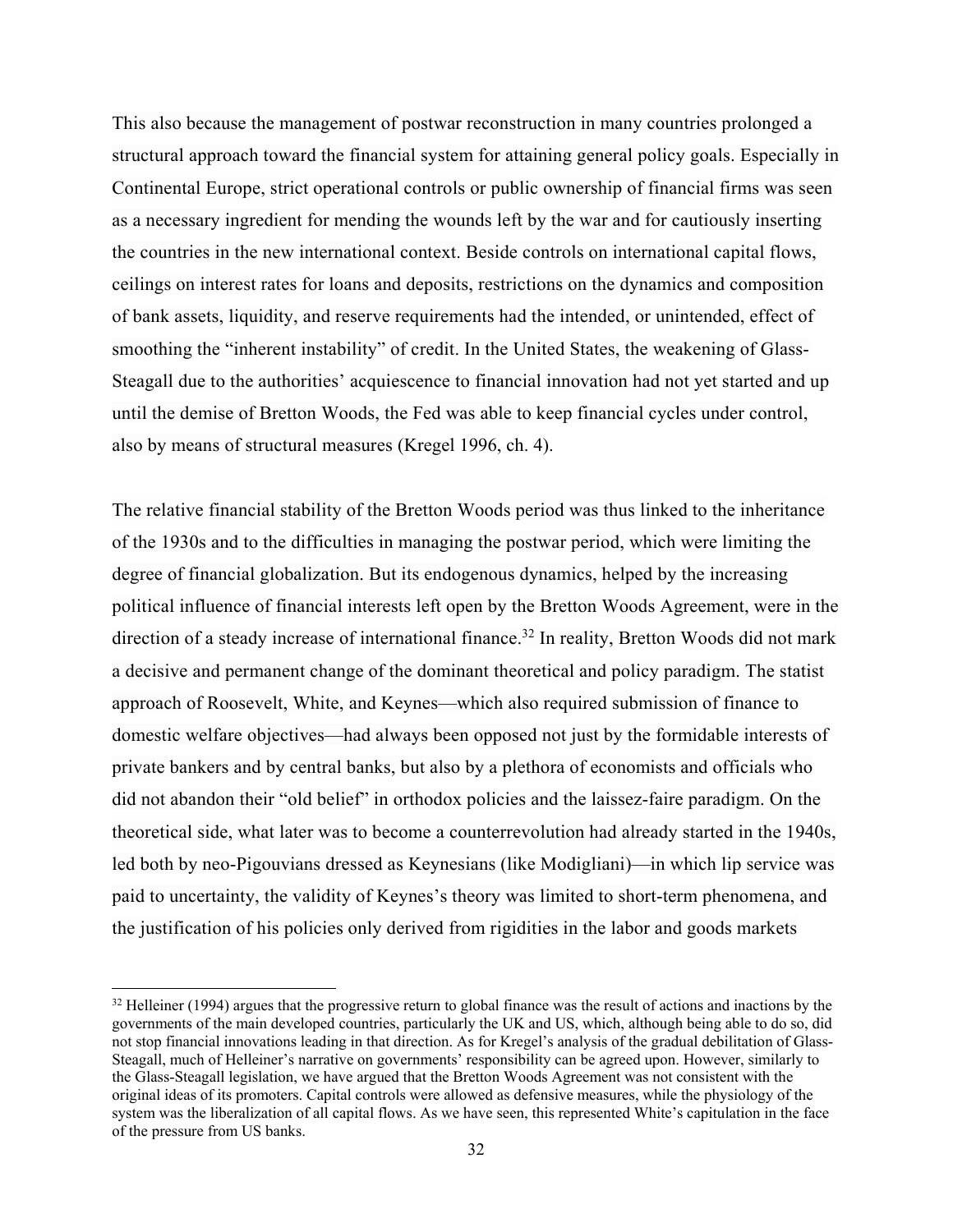(Roncaglia and Tonveronachi 1985)—and, on the "neoliberal" front, by Friedrich Hayek and Milton Friedman, helped by increasing private funds directed at universities and think tanks to foster laissez-faire-inspired research and the dissemination of their ideological and policy implications (Tonveronachi 2018; Roncaglia 2019: ch. 8). On the policy side, private finance was steadily reasserting its political influence in the US and the UK, which possessed the world's leading financial centers. While the immediate postwar international and national designs would have needed a later reassessment in the direction of a coherent statist approach to avoid a return to the instability of the previous age, a resurgent laissez-faire design was steadily taking hold, leading in the opposite direction. Despite the absence of full-blown financial crises, the Bretton Woods period cannot therefore be considered either as a tranquil interlude or as presenting consistent and widely accepted international and national financial designs purporting long-term financial resilience.

## **5. THE POST–BRETTON WOODS' AGE OF FINANCIAL INSTABILITY**

The institutionally creative period immediately following WWII is often considered as the affirmation of international political and economic cooperation, producing a rupture with the nationalisms of the previous period. Looking at the process leading to Bretton Woods and at the failure of the International Trade Organisation, in reality what we observe is that the US and UK negotiated between themselves what type of cooperation to impose on the rest of the world. Understandably, the solutions were the result of their prevailing vision of the future and were permeated with the affirmation and defense of their national interests.33

The efficacy of the watered-down version of the original Keynes and White plans written into the Bretton Woods Agreement was dependent on the voluntary coordination among member countries for symmetric adjustments and capital controls. Its success would have allowed significant, although delimited, degrees of autonomy for national objectives and policies. The demise of Bretton Woods came from failing on this front, especially with the gradual shift toward a dollar-based system, because voluntary cooperation did not prevent national interests

 $\overline{a}$ 

<sup>&</sup>lt;sup>33</sup> However, at the end of the story, UK interests followed the fate of the other countries.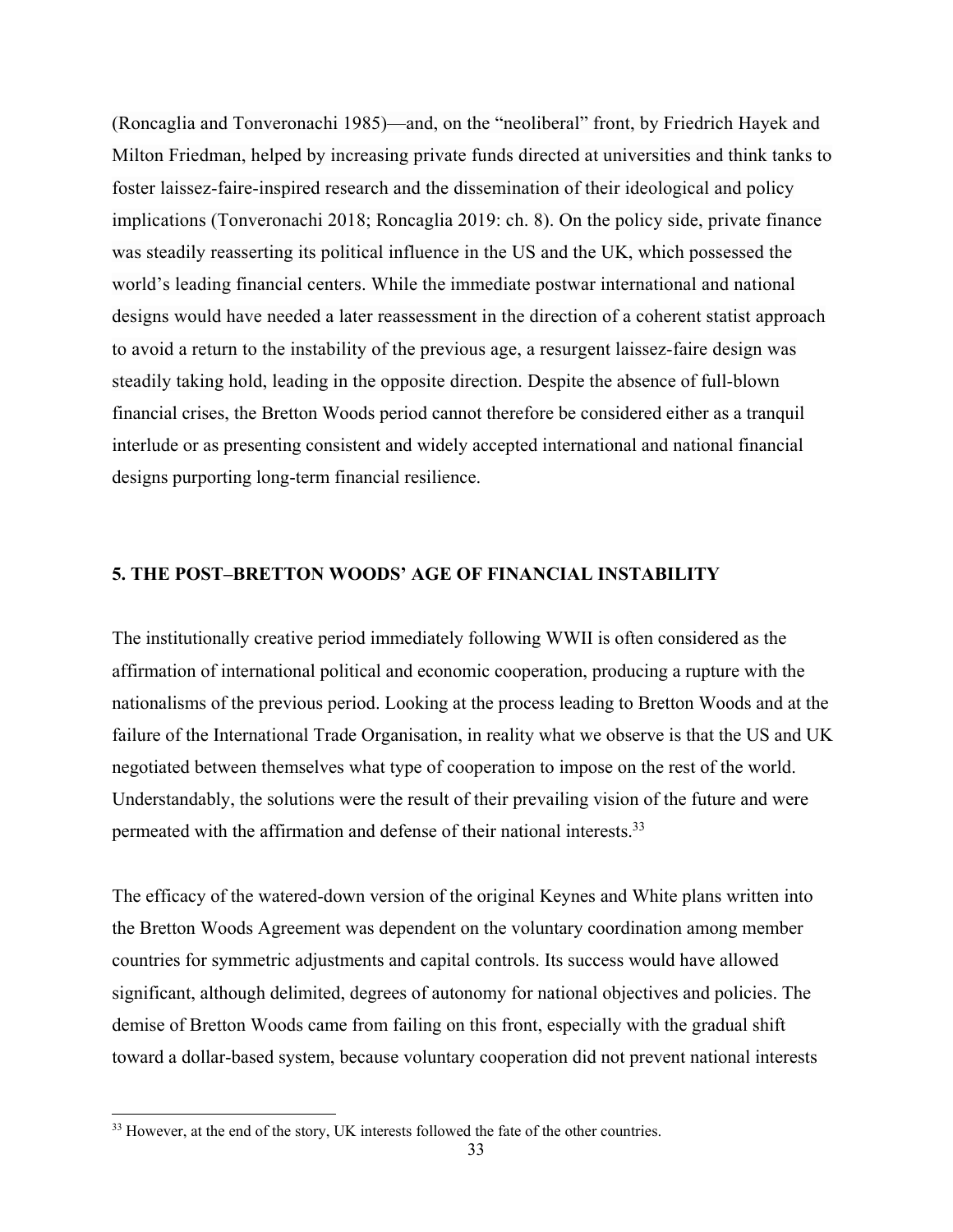from prevailing on the objective of international stability. At the end of the 1950s, "fundamental flaws in the [Bretton Woods] arrangement began to appear. The US balance of payments was deteriorating markedly, undermining the US commitment to maintain its official gold price. By 1961, total external US dollar liabilities exceeded the US gold stock, which encouraged foreign central banks to convert unwanted dollars into gold, heightened uncertainty about the entire currency grid, and fostered speculative flows" (Bordo, Humpage, and Schwartz 2011, 2). The final blow came from the expansion of US public expenditure linked to the Vietnam War and to Lyndon Johnson's Great Society programs.

The US's 1971 decision to abandon the gold-dollar convertibility, which prompted the end of fixed exchange rate regimes, and the failed attempts to reach some new effective form of cooperation inexorably led the international framework toward the liberalization of movements of financial capital and financial firms.

The first oil shock of 1973 acted as powerful catalyst to this dynamic due to the large external imbalances it created between oil producer and consumer countries. For the IMF to cope with them, and with the changes that in the meantime had affected the world framework, its charter should have been radically revised regarding, first of all, its resources and operations. Two main decisive obstacles impeded this solution. First, the US resistance to weakening the role of the now-inconvertible dollar as the dominant reserve currency in favor of the de facto extension of undercollateralized loans through the very large emission by the IMF's Special Drawing Rights that was required by the circumstances. Second, private finance, now supported by the revival of the radical version of laissez-faire and having recovered significant political influence, now had the weapons to finally make headway in the war on international financial liberalization that it had begun against the role of IMF during the final phase of the Bretton Woods negotiations.

Private international finance then took charge of the management of petrodollars, becoming the prevailing lender of first resort for private and public debt, leaving the IMF to deal with crisis situations. Consistent with the new framework, since the 1970s we observe the tendency toward the progressive general shift of countries to open the financial account of their balance of payments.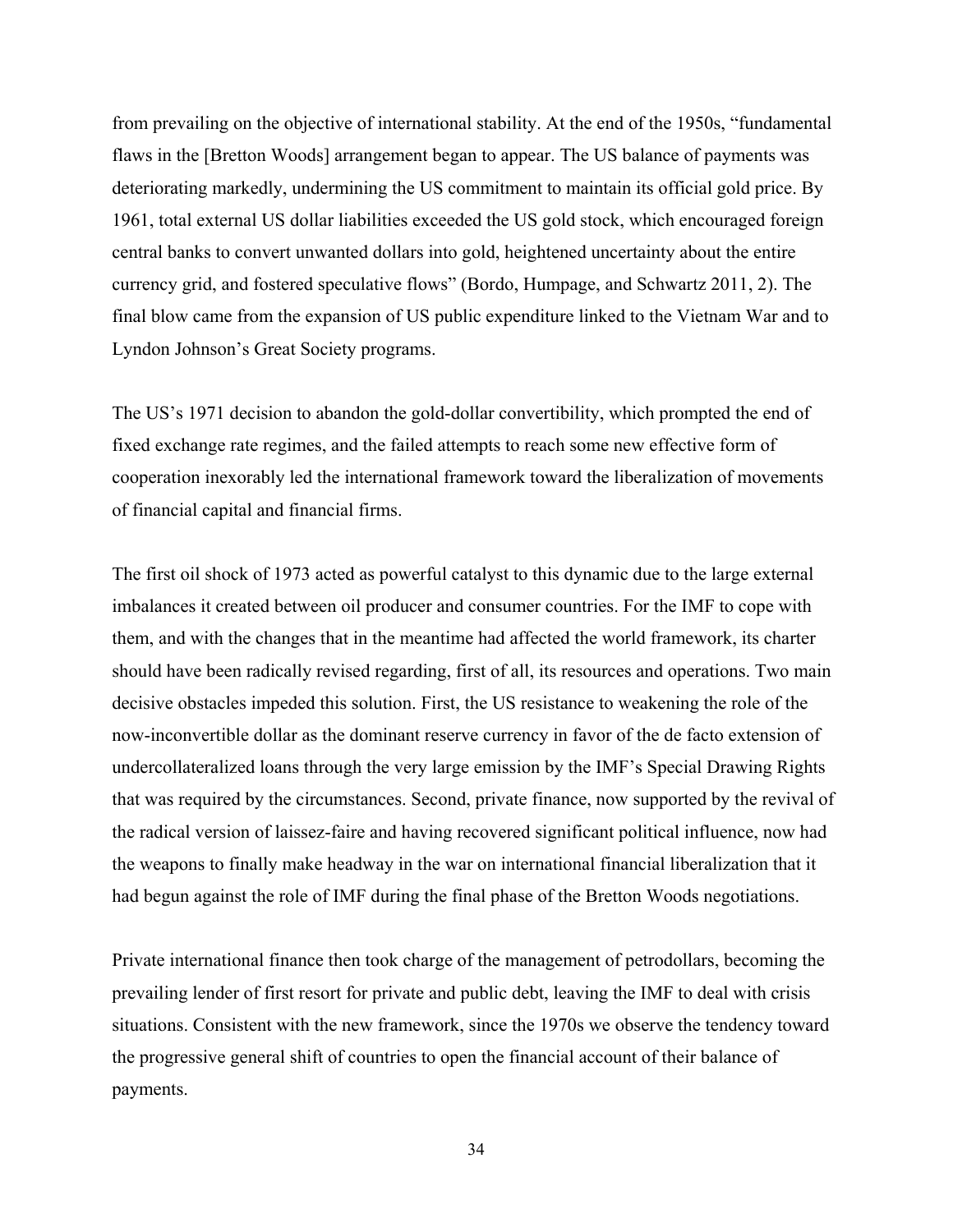One repercussion of the end of Bretton Woods, of the petrol-imbalances, and of the shift from IMF to private finance was the proliferation of risks in international finance. On the demand side, while the IMF's credit is conditioned to the adoption of unpopular deflationary policies in order to be repaid, the absence of such conditionality for private credit weakened the discipline of governments' demand for foreign funds. Furthermore, absent a coordinated approach, given the plurality of suppliers of foreign funds and the shorter time horizon produced by the increased uncertainty of the period, the private sector's foreign position also escaped from the evaluation of long-term lending sustainability at the country level. On the supply side, beside new (or enhanced) market risks, sovereign risk again made a significant appearance on the balance sheets of financial firms.

The post–Bretton Woods period can be summarily analyzed following three main connected trends pointing to: the redesign of the State's role and the nature of its policies; the quantitative and qualitative explosion of national and international financial deepening; and changes in the nature and scope of financial regulation and supervision.

The policy implications derived from fiat money overcoming the constraints posed by gold reserves is a useful way to introduce the first trend. While financial openness and flexible exchange rates were in full accord with the emerging laissez-faire movement, the new monetarists saw a serious threat to monetary stability in the freedom gained by central banks and governments. Supported by the stagflation of the 1970s, the push toward making central banks independent and constraining them with rules, such as Friedman's golden rule or inflation targeting, gained traction.

The above is a relevant example how the new theoretical and policy paradigm gives primary relevance to the distorted incentives that influence the actions of governments, bureaucracy, and politics, and to the need to drastically reduce their scope and to pursue market-friendly policies.<sup>34</sup> Briefly, the State should abandon its direct involvement in economic matters to become just the arbiter on compliance with market-friendly rules. As a consequence, the public sector had to be structurally "crowded-out" by liberalized markets, which required the dismantling of its direct

<sup>&</sup>lt;sup>34</sup> The reference is to the theory of public choice, developed beginning in the 1960s; see Buchanan and Tullock (1962).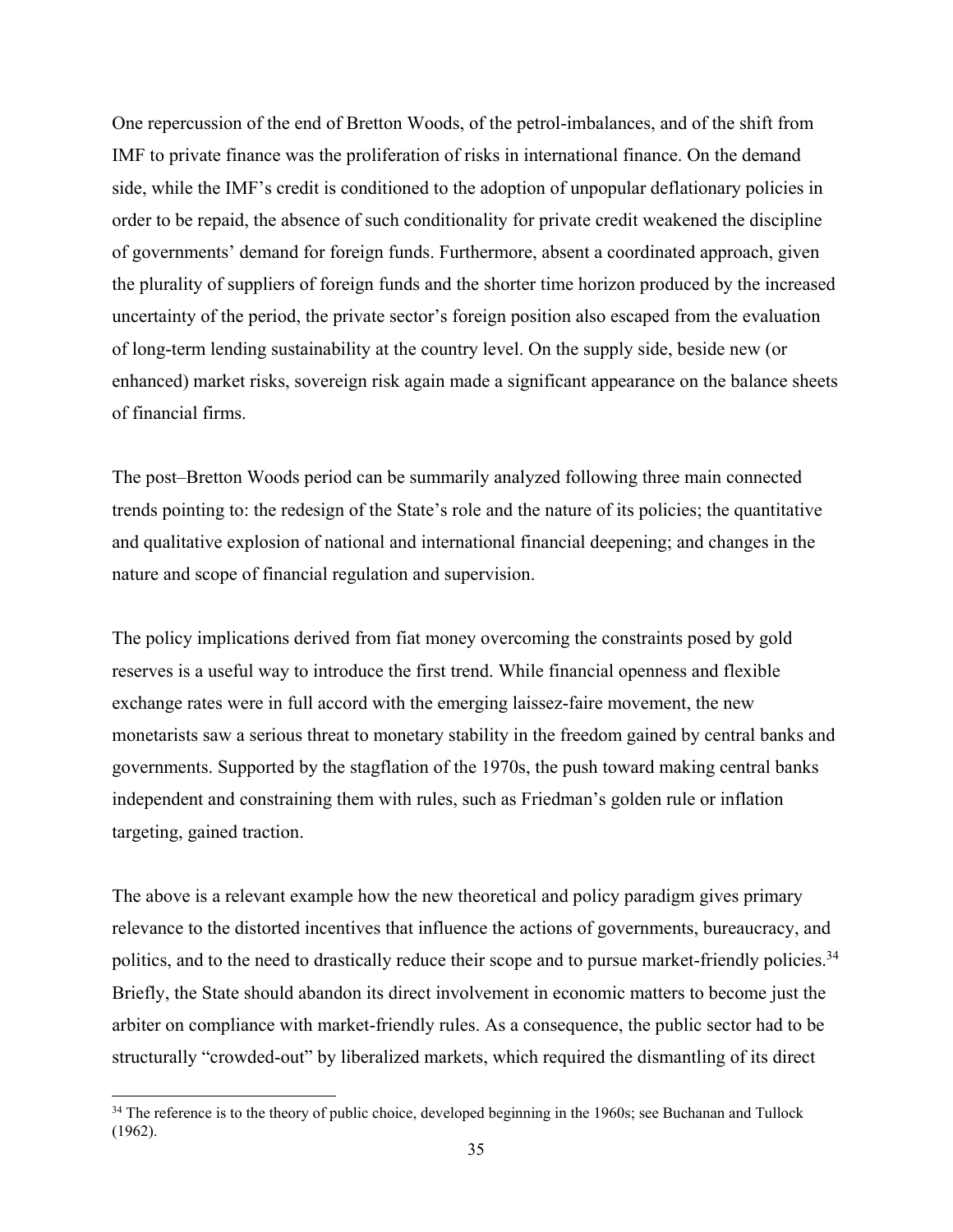interventions and participations in the economic sphere. The new international and national paradigm thus required the abandonment of the prominence given to cooperation and public intervention for assuring stability and national welfare, in favor of economic freedom that would permit markets to bring competition and efficiency that were thought to be the ephors of longterm growth and stability. In such a self-adjusting scheme, governments are bound by the same logic followed by private entities and Keynes's problem of the necessity of national autonomy to pursue welfare goals does not exist.

The data and analyses presented by Schinasi (2007), Borio (2007), and UNCTAD (2009) help to give substance to the second trend. The post–Bretton Woods period is characterized by a massive increase of financial deepening only due to nonmonetary assets (securities and derivatives), by increased complexity both at the financial firm and system levels, and by the increased size and internationalization of financial firms. The latter is not secondarily due to the increase in current account imbalances, more notably since the late 1990s, which shows the failure to deal with global imbalances at the national level.<sup>35</sup> The explosion of Schinasi's inverted pyramid of finance in the last fifty years is predominantly the result of the explosion of leveraging debt and liquidity—to a large extent due to contracts internal to the financial system—in what Fisher calls the "pyramiding of debt" and Minsky calls "financial layering" (Minsky 1986): on a small amount of primary and secondary liquidity, a large pyramid of leveraged market and over-thecounter positions is built, whose liquidity depends on the validation of expected asset prices. We have seen that Marshall, Hawtrey, and Fisher had already exposed the instability of such construction. When expectations of financial asset prices are not validated and a large injection of better (primary and secondary) liquidity is not fully and readily available,  $36$  while the enormous size reached by the upper layers renders such injection problematic (as testified by the recent crisis), the upper layers of the inverted pyramid implode producing what Avinash Persaud (2002) calls "liquidity black holes." In terms of Minsky's theory, financial layering has increased the share of actual and potential speculative and Ponzi positions, with repercussions for the

<sup>&</sup>lt;sup>35</sup> These external imbalances would not disappear even assuming orthodox adjustment mechanisms also because they follow from a deep and uncoordinated globalization that has produced a structural polarization between countries that are the "bankers of the world" (US and UK) and countries that are the "workshop of the world" (German Europe and East Asia) (Kalinowski 2011, 4).

<sup>&</sup>lt;sup>36</sup> This in part due to the double filter for accessing a central bank's liquidity, represented by the typology of financial firms that can access its discount window and the assets accepted as collateral.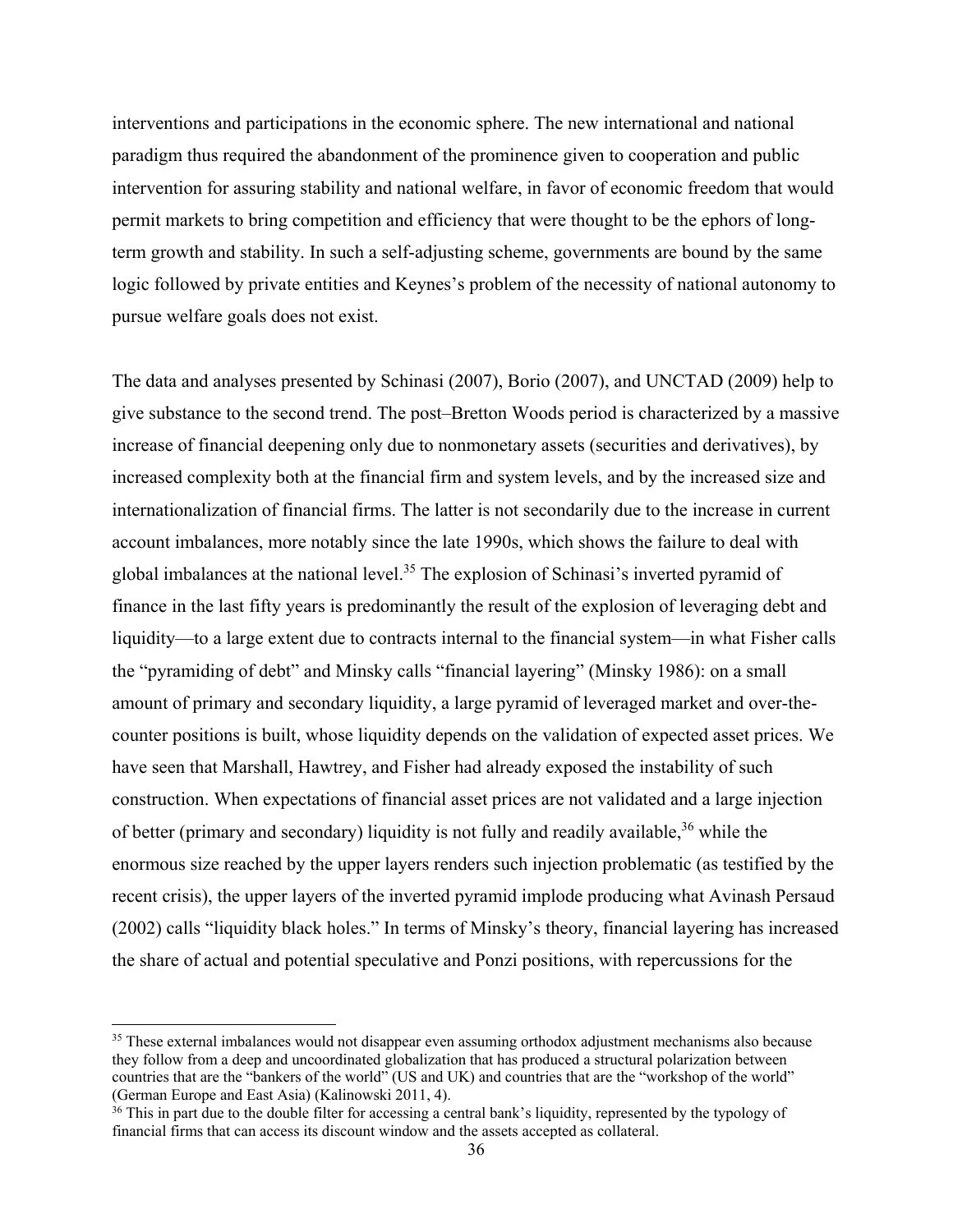overall margin of safety and the financial fragility of entire system.<sup>37</sup> The systemic relevance of this new financial structure, which also sees nonpatient funds substituting for individual investors or traditional universal banks, is captured by Minsky and speaks of a new stage—that of money-manager capitalism.38

The relative size, complexity, and transformation of post–Bretton Woods global private finance has probably no historical antecedents, well outstripping those of our first age of financial globalization. Differently from what was promised as an alternative to Keynes's plan, global finance has not delivered in terms of national autonomy. Especially in peripheral countries, it has constrained the quest of domestic welfare goals,<sup>39</sup> not least due to the creation and dissemination of international standards as the ones concerning the financial regulatory sphere.

Financial regulation and supervision have followed a path coherent with the balance of power between the State and markets outlined by the first trend, allowing the dynamic path analyzed by the second trend. As we have seen, the renewed political pressure by big private finance finally won over the initial hesitations by the UK and US on strengthening their national capital markets as international champions, allowing the development of the London eurodollar market, pushing for the liberalization of international capital movements, and permitting US resident banks to operate with the same modalities and regulatory benefits as in the eurodollar market.

In the same period, although in different ways and with different timing due to specific inherited situations, nearly all countries followed the same liberalization process that, in the United States, led to the progressive neutralization of Glass-Steagall and to its final elimination (see section 3, above). In the banking sector, structural measures, such as the specialization on risk taking and limits to asset growth and interest rates, disappeared, replaced by the new micro-approach

<sup>&</sup>lt;sup>37</sup> Minsky borrows the term "margin of safety" from Fisher, who defines it as a shock absorber mainly based on the current structure of the balance sheet (see before section 2 in this paper). Beside this notion of current or short-term margins of safety, in Minsky's forward-looking theory of financial fragility, based on expected net cash flows of different financial structures, an expected margin of safety can also be defined as the present value of their cash flows net of debt service, thus measuring the expected distance from experiencing future funding and solvency problems. The expected margin of safety is thus prone to overvaluation and undervaluation, and hence subject not to be validated. The overvaluation of the expected margin of safety during a protracted expansion helps explain Minsky's dictum that stability is destabilizing (Minsky 1992, 7).

<sup>&</sup>lt;sup>38</sup> See Minsky (1986 and 1991). The US evolution toward money manager capitalism and its consequences are discussed by Kregel (2010a) and Wray (2011).

 $39$  See UNCTAD (2019: ch. II) and the literature there referred to.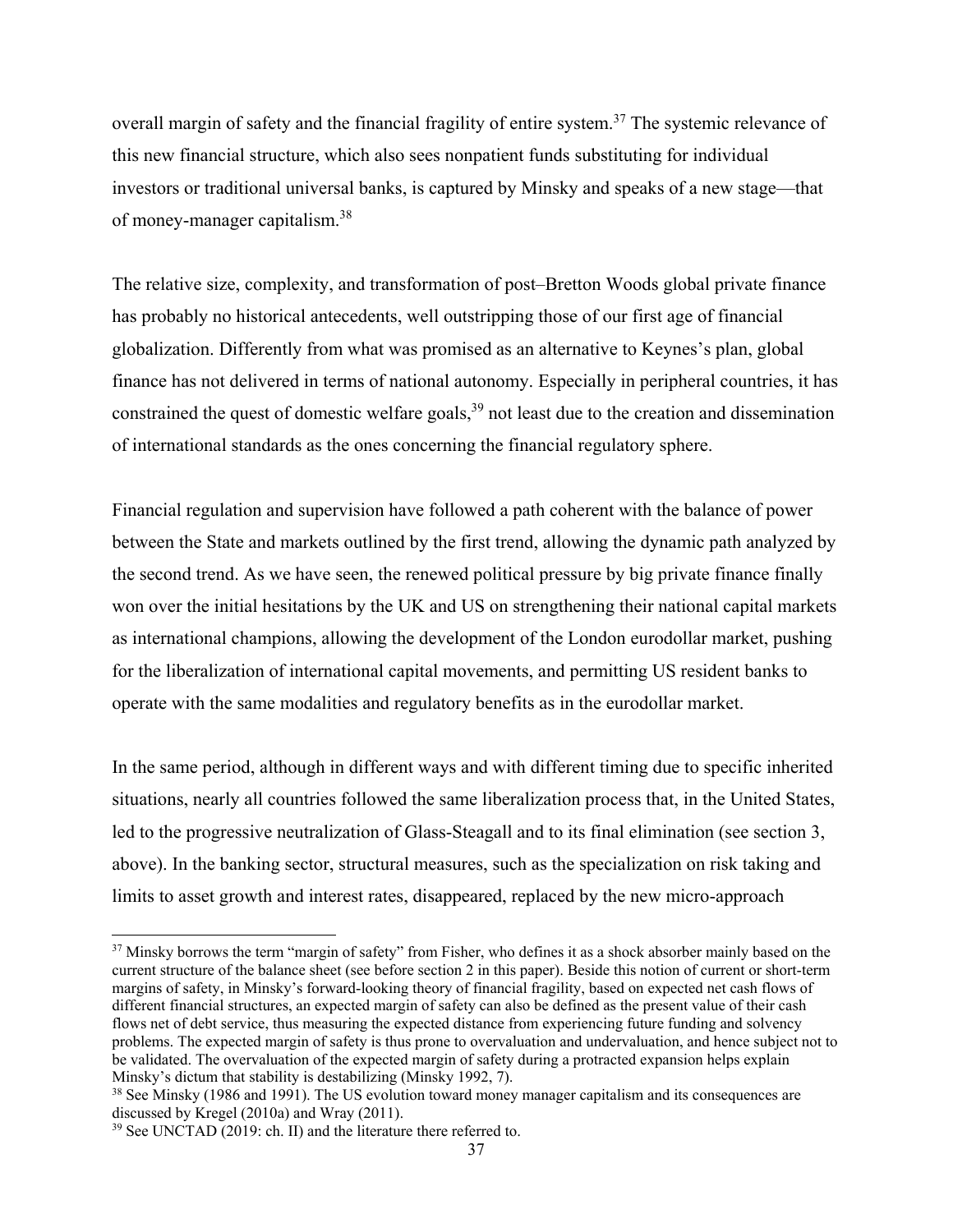derived by market practices according to which the freedom to assume any type and quantity of risk must be mitigated by hedging them, either entering derivative contracts or, finally, by the appropriate amount of own capital. As testified by the numerous revisions of the Basel Accord, the final task of regulators has become to apply what they consider to be the industry's best risk practices, eventually strengthened with prudential add-ons, while supervisors monitor their application and eventually add further prudential measures. Although some capital buffers were introduced to make room for macro-risks, bank regulation remain solidly founded on the measurement of micro-risks. The same applies to liquidity requirements introduced by the latest Basel release.

While apparently based on rules, microprudential bank regulation is largely based on discretionary decisions related to the definition of capital, its minimum amount, several parameters that differently affect the different models applied to banks with different systemic footprints, ample supervisory discretion, and so on. As a result, the outcome crucially depends both on the possibility of correctly pricing risks and on the distortions that are added or smoothed by applying discretion.

The push to adopt the above approach to banking regulation came from the increasing problems linked to the internationalization of finance. The first Basel Accord only referred to banks with relevant international operations in order to create a level international regulatory playing field and to stop the secular decline of their capitalization. However, adding national differences in accounting standards to the previous margins of discretion and to the absence of an international authority with effective implementation powers, national authorities retain ample room of maneuver so that the system is necessarily more discretion-based than rule-based, and the regulatory and supervisory playing field is strongly unlevelled.<sup>40</sup> Furthermore, a dynamic tendency to converge toward less stringent standards is observable, while financial innovations circumvent the evolving rules, with the result of rendering weak implementations even weaker.

Minsky helps us understand the structural limits of this micro-based approach to capital regulation. Given that in the long run bank assets' rate of growth depends on the ratio of retained

<sup>&</sup>lt;sup>40</sup> For a more extended discussion of Basel regulation and the international level playing field, see Tonveronachi (2018).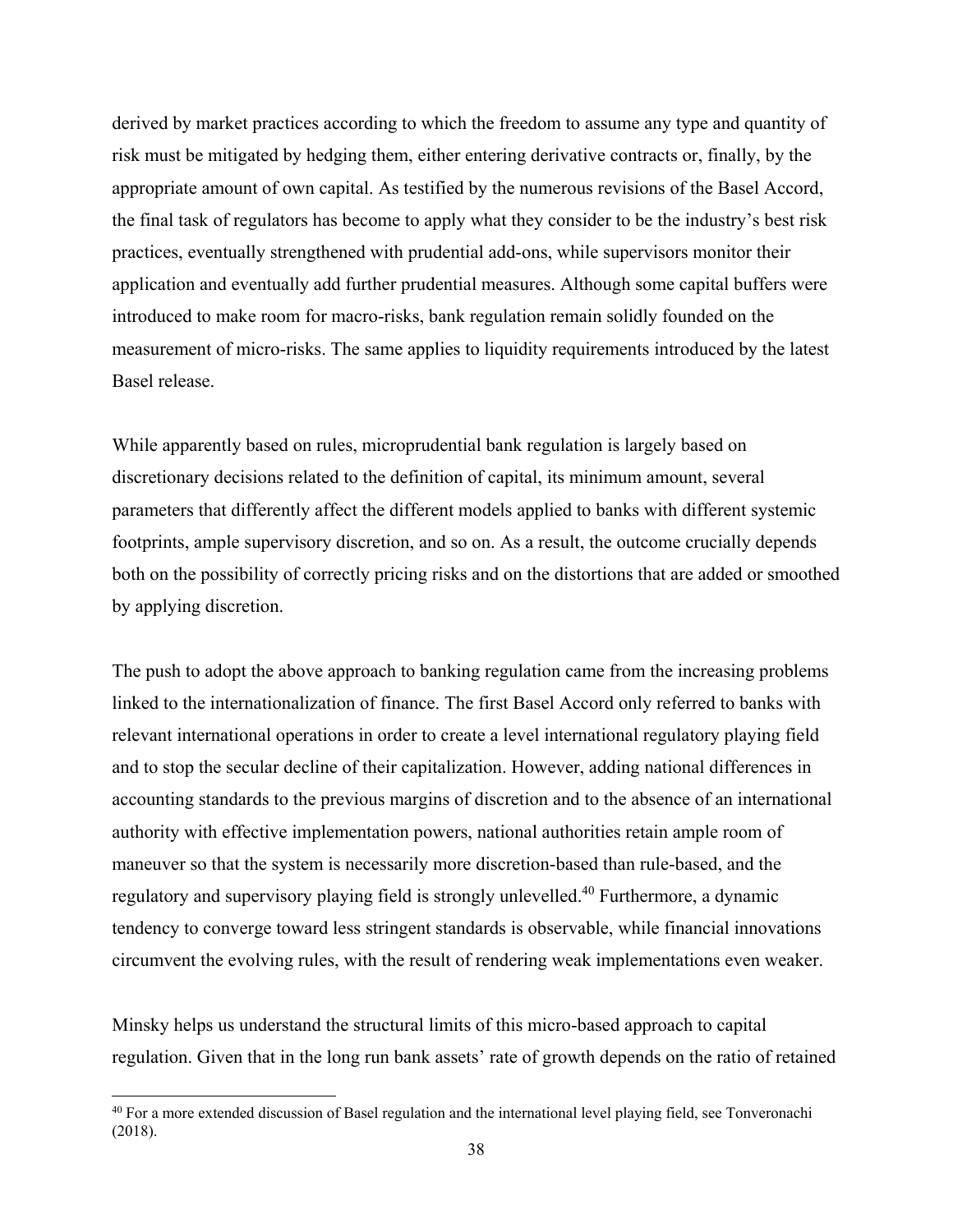profits on capital, it comes to depend on the return of assets, leverage, and the retention ratio. The Basel methodology tends to put a ceiling on leverage irrespective of the other parameters. The result may be that bank's assets growth is higher or lower than potential nominal GDP growth, producing either an increase of financialization or a constraint on real growth. Fundamentally it is not recognized that it is good bank profitability that is the functional source of future well-capitalized banks. In practice, regulation and supervision go in the opposite direction, subjecting banks to unfair competition from nonbanks and burdening them with high compliance costs, also related to liquidity and resolution requirements. As far as banks circumvent Basel capital requirements, they obtain higher asset growth based on high leverage and modest profitability, a very fragile mix.<sup>41</sup>

Regulation of nonbanks was, and still substantially is, limited to disclosure requirements. Ironically, after the elimination of forced specialization, financial regulation continues to be structured according to predefined categories of financial firms, instead of treating risks homogeneously wherever they are borne. This has led to an unlevel playing field between increasingly regulated banks and tenuously regulated nonbanks, with the expansion of the socalled shadow banking sector, which is not secondarily responsible for the second trend (concerning the explosion of finance) analyzed before.

In the same way in which the new global monetary and financial framework lacks an international authority guided by rules on managing external imbalances, exchange rate adjustments and capital movements, financial regulation, and supervision lack an international authority with effective power for rule implementation and with a comprehensive view of the financial system. In both cases, voluntary cooperation is called on, with the limits experienced in the last decades, and made even more evident after the 2007 crisis as shown by the scarce efficacy of the G20 and G10 policy deliberations and by the weak regulatory and supervisory reach of the Financial Stability Board and IMF's financial sector assessment programs (FSAP). The impossibility of building global authorities entrusted with the necessary political power renders the entire system critically dependent on the automatic adjustments advocated for by

<sup>&</sup>lt;sup>41</sup> Especially when banks obtain high leverage by shifting their operations toward the trading book, which commands lower capital requirements than the banking book. For an extended treatment of these issues, see Montanaro and Tonveronachi (2011).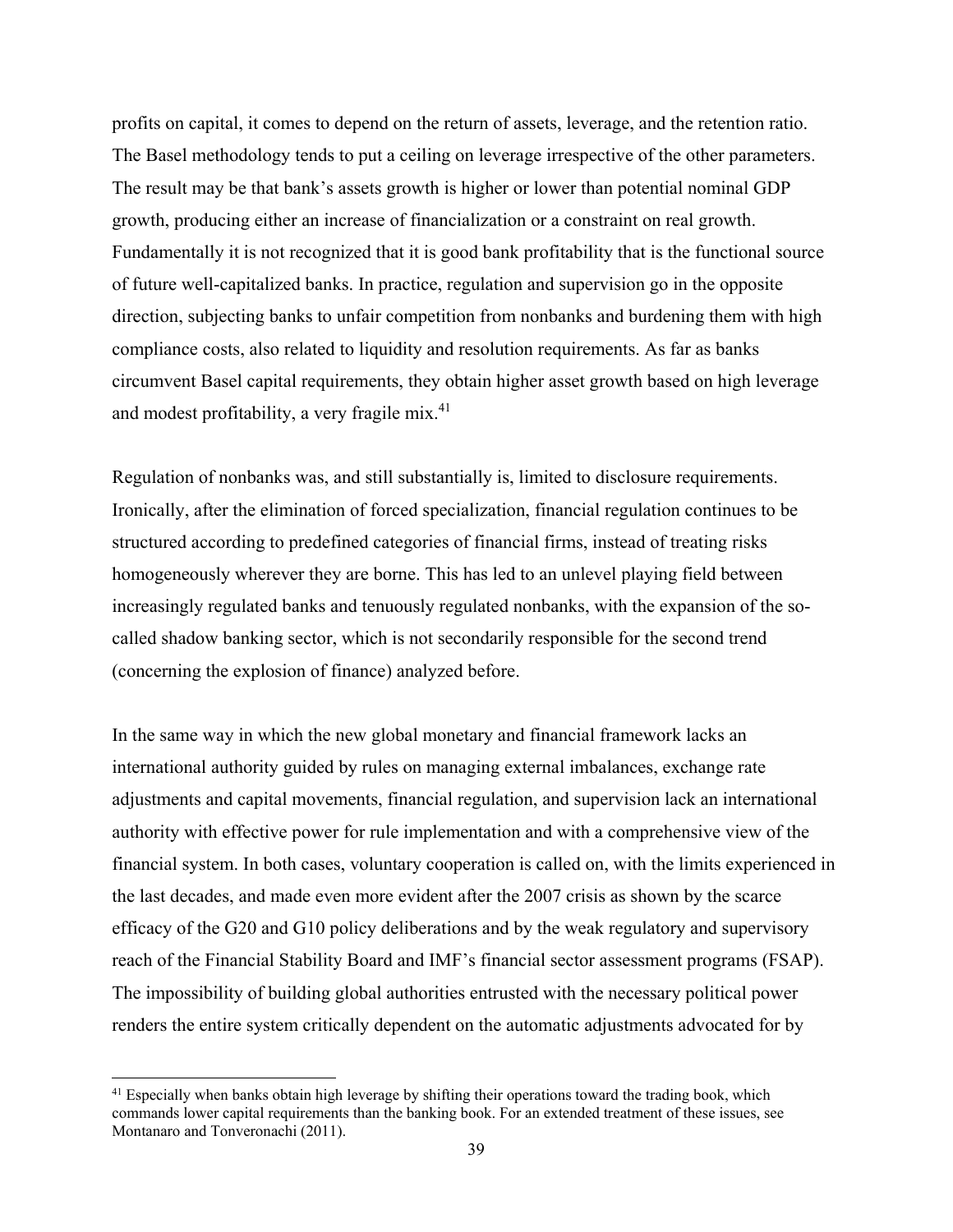laissez-faire theorists, whose action should be strong enough to also overcome both the nonconvergent interests and policies of powerful national and regional actors and their muddling with supposedly market-friendly rules. With respect to the real world, the latter just adds to the irrelevance of the hypotheses on which laissez-faire theories are built.

The picture that can be obtained comparing the two ages of global finance—the first with prevalent aristocratic tones and the second supposedly liberal—shows the post–Bretton Woods period is characterized by exploding financialization accompanied by increasingly pervasive regulatory attempts to deal with private developments that have been left free to mold the financial structure. The contrast with the first age of globalization, when financial regulation and supervision were practically nonexistent, is made even more significant by the second age being characterized by a chain of increasingly numerous, connected, and socially costly idiosyncratic, systemic, and global financial crises, despite the apparently sharp-eyed regulation and active fiscal and monetary weapons that have been often generously employed.42 The increased frequency and deepness of financial crises in the last decades testifies to how much the complex structure derived from the process of domestic and international liberalization/financialization has increased the endogenous Minskyan process of fragility's accumulation. To put the entire blame on regulators and supervisors would not be generous, since they follow the adopted international and national laissez-faire approach with coherence, at times trying to put limits to its "excesses." As we have argued in the introduction, in a capitalist economy, the public-private partnership requires that the State act as the guarantor of last resort for the private financial system's viability. Experience shows that the laissez-faire approach to finance creates conditions that make it excessively difficult and socially costly for the State to comply with this structural obligation.

A further comparison leads to interesting suggestions. Contrasting the two ages of financial instability with the Bretton Woods period may led one to suppose that the limited degree of freedom left by the latter to global and national private finance, although due more to special circumstances than to design, might have been responsible for its scarce episodes of financial

 $42$  A comprehensive and updated database of financial crises does not exist. For partially different phenomena and periods see BCBS (2004), Lo Duca et al. (2017), Laeven and Valencia (2018), Reinhart and Rogoff (2009), and UNCTAD (2015).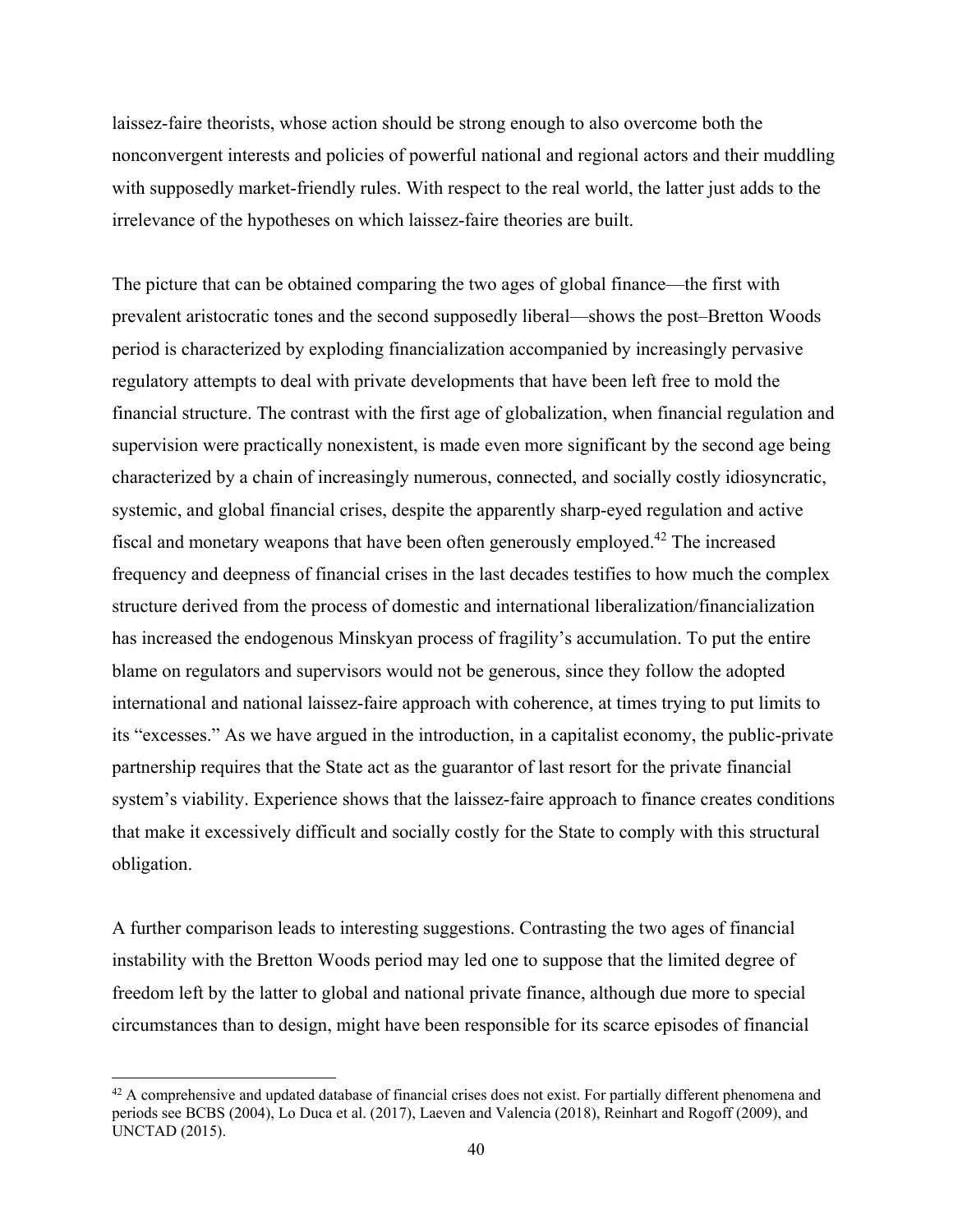instability. However, this same experience opens the question on the conditions that are required for a cautious financial globalization not being endogenously converted into overglobalization.

### **6. CONCLUDING REMARKS**

Looking at financial instability, for at least four decades we have faced a situation that is more challenging than the one against which Keynes was reacting at the beginning of the 1930s with his statement that finance should be kept strictly national. Coherently, in the following years, on theoretical and political grounds, he developed an approach based on the State's active intervention directed at assuring the degree of national autonomy that would permit the attainment of a level of domestic welfare that he considered necessary for reformed democratic capitalism to survive the competition coming from authoritarian regimes. His draft for an international clearing union was the completion of his statist approach at the international level.

Keynes (1936, 384) notoriously affirmed that "soon or late, it is ideas, not vested interests, which are dangerous for good or evil." Our narrative shows that even more dangerous, for good or evil, is when ideas and vested interests take the same side. It was financial vested interests supported by "old" ideas that weakened the Bretton Woods Agreement up to the point of leaving the door open for its later demise. It was global financial and nonfinancial vested interests supported by "new-old" ideas that shaped the international post–Bretton Woods framework. It was the communion between financial vested interests and laissez-faire ideas that led to the sector's liberalization, as well as the progressive weakening and finally the end of Glass-Steagall and any form of structural regulation in favor of a system substantially based on self-regulation. The exclusion of Keynes's statist approach from orthodoxy came from the new dogmatic theology of laissez-faire cultivated by national and regional economic and political vested interests, not from technical weaknesses, which would have been more easily remediable.

The reaction to the string of crises that have littered the path of the post–Bretton Woods period show how entrenched global private interests and laissez-faire ideas are. As data show, finance is now as big and fragile, if not more than, as it was prior to the last global crisis. As the thenpresident of the newly relabelled Financial Stability Board declared that any financial reform

41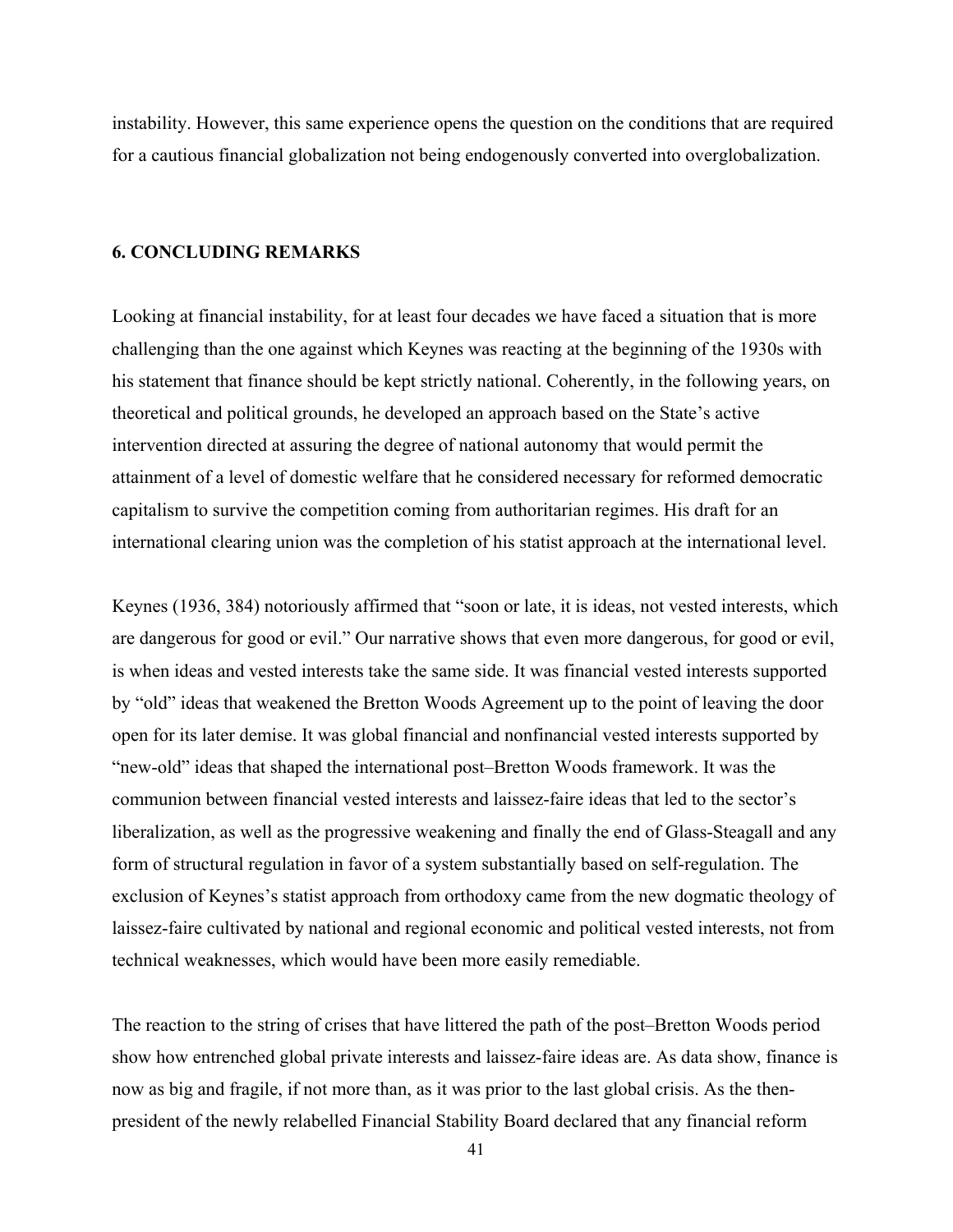should not, and in fact have not, put constraints on the freedom of the private finance to innovate.43 Private finance thus continues to lead the dance to the extent of marking the current era as one of financial authoritarianism.

In the so-called hard sciences, any theory that would imply results as disastrous as those produced by the laissez-faire approach would have been immediately disqualified. Despite the many attempts by the orthodox theory, fortunately economics remains a soft science. But the disadvantage is that it is more easily bent to serve ideological and vested interests.

 $\overline{a}$ 

<sup>&</sup>lt;sup>43</sup> "The goal will be to strengthen the resilience of the system without hindering the process of market discipline and innovation that are essential to the financial sector's contribution to economic growth" (Draghi 2008, 7). "Regulation must not prevent innovation, which is necessary if we are to improve product choices for consumers and an expanded access to credit" (Draghi 2009, 8).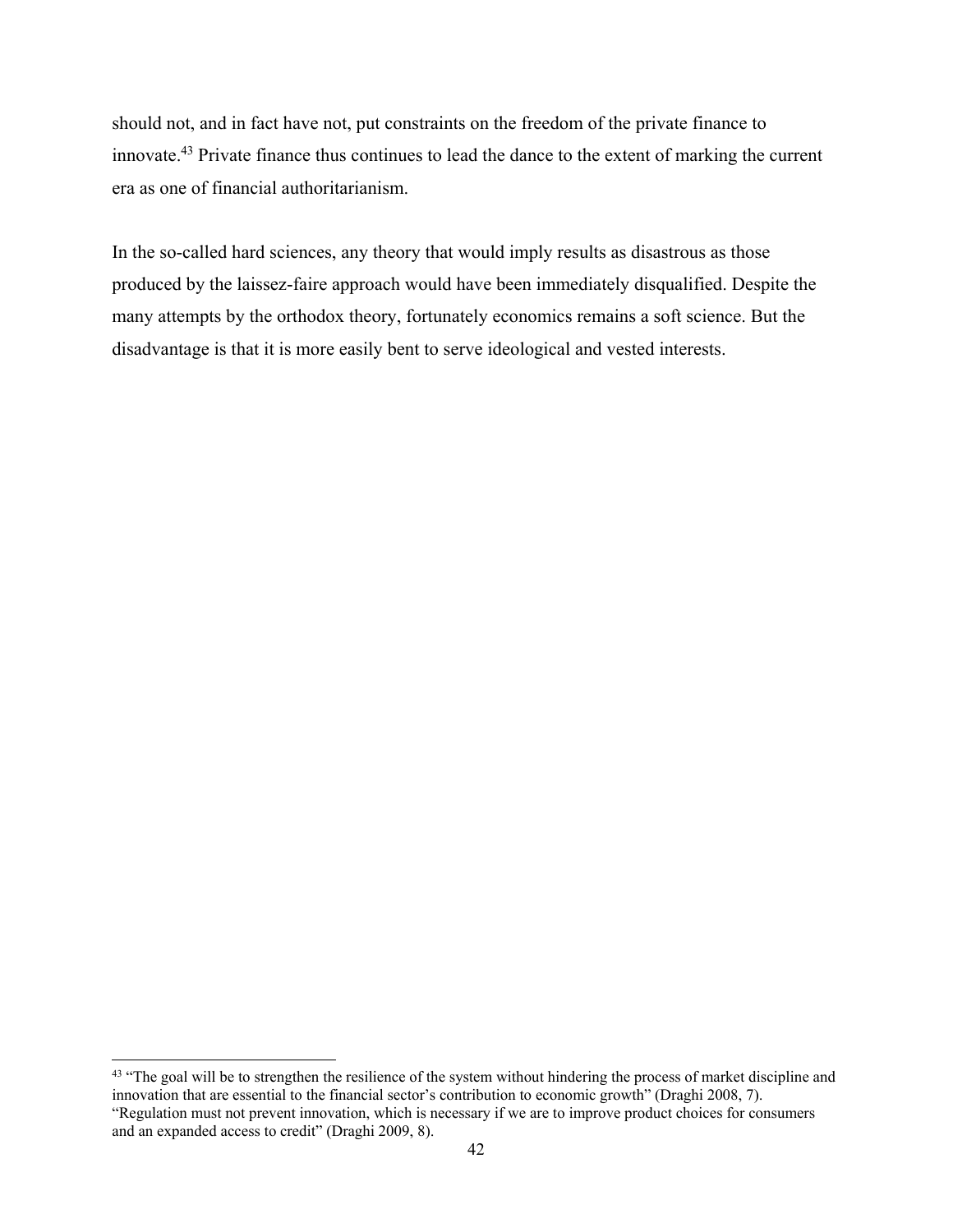### **REFERENCES**

- BCBS (Basel Committee on Banking Supervision). 2004. "Bank Failures in Mature Economies." Committee on Banking Supervision Working Paper No. 13. Basel: Basel Committee on Banking Supervision.
- Bordo, M., O. Humpage, and A. Schwartz. 2011. "U.S. intervention during the Bretton Woods era: 1962–1973." Federal Reserve Bank of Cleveland Working Paper 11-08. Cleveland: Federal Reserve Bank of Cleveland.
- Borio, C. 2007. "Change and constancy in the financial system: implications for financial distress and policy." BIS Working Paper No. 237. Basel: Bank for International Settlements.
- Bradford, F. 1935. "The Banking Act of 1935." *The American Economic Review* 25(4): 661–72.
- Buchanan, J., and G. Tullock. 1962. *The Calculus of Consent.* Ann Arbor, MI: University of Michigan Press.
- Burn, G. 1999. "The State, the City and the Euromarkets." *Review of International Political Economy* 6(2): 225–61.
- de Cecco, M. 1979. "The origin of the post-war payments system." *Cambridge Economic Journal* 3: 49–61.
- Draghi, M. 2008. "How to Restore Financial Stability." Bundesbank Lecture Series. Frankfurt am Main: Deutsche Bundesbank.
- ———. 2009. "Financial Stability in the global environment? Learning the lessons from the market crisis." Keynote Speech at International Organization of Securities Commission's (IOSCO) annual conference, Tel-Aviv, Israel, June 10.
- Emmett, R. 2013. *Documents Related to J.M. Keynes, Institutionalism at Chicago & Frank H. Knight*. Bingley, UK: Emerald.
- Fisher, I. 1932. *Booms and Depressions. Some First Principles.* New York: Adelphi.
- ———. 1933. "The debt-deflation theory of great depressions." *Econometrica* 1(4): 337–57.
- Gibson, H. D. 1989. *The Eurocurrency markets, domestic financial policy and international instability.* London: Macmillan.

Hawtrey, R. 1913. *Good and Bad Trade.* London: Constable & Company Limited.

———. 1919. *Currency and Credit.* London: Longmans.

———. 1932. *The Art of Central Banking*. London: Longmans.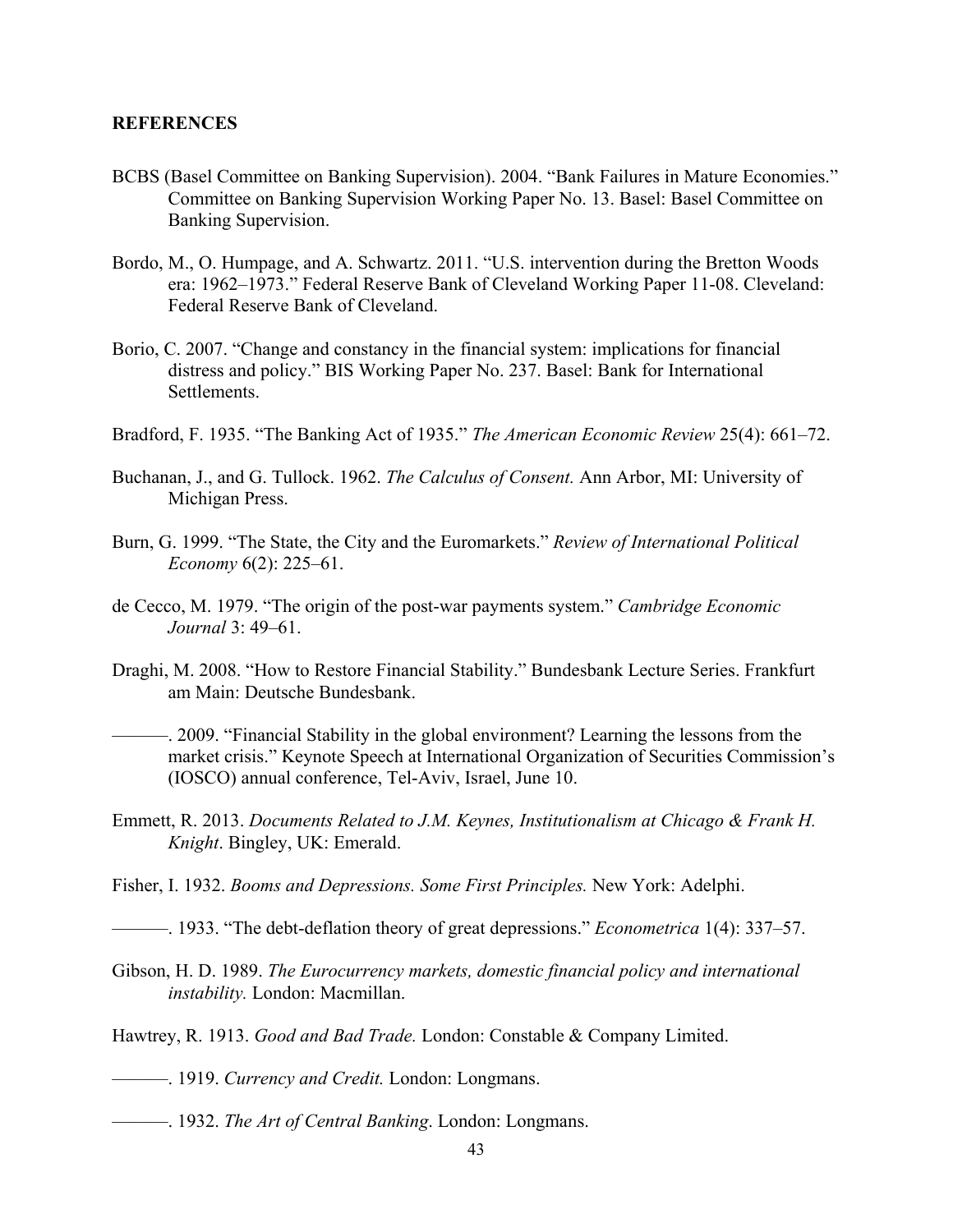———. 1937. *Capital and Employment*. London: Longmans.

- Helleiner, E. 1994. *States and the reemergence of global finance. From Bretton Woods to the 1990s.* Ithaca, NY: Cornell University Press.
- Horsefield, J. K. 1969. *The International Monetary Fund, 1945–1965, vol. III: Documents.* Washington, DC: International Monetary Fund.
- Kaldor, N. 1960. *Essays in Stability and Growth.* London: Duckworth.
- Kalinowski, T. 2011. "Regulating international finance and the evolving imbalance of capitalism since the 1970s." Max Planck Institute for the Study of Societies Working Paper 11/10. Munich: Max Planck Institute for the Study of Societies.
- Keynes, J. M. 1930. *The Treatise on Money*. London: Macmillan.
- ———. 1933. "National self-sufficiency." *The New Statement and Nation*, July 8 and 15. The full original version of the Dublin Lecture is reprinted in M. C. Nolan. 2013. *Keynes in Dublin*. County Cork, Ireland: Maurice Sweeney Editorial and Publishing Services.
- ———. 1936. *The General Theory of Employment, Interest and Money.* London: Macmillan.
- Kregel, J. 1977. "On the existence of expectations in English neoclassical economics." *Journal of Economic Literature* 15(2): 495–500.
	- ———. 1993. "Keynesian stabilization policy and post war economic performance." in A. Szirmai, B. Van Ark, and D. Pilat (eds.), *Explaining Economic Growth: Essays in Honour of Angus Maddison.* Amsterdam: North Holland.
- ———. 1996. *Origini e sviluppo dei mercati finanziari*. Arezzo, Italy: Banca Popolare dell'Etruria e del Lazio, Studi e Ricerche.
- ———. 1999. "Capital and income in the theory of investment and output: Irving Fisher and John Maynard Keynes." In H. Loef and H. Monissen (eds.), *The Economics of Irving Fisher*. Cheltenham, UK: Edward Elgar.
- ———. 2010a. "Can a return to Glass-Steagall provide financial stability in the US financial system?" *PSL Quarterly Review* 63(252): 39–75.
- ———. 2010b. "Keynes's Influence on Modern Economics: Some Overlooked Contributions of Keynes's Theory of Finance and Economic Policy." In B. Bateman, T. Hirai, and M. C. Marcuzzo (eds.), *The Return to Keynes.* Cambridge, MA: Harvard University Press.
- Laeven, L., and F. Valencia. 2018. *Systemic Banking Crises Revisited.* International Monetary Fund Working Paper No. WP/18/2016. Washington, DC: International Monetary Fund.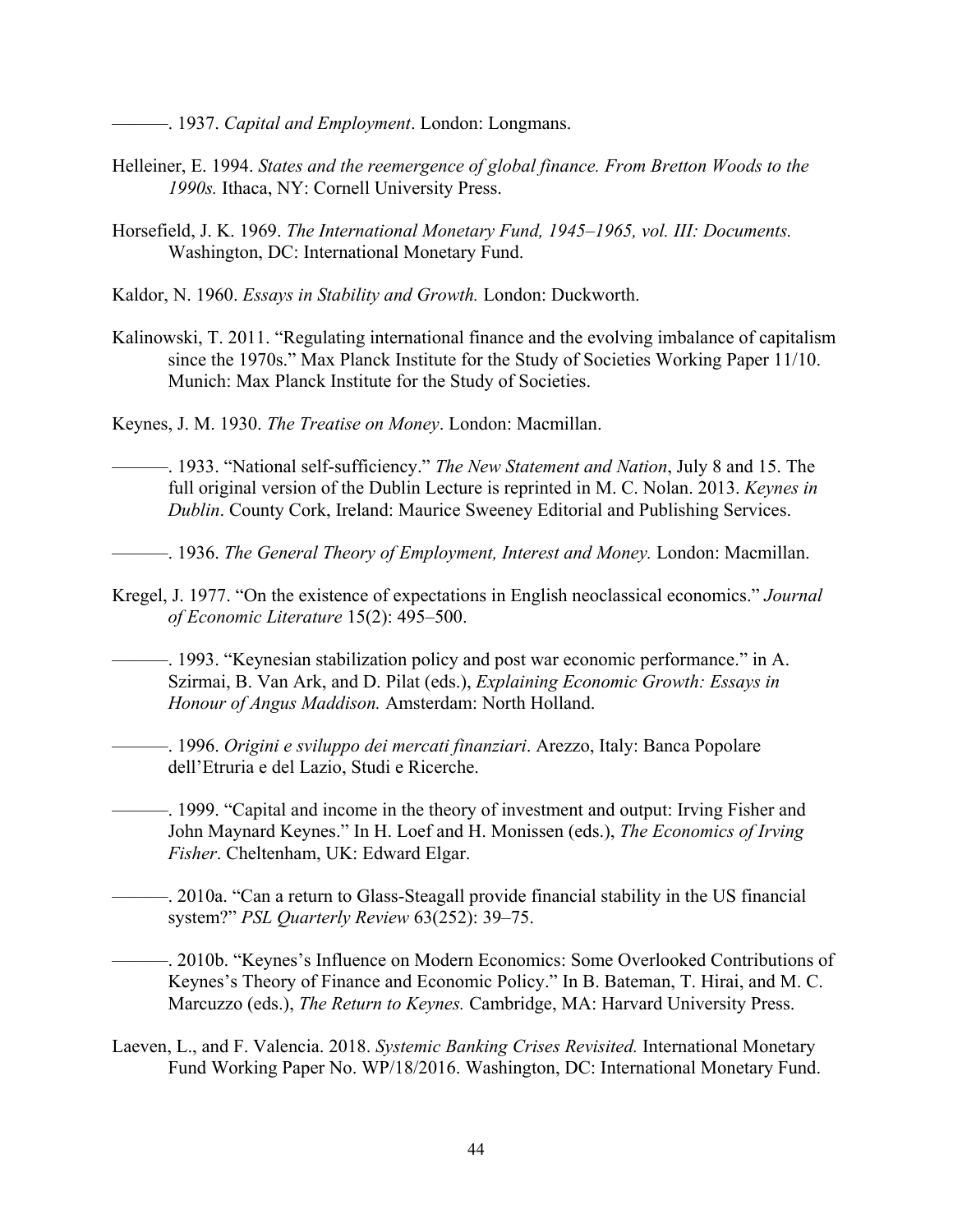Lo Duca, M., A. Koban, M. Baste, E. Bengtsson, B. Kalus, P. Kusmierczyk, J. H. Lang, C. Detken, and T. A. Peltonen. 2017. "A new database for financial crises in European countries." European Systemic Risk Board Occasional Paper No. 194. Frankfurt am Main: European Systemic Risk Board.Marshall, A. 1923. *Money, Credit and Commerce*. London: Macmillan.

Marshall, A. 1923. *Money, Credit and Commerce*. London: Macmillan.

Marshall, A., and M. Paley. 1879. *The Economics of Industry.* London: Macmillan.

Minsky, H. P. 1986. *Stabilizing an Unstable Economy.* New Haven, CT: Yale University Press.

- ———. 1991. "The Transition to a Market Economy: Financial Options." Levy Institute Working Paper No. 66. Annandale-on-Hudson, NY: Levy Economics Institute of Bard College.
- ———. 1992. "The Capital Development of the Economy and the Structure of Financial Institutions." Levy Institute Working Paper No. 72. Annandale-on-Hudson, NY: Levy Economics Institute of Bard College.
- Moggridge, D. (ed.) 1980a. *The Collected Writings of J.M. Keynes, Activities 1940–1944: Shaping the Post-War World, The Clearing Union*, *Vol. XXV*. Cambridge, UK: Cambridge University Press.

———. (ed.) 1980b. *The Collected Writings of J.M. Keynes, Activities 1940–1946: Shaping the Post-War World, Employment and Commodities, Vol. XXVII*. Cambridge, UK: Cambridge University Press.

- Montanaro, E., and M. Tonveronachi. 2011. "A critical assessment of the European approach to financial reforms." *PSL Quarterly Review* 64(258): 193–226.
- Persaud, A. 2002. "Liquidity Black Holes." UN WIDER Discussion Paper No. 2002/31. Helsinki: WIDER, United Nations University.

Pigou, A. C. 1925. *Memorials of Alfred Marshall.* London: Macmillan.

- Rauchway, E. 2015. *The Money Makers. How Roosevelt and Keynes Ended the Depression, Defeated Fascism, and Secured a Prosperous Peace.* New York: Basic Books.
- Reinhart, C., and K. Rogoff. 2009. *This Time Is Different.* Princeton, NJ: Princeton University Press.

Robertson, D. H. 1915. *A Study of Industrial Fluctuations*. London: P. S. King & Son.

———. 1926. *Banking Policy and the Price Level*. London: P. S. King & Son.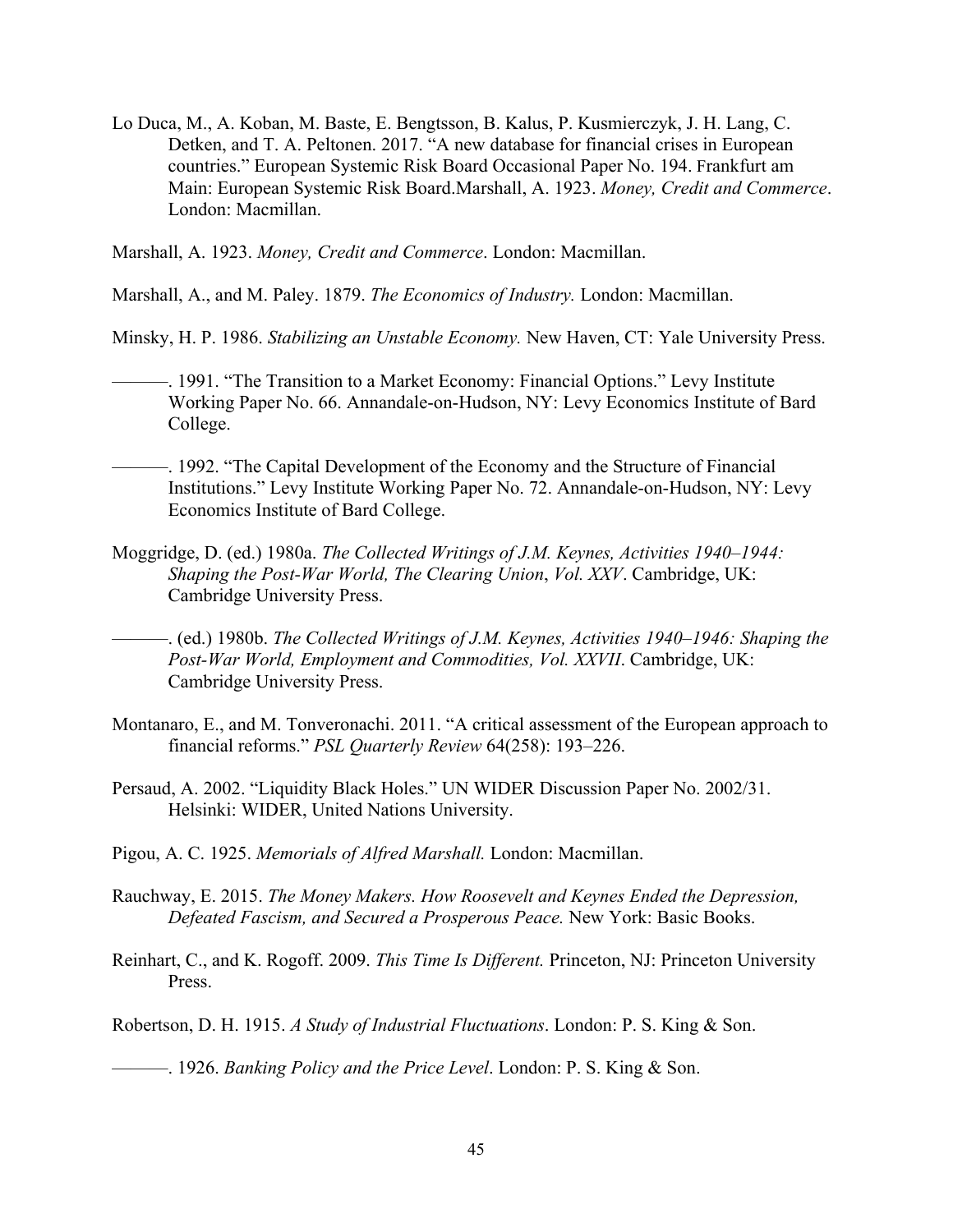- Roncaglia, A. 2005. *The Wealth of Ideas. A History of Economic Thought.* Cambridge, UK: Cambridge University Press.
- ———. 2019. *The Age of Fragmentation. A History of Contemporary Economic Thought.* Cambridge, UK: Cambridge University Press.
- Roncaglia, A., and M. Tonveronachi. 1985. "Pre-Keynesian roots of the neoclassical synthesis." *Cahiers d'Economie Politique* 10-11: 51–65.
- Schenk, C. 1998. "The origin of the Eurodollar market in London: 1955–1963." *Explorations in Economic History* 35: 221–38.
- Schinasi, G. 2007. "Understanding financial stability: Towards a practical framework." Paper presented at the IMF's Seminar on Current Developments in Monetary and Financial Law, Washington, DC, October 23–27. Available at: https://www.imf.org/external/np/seminars/eng/2006/mfl/gjs.pdf
- Terrell, H. S., and R. H. Mills. 1985. "International Banking Facilities and the Eurodollar Market." In P. Savona and G. Sutija (eds.), *Eurodollars and International Banking*. London: Palgrave Macmillan.
- Tonveronachi, M. 1983. *J.M. Keynes. Dall'instabilità ciclica all'equilibrio di sottoccupazione*. Rome: La Nuova Italia Scientifica. Available at: https://www.aitomo.it/tonveronachi/pubblicazioni/1983\_Tonveronachi\_JM%20Keynes.p df.
- ———. 2018. "Ending laissez-faire finance." In M. Corsi, J. Kregel, and C. D'Ippoliti (eds.), *Classical Economics Today. Essays in Honor of Alessandro Roncaglia.* London: Anthem Press.
- UNCTAD (United Nations Conference on Trade and Development). 2009. *The Global Economic Crisis: Systemic Failures and Multilateral Remedies*. Geneva: United Nations Conference on Trade and Development.
- ———. 2015. *Trade and Development Report.* Geneva: United Nations Conference on Trade and Development.
- ———. 2019. *Trade and Development Report.* Geneva: United Nations Conference on Trade and Development.

United States Congress. 1933. "Banking Act." Available at http://frase.stlouisfed.org.

White, H. D. 1943. "Preliminary draft outline of a proposal for an International Stabilization Fund." In J. K. Horsefield (ed.), *The International Monetary Fund, 1945–1965, vol. III: Documents.* Washington, DC: International Monetary Fund.